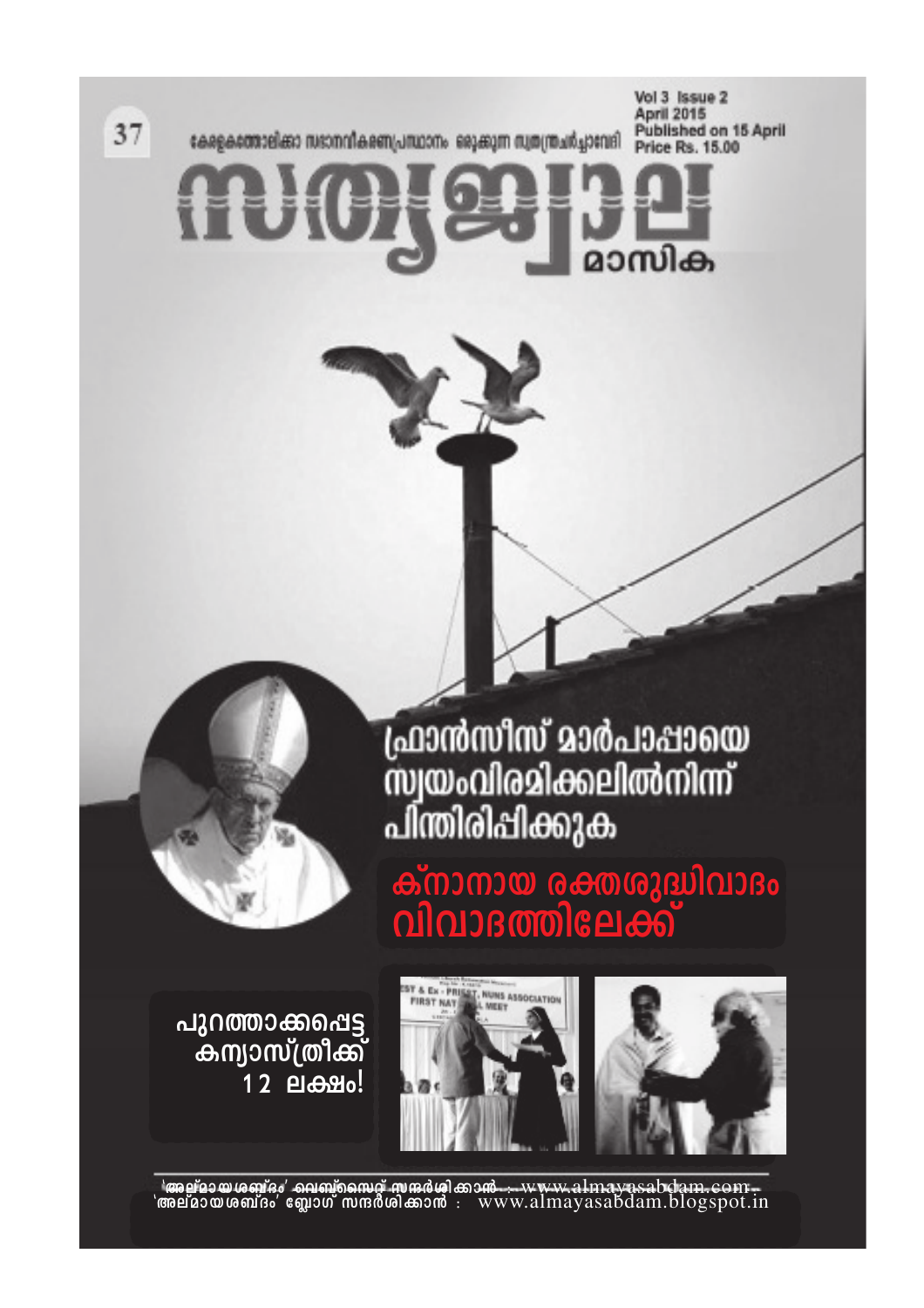# mmgger person

കേരളകത്തോലിക്കാ സഭാനവീകരണപ്രസ്ഥാനം (KCRM) ഒരുക്കുന്ന സ്ഥതന്ത്ര ചർച്ചാവേദി

രചനകൾ അയയ്ക്കാൻ : മധിറർ

വള്ളിച്ചിറ<sup>്</sup>പി.ഒ. കോട്ടയം-686574

e-mail: geomoole@gmail.com

ജോർജ് മൂലേച്ചാലിൽ

ഫോൺ: 9497088904

വരിസംഖ്യ അയയ്ക്കേണ്ട വിലാസം:

സി.വി.സെബാസ്റ്റ്യൻ മ്ലാട്ടുശ്ശേരിൽ സർക്കുലേഷൻ മാനേജർ, 'സത്യജ്വാല' ആർപ്പൂക്കര ഈസ്റ്റ് പി.ഒ., കോട്ടയം– 686008 IFSC Code: SBTR0000120 <u>പോൺ: 9496128188</u>

வலை : S B T, Pala Branch A/c No. 67117548175 A/c Name: Kerala Catholic Church **Reformation Movement** 

ലക്കം  $2$ 

പുസ്തകം ദ

അൽമായശബ്ദം ബ്ലോഗ്: www.almayasabdam.blogspot.in വെബ്സൈറ്റ്: www.almayasabdam.com

com quegementos.

| മുഖക്കുറി                                   |  |
|---------------------------------------------|--|
| ഫ്രാൻസീസ് മാർപാപ്പായെ സ്വയം                 |  |
| വിരമിക്കലിൽനിന്ന് പിന്തിരിപ്പിക്കുക         |  |
|                                             |  |
| ഫ്രാൻസീസ് മാർപ്പാപ്പാ സ്ഥാനമൊഴിയുന്നു?      |  |
| പിന്തിരിപ്പിക്കാൻ കത്തുകളയയ്ക്കു!           |  |
| . 5                                         |  |
| കെ. സി. ആർ. എം. ഏപ്രിൽമാസപരിപാടി ഉഴവൂരിൽ!   |  |
| കെ.കെ.ജോസ് കണ്ടത്തിൽ                        |  |
| പ്രസംഗപീഡനം; പഴയിടം പള്ളി മുൻ കപ്യാർ        |  |
| മനംനൊന്തു മരച്ചു.                           |  |
|                                             |  |
| പുറത്താക്കപ്പെട്ട കന്യാസ്ത്രീക്ക് 12 ലക്ഷം! |  |
|                                             |  |
| 'സഭ ദൈവവിളിക്കായി ദാഹിക്കുന്നു'വെന്ന്       |  |
| മാർ ആലഞ്ചേരി                                |  |
|                                             |  |
| കാഞ്ഞിരപ്പിള്ളി രൂപതയിൽ ദശാംശപ്പിരിവ്       |  |
|                                             |  |
| സഭാമതിലുകൾക്കുപുറത്ത്,                      |  |
|                                             |  |
|                                             |  |
| സാമൂഹികഭ്രഷ്ടിനാൽ ഏകനായി                    |  |
|                                             |  |
| <b>ത്യാഗാമാണാത്മയാഗം</b>                    |  |
|                                             |  |
| പൗരോഹിത്യത്തിന്റെ അസാംഗത്യത്തെക്കുറിച്ച്    |  |
| ഫാ. എസ്. കാപ്പൻ                             |  |
|                                             |  |
| നിത്യസത്യമേ, നീയെവിടെയാണ്?                  |  |

| പത്രാധിപർക്കുള്ള കത്ത                          |    |
|------------------------------------------------|----|
|                                                |    |
| 'രക്താർബ്ബുദം ബാധിച്ച രക്തശുദ്ധിവാദം           |    |
| <u>ഇഷൻ </u>                                    |    |
| രക്തശുദ്ധിവാദം കാടത്തമാണ്;                     |    |
| കാടത്തം സഭയ്ക്കു ചേർന്നതല്ല                    |    |
|                                                |    |
| രക്തശുദ്ധിവാദം വിവാദത്തിലേക്ക്                 |    |
| നെജി ഞള്ളാനി                                   |    |
| ക്രൈസ്തവസഭകളുടെ 'നിലവിളി'                      |    |
| രാഷ്ട്രീയധ്രൂവീകരണത്തി <b>ന്</b>               |    |
|                                                |    |
| ളോഹയുടെ രാഷ്ട്രീയം ഇനി വേവുമോ,                 |    |
| മിസ്സർ പൗവ്വത്തിൽ?                             |    |
|                                                |    |
| മതവികാരദുരുപയോഗത്തിനെതിരെ                      |    |
| കെ. സി. ബി. സി ഇടയലേഖനം                        |    |
|                                                |    |
| ഇഷൻ മുന്നറിയിഷ് യുക്തിസഹം                      |    |
| ഡോ.ലാസർ തേർമഠം.                                |    |
| ഞാറയ്ക്കൽ പ്രശ്നം : ഒരു ചരിത്രാന്വേഷണം– ഭാഗം 5 |    |
| കെ. ജോർജ് ജോസഫ്                                |    |
| 'എംപറർ ഇമ്മാനുവേൽ'                             |    |
| – ക്രൈസ്തവമതമൗലികവാദത്തിന്റെ പുതിയമുഖം         |    |
|                                                | 34 |
| കെ. സി. ആർ. എം. മാർച്ചുമാസപരിപാടി – റിഷോർട്ട്  |    |
| കെ കെ ഇോസ് കണ്ടത്തിൽ                           | 36 |
|                                                |    |





| സത്യജ്വാല മാസിക                              |                                 |                                  |  |  |
|----------------------------------------------|---------------------------------|----------------------------------|--|--|
| വരിസംഖ്യ                                     | ഇൻഡ്യയിൽ                        | വിദേശത്ത്                        |  |  |
| <del>ഒറ്റപ്രതി<br/>ഒ</del> രു വർഷം<br>5 വർഷം | 15 രുപാ<br>150 രൂപാ<br>600 രൂപാ | 70 രുപാ<br>750 രൂപാ<br>3000 രൂപാ |  |  |

[പേരുവയ്ക്കാത്ത രചനകൾ എഡിറ്ററുടേത്] [രചനകളിലെ അഭിപ്രായങ്ങൾ അതാത് രചയിതാക്കളുടേത്]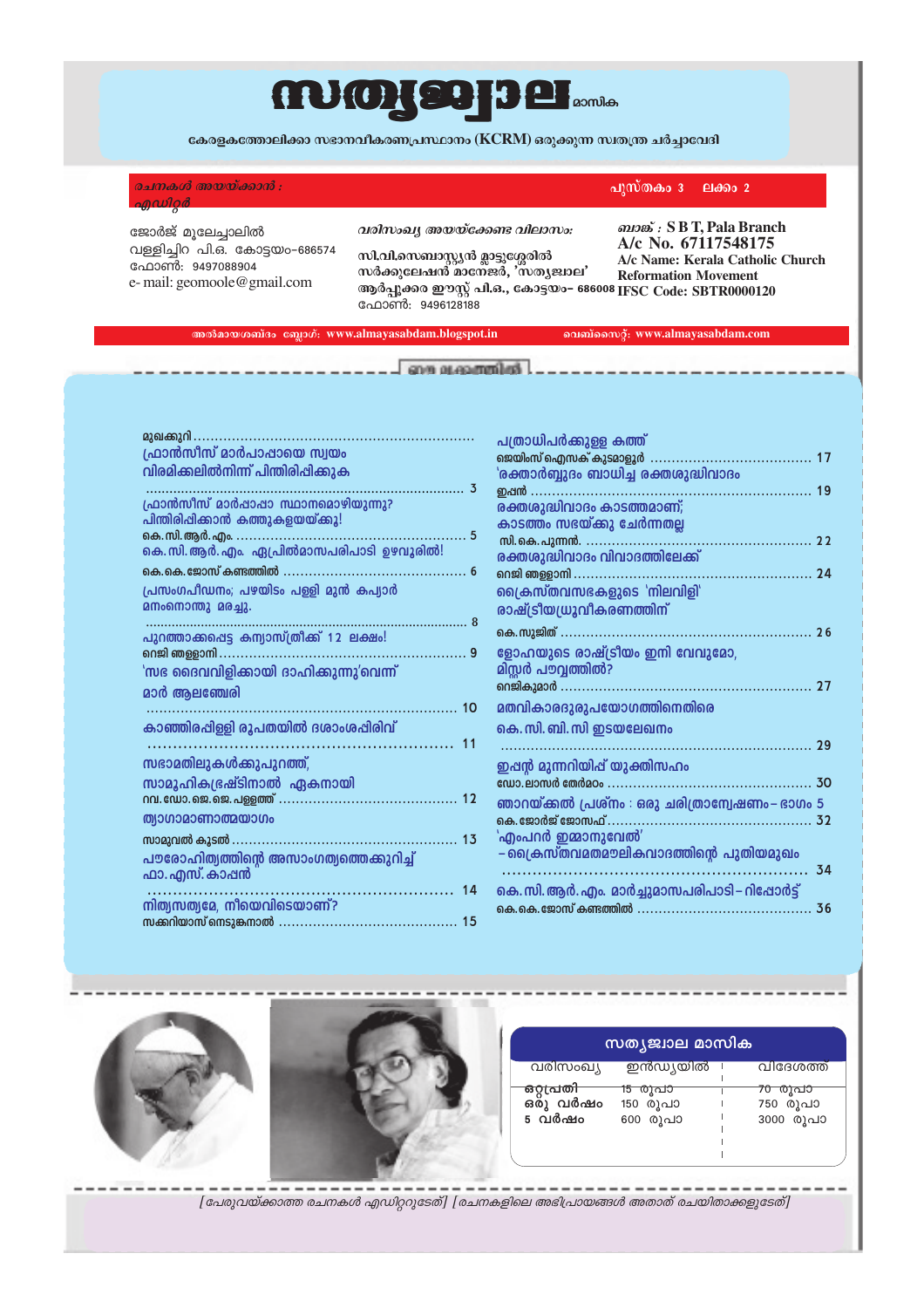"സാത്താൻെറ കുടിലതന്ത്രങ്ങളെ എതിർത്തു നിൽക്കാൻ ദൈവത്തിൻെറ എല്ലാ ആയുധങ്ങളും ധരിക്കുവിൻ. എന്തെന്നാൽ, നമ്മൾ മാംസത്തിനും രക്തത്തിനും എതിരായിട്ടല്ല പ്രഭുത്വങ്ങൾക്കും ആധിപത്യങ്ങൾക്കും ഈ അന്ധകാര ലോകത്തിൻെറ അധിപൻമാർക്കും സ്വർഗിയ ഇടങ്ങളിൽ വർത്തിക്കുന്ന തിന്മയുടെ ദുരാത്മാക്കൾക്കുമെതിരായിട്ടാണു പടവെട്ടുന്നത്. അതിനാൽ, ദൈവത്തിൻെറ എല്ലാ ആയുധങ്ങളും ധരിക്കുവിൻ" (എഫേ. 6: 11-12).

പുസ്തകം 3 ഏപ്രിൽ 2015 ലക്കം  $2$ 



## ഫ്രാൻസീസ് മാർപാപ്പായെ **<u> സ്വയംവിരമിക്കലിൽനിന്ന്</u>** പിന്തിരിഷിക്കുക

നിഷ്ക്രിയത്വത്തിൽ അഭിരമിക്കുന്ന കപടഹൃദയരുമാണു ഭുരിപക്ഷം കുരിയാത്തലവന്മാരും സിനഡംഗങ്ങളുമെന്നും, തങ്ങളുടെ രാജകീയജീവിതം നിർബാധം തുടരാൻ തന്റെ അവസാനം കാത്തിരിക്കുന്നവരാണവരിലേറെയുമെന്നും അദ്ദേഹത്തിനറിയാം. ചൂരുക്കത്തിൽ, താൻ സഭയിൽ വിഭാവനംചെയ്യുന്ന വിപ്ലവാത്മകമാറ്റങ്ങൾ നടപ്പിൽവരു ത്താൻ തന്നോടൊപ്പം തുനിഞ്ഞിറങ്ങിയിട്ടുള്ള അധികം മെത്രാന്മാരോ കർദ്ദിനാളന്മാരോ സഭയിലുള്ളതായി അദ്ദേ ഹം കാണുന്നുണ്ടാവില്ല. ഈ സാഹചര്യത്തിൽ, അസാധാ രണ സിനഡ് ജനങ്ങളിലുയർത്തിയിട്ടുള്ള പ്രതീക്ഷയ്ക്കു മങ്ങലേൽക്കാൻ ഇടയുണ്ടെന്ന് അദ്ദേഹം കരുതുന്നുണ്ടാ കാം. അതിപ്രധാനമായ അടുത്ത സിനഡിനുള്ള, മൂന്നാം വത്തിക്കാൻ സിനഡിനുള്ള, ഒരുക്കങ്ങൾതന്നെ അതിന്റെ ലക്ഷ്യത്തെ അട്ടിമറിക്കുന്ന വിധത്തിലാകാൻപോകുന്നു എന്ന ആപൽസുചന 'Catholic Church Reform International' (CCRI) നൽകിയിരുന്നത് ഇത്തരുണത്തിൽ ഓർക്കാവുന്നതാണ്. ഔദ്യോഗികമായി രൂപംകൊടുത്ത കമ്മിറ്റികൾതന്നെ മാർപാപ്പായുടെ ലക്ഷ്യത്തെ പരാജയ പ്പെടുത്താൻ ശ്രമിക്കുന്ന സാഹചര്യത്തിൽ, അതെല്ലാം കാണുന്ന ഫ്രാൻസീസ് പാപ്പായ്ക്ക് നിരാശ തോന്നിയി ല്ലെങ്കിലേ അത്ഭുതമുള്ളൂ. ഒരു ഏകാധിപതിയെപ്പോലെ എല്ലാ ആധികാരികസമിതികളിലേക്കും കയറിച്ചെന്ന് ഇടപെടാൻ അദ്ദേഹത്തിനാവില്ലല്ലോ.

കർദ്ദിനാളന്മാരും മെത്രാന്മാരും മാത്രമല്ല, വിശ്വാസി സമൂഹവും സഭയിലൊരു മാറ്റം വരുത്താൻ കാര്യമായൊ ന്നും ചെയ്യുന്നില്ലെന്ന് അദ്ദേഹം കാണുന്നുണ്ടാകണം. മാറ്റം അനിവാര്യമാണെന്ന ചിന്ത വ്യാപകമാക്കേണ്ടതും അതിനായി നിരന്തരം സമ്മർദ്ദം ചെലുത്തേണ്ടതും പ്രവർ ത്തിക്കേണ്ടതും സഭയിലെ ജനമാണ്; സഭാപൗരന്മാരാണ്. കാരണം, അന്തിമവിശകലനത്തിൽ ചരിത്രം സൃഷ്ടിക്കു ന്നത് ജനങ്ങളാണ്. ജനങ്ങൾ അഭിലഷിക്കുന്നതും അവർ ഏറ്റുവാങ്ങാൻ തയ്യാറുള്ളതുമായ മാറ്റങ്ങളേ എവിടെയും നിലനിൽക്കൂ. അടിത്തട്ടിലെ ചലനങ്ങളാണ് മുകൾ ത്തട്ടിൽ സ്ഥായിയായ മാറ്റങ്ങൾക്കു കാരണമാ കുന്നത്.

#### മുഖക്കുറി

**ഇൗ**യിടെ മെക്സിക്കൻ ടെലിവിഷ ൻ ചാനലായ 'ടെലെവിസ'യ്ക്കനുവദിച്ച അഭിമുഖത്തിൽ ഫ്രാൻസീസ് പാപ്പാ നടത്തിയ വിരമിക്കൽ സൂചന ലോക മെമ്പാടുമുള്ള നവീകരണദാഹികളായ സഭാസ്നേഹികളുടെ മനസ്സുകളിൽ ആശങ്കയുടെ ഇരുൾവീഴ്ത്തുന്നു. *"എനി* ക്കു തോന്നുന്നു, ചെറിയ കാലത്തേ ക്കാണ് ദൈവം എന്നെ നിയോഗിച്ച തെന്. കുറച്ചു സമയത്തേക്കുള്ള ദൗതൃമാണിതെന്നു മനസ്സ് പറയുന്നു, " എന്നു പറഞ്ഞുകൊണ്ടാണദ്ദേഹം രണ്ടു മൂന്നു വർഷത്തേക്കേ താൻ മാർപാപ്പ യായി ഉണ്ടാകൂ എന്നു സൂചിപ്പിച്ചത്. കഴിഞ്ഞ വർഷവും സമാനമായ ഒരഭി പ്രായപ്രകടനം അദ്ദേഹം നടത്തുകയു ണ്ടായി. *'ചെറിയ ഒരു ജീവിതകാലമേ* തന്റെ മുമ്പിൽ അവശേഷിക്കുന്നു ള്ളൂ'വെന്നും, 'ദൗത്യം തുടരാൻ ആരോ ഗ്യം അനുവദിച്ചില്ലെങ്കിൽ സ്ഥാനം *ഒഴിയു* 'മെന്നുമാണ് അന്നദ്ദേഹം പറ ഞ്ഞത് (ഉദ്ധരണികൾ 2015 മാർച്ച് 15–ലെ മംഗളത്തിൽനിന്ന്). അദ്ദേഹത്തിന്റെ ഈ വാക്കുകളെല്ലാം സൂചിപ്പിക്കുന്നത്, അദ്ദേഹത്തെ എന്തൊക്കെയോ ആകുല ചിന്തകൾ അലട്ടുന്നുണ്ട് എന്നാണ്.

തന്റെ വാക്കുകളും പ്രവൃത്തികളും ലോകമെങ്ങും പ്രകീർത്തിക്കപ്പെടുന്നു ണ്ടെങ്കിലും, അതനുസരിച്ചുള്ള ചലന ങ്ങൾ സഭയിലുണ്ടായിക്കാണാത്തതിൽ, തന്റെ വചനങ്ങൾ മാംസമായിത്തീരാ ത്തതിൽ, ഖിന്നഹൃദയനായിരിക്കാം, അദ്ദേഹം. തന്റെ നിലപാടുകളെ തുറന്നെ തിർക്കുന്ന യാഥാസ്ഥിതിക കർദ്ദിനാള ന്മാരുടെയും മെത്രാന്മാരുടെയും ഒരു പടതന്നെ സഭയിലുണ്ടെന്ന് കഴിഞ്ഞ ഒക്ടോബറിൽ നടന്ന അസാധാരണ സിനഡിൽ ലോകം കണ്ടതാണ്. പല്ലിറു മ്മിച്ചിരിക്കുന്നവരും തന്നെ വൃക്തിപര മായി പ്രകീർത്തിച്ചും വാഴ്ത്തിപ്പാടിയും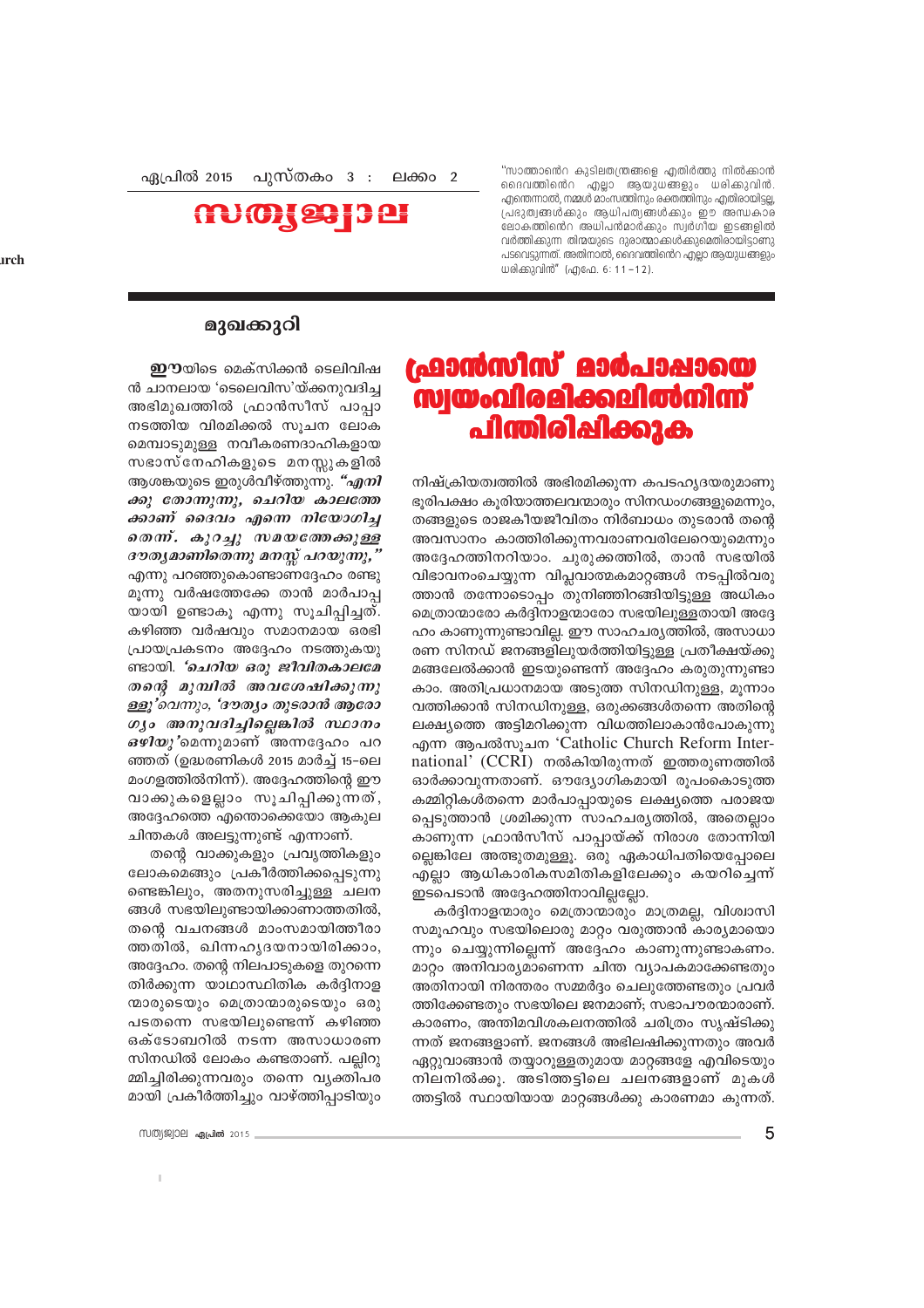ജനാഭിലാഷങ്ങളുൾക്കൊള്ളുന്ന ഒരധികാരി മുകൾത്തട്ടിൽ വന്നാലും ജനങ്ങൾ സജ്ജര ല്ലെങ്കിൽ സ്വന്തം നിലയിൽ വലിയ മാറ്റങ്ങ ളൊന്നും വരുത്താൻ ആർക്കും സാധിക്കില്ല. പ്രബോധിപ്പിക്കാനും ജനങ്ങളോട് ഉണരാ നാഹ്വാനം ചെയ്യാനും അവരുണരുന്നതിനനുസരി ച്ചുള്ള മാറ്റങ്ങൾ കൊണ്ടുവരാനുമേ എത്ര നല്ല ഭരണാധികാരിക്കും കഴിയു.

വാസ്തവത്തിൽ, ഫ്രാൻസീസ് മാർപാപ്പാ സ്ഥാനമേറ്റപ്പോൾമുതൽ അതാണു ചെയ്തു കൊണ്ടിരിക്കുന്നത്. യേശുവിന്റെ ഹൃദയം തൊട്ടറിഞ്ഞുള്ള വചനവൃാഖൃാനങ്ങൾവഴി പരമ്പരാഗതമായി നിലനിന്നുപോന്ന എത്രയോ ആധികാരികസഭാനിലപാടുകളെയാണ് അദ്ദേഹം തിരുത്തിക്കുറിച്ചത്! ആദ്ധ്യാത്മികശുശ്രൂഷയ്ക്ക് എണ്ണമറ്റ ദൈവശാസ്ത്രസിദ്ധാന്തങ്ങൾ അനാവ ശ്യമാണെന്നു തുറന്നടിച്ചും, അപ്രമാദിത്വമുള്ളത് മാർപാപ്പായ്ക്കോ മെത്രാൻ സംഘത്തിനോ അല്ല; മറിച്ച്, ദൈവജനക്കൂട്ടായ്മയ്ക്കാണെന്നു പഠിപ്പി ച്ചും, അഭിഷിക്തർ ജീവിക്കേണ്ടത് പ്രഭുക്കളെ പ്പോലെയല്ലെന്ന് ഉപദേശിച്ചും, സഭ ഒരു സ്ഥാപ നമല്ല, അമ്മയാണെന്നു ചൂണ്ടിക്കാട്ടിയുമുള്ള അദ്ദേഹത്തിന്റെ ഹൃദയഹാരിയായ എണ്ണമറ്റ പ്രബോധനങ്ങൾകൊണ്ട്, അല്പമെങ്കിലും തുറന്ന മനസ്സുള്ളവരുടെയെല്ലാം ബോധമണ്ഡലം വികസിതമാക്കാൻ അദ്ദേഹത്തിന് ഇതിനകം കഴിഞ്ഞിട്ടുണ്ട്. നിരീശ്വരർക്കുപോലും രക്ഷയുണ്ട് എന്നു പറഞ്ഞ് 'കത്തോലിക്കാ സഭയിലുടെ മാത്രമേ രക്ഷയുള്ളു' എന്നും, 'യേശുവിലുടെ യല്ലാതെ രക്ഷയില്ല' എന്നുംമറ്റുമുള്ള കത്തോലി ക്കാസഭയുടെ അതിയാഥാസ്ഥിതിക മതമൗ ലികവാദനിലപാടുകളെ ചവറ്റുകുട്ടയിലെറിഞ്ഞ് ഒരു നവ ആത്മീയതയ്ക്കു വഴിയൊരുക്കുവാനും, സർവ്വമതസമഭാവനയുടേതായ ഒരന്തരീക്ഷത്തി നു തിരികൊളുത്തി ഇന്നു ലോകത്തിനു ഭീഷ ണിയായിരിക്കുന്ന മതതീവ്രവാദസാഹചര്യത്തിന് അയവുവരുത്താനും അദ്ദേഹത്തിനു കഴിഞ്ഞിട്ടു ണ്ട്.

വിശാലമായ ഈ ക്രൈസ്തവകാഴ്ചപ്പാടിന്റെ വെളിച്ചത്തിൽ, കത്തോലിക്കാസഭയിൽ വരേണ്ട മാറ്റങ്ങളെക്കുറിച്ച് വാതോരാതെ സംസാരിച്ചു കൊണ്ടിരിക്കുകയായിരുന്നു അദ്ദേഹം, അടുത്ത നാൾവരെ. അതിനായി വത്തിക്കാൻ കേന്ദ്രീകരിച്ച് ഒട്ടേറെ അഴിച്ചുപണികൾ നടത്തുകയും മാറ്റ ത്തിനു തടസ്സം സൃഷ്ടിച്ച് അധികാരസ്ഥാപന ങ്ങളായി നിലകൊള്ളുന്ന കൂരിയാകളെ ശാസി ക്കുകയും തിരുത്താനാവശ്യപ്പെടുകയുംചെയ്തു, അദ്ദേഹം. മെത്രാന്മാരുടെ അധികാരശൈലി യെയും സ്വേച്ചാധിപത്യവാഞ്ഛയെയും ആർഭാട ജീവിതത്തെയും വിമർശിക്കുകയും അതിനെതിരെ

താക്കീതു നൽകുകയും ചെയ്തു. പലരെയും സ്ഥാനത്യാഗം ചെയ്യിക്കുകവരെ ചെയ്തു, അദ്ദേ  $00<sub>0</sub>$ 

എന്നാൽ, ഇതെല്ലാംകണ്ട് കൈയടിച്ചും, മാർപാപ്പായ്ക്കു ജയ് വിളിച്ചും, മഹാത്മാവെന്നു പുകഴ്ത്തിയും, ഗ്യാലറിയിലെ കസേരകളിൽ കൃതകൃതൃതാഭാവത്തിൽ വെറുതെയിരിക്കുക യായിരുന്നു ജനങ്ങൾ. ഫലത്തിൽ, സഭാനവീ കരണം മാർപാപ്പായും മെത്രാന്മാരുംചേർന്നു നടത്തേണ്ട ഒന്നാണെന്ന സമീപനത്തിലാണ് വിശ്വാസിസമൂഹം ഇന്നും. മാർപാപ്പാ ഇത്രയൊ കെ പറഞ്ഞിട്ടും തങ്ങളുടെ രൂപതകളിലെ മെത്രാന്മാരും ഇടവകകളിലെ വികാരിമാരും എന്തുകൊണ്ട് ആ മാറ്റങ്ങൾ ഉൾക്കൊണ്ടു പ്രവർത്തിക്കുന്നില്ല എന്ന് അമർഷംപൂണ്ടു കഴിയുന്ന വിശ്വാസിസമൂഹം, സ്വന്തം ഇടവക കളിലും രൂപതകളിലും മാർപാപ്പായുടെ ആഹ്വാന ങ്ങൾക്കനുസൃതമായി തങ്ങൾ ഒന്നും പ്രവർ ത്തിക്കുന്നില്ല എന്ന വസ്തുത കാണാതെ പോകു ന്നു എന്നതാണു വൈരുദ്ധ്യം. ഒരു മാർപാപ്പതന്നെ ഇത്ര ധൈര്യപ്പെടുത്താനുണ്ടായിട്ടും മെത്രാ നെയും വികാരിയെയും കപൃാരെയുംവരെ ഭയപ്പെട്ടും, മരിച്ചടക്കും പിള്ളേരുടെ വിവാഹ വുമൊക്കെ വേണ്ടവണ്ണം നടത്തിത്തരാതിരു ന്നാലോ എന്നാശങ്കപ്പെട്ടും പേടിത്തൊണ്ട ന്മാരായി 99% വിശ്വാസികളും കഴിയുമ്പോൾ, സഭയിൽ എങ്ങനെ നവീകരണം സംഭവിക്കും? "ദൈവികശുശ്രൂഷ ലഭിക്കുകയെന്നത് വിശ്വാ സികളുടെ അവകാശമാണ്. അതിനു പണം വാങ്ങുന്നത് തെറ്റാണ്, കൊടുംപാതകമാണ്; *അതനുവദിച്ചുകൊടുക്കരുത്.....* " (കാണുക 'സതൃജ്വാല' ഡിസം. ലക്കം പേജ് 18) എന്ന് മാർപാപ്പാ വിശ്വാസികളോട് ഉച്ചൈസ്തരം വിളിച്ചുപറഞ്ഞിട്ടും, അതു ചെവിക്കൊള്ളാൻ ധൈര്യം കാട്ടാത്ത വിശ്വാസിസമുഹത്തിന്, സഭാനവീകരണത്തെപ്പറ്റി പറയാൻ എന്തർ ഹതയാണുള്ളത്? *"പൗരോഹിതൃാധിപതൃത്തെ* ഇല്ലായ്മ ചെയ്യാൻ ഞാനാഗ്രഹിക്കുന്നു", എന്നു പറഞ്ഞ മാർപാപ്പയെ പിന്തുണച്ച്, സ്വന്തം ഇടവകയിലും രൂപതയിലും നടക്കുന്ന പുരോ ഹിതാധിപതൃപരമായ നടപടികൾക്കെതിരെ പരസൃമായൊന്നു പ്രതികരിക്കാൻപോലും തയ്യാറാകാത്തവർക്ക് എങ്ങനെ മാർപാപ്പയെ അനുസരിക്കാത്ത മെത്രാന്മാരെയും വൈദിക രെയും കുറ്റപ്പെടുത്താനാകും? സഭയിൽ കാര്യങ്ങ ളൊന്നും നേർവഴിക്കല്ല നടക്കുന്നതെന്നു പറഞ്ഞ്, ''നിങ്ങൾ നിങ്ങളുടെ രൂപതകളെ പ്രശ്നഭരിത  $\omega$ 

#### (ശേഷം പേജ് 7-ൽ വായിക്കുക)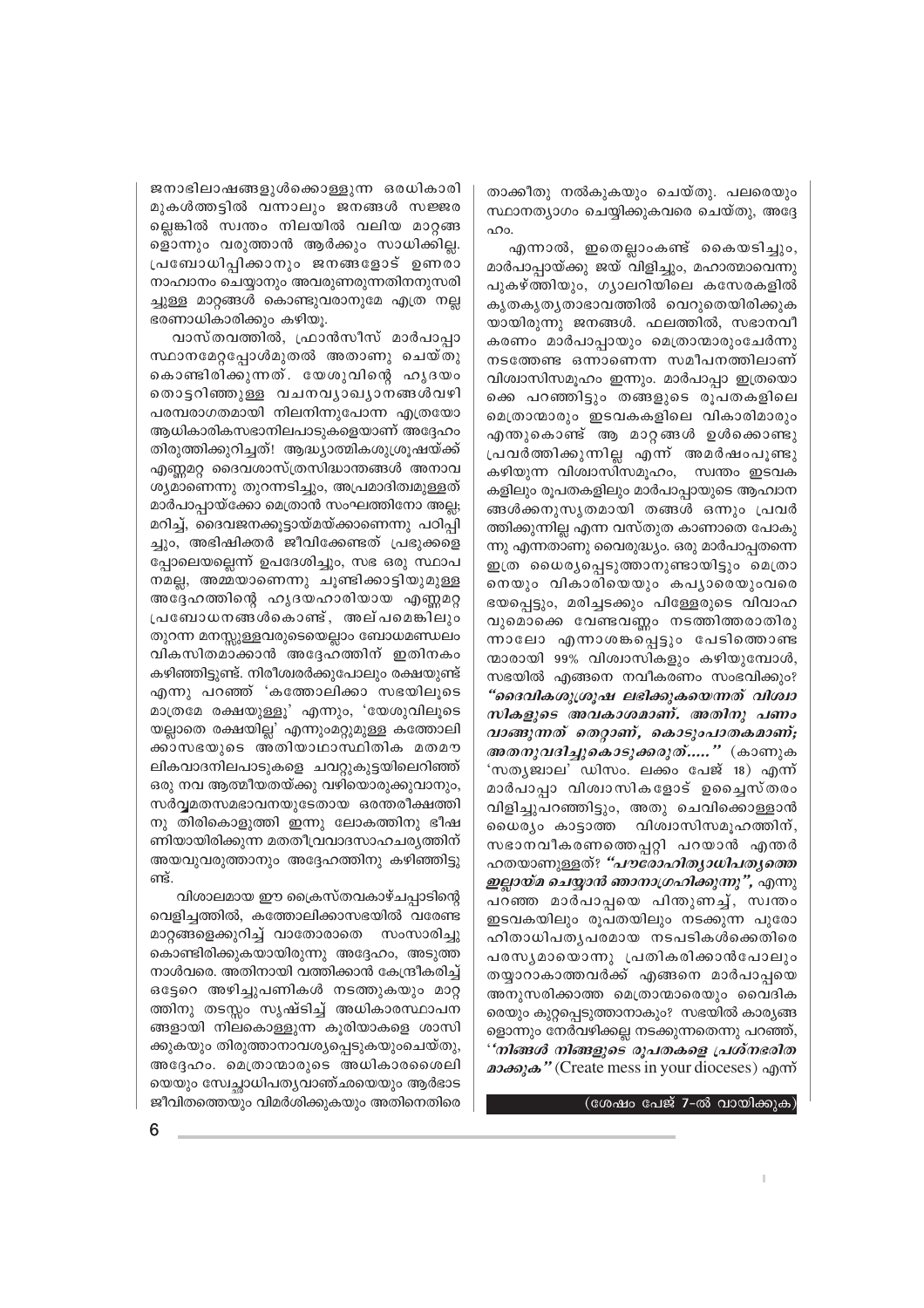

## ഫ്രാൻസീസ് മാർഷാഷ സ്ഥാനമൊഴിയുന്നു? .<br>റോമിലേക്ക് കത്തുകളുടെ പ്രവാഹവും പ്രാർത്ഥന്**യും!** നിങ്ങളും പങ്കാളികളാകൂ– കെ. സി. ആർ. എം.

വരുന്ന രണ്ടോ മൂന്നോ വർഷത്തിനുള്ളിൽ മാർപാപ്പാസ്ഥാനത്തുനിന്നും വിരമിക്കുമെന്ന ഫ്രാൻ സീസ് മാർപ്പാപ്പയുടെ തീരുമാനത്തിൽനിന്നു പിന്തിരിയണമെന്നഭ്യർത്ഥിച്ച്, അദ്ദേഹത്തേ സ്നേഹി .<br>കുന്ന ലോകമെമ്പാടുമുള്ള ജനങ്ങൾ റോമിലേക്കു കത്തുകളയയ്ക്കുകയും അതിനായി പ്രാർത്ഥിക്കുകയും ചെയ്യുന്നു.

ഇന്ത്യയിൽ കെ.സി.ആർ. എം. ഇതിനു തുടക്കം കുറിക്കുന്നു. പൊതുജനങ്ങളിൽനിന്നും അംഗ ങ്ങളിൽനിന്നും കെ.സി.ആർ എം–നു ലഭിക്കുന്ന കത്തുകളും ഇ–മെയിലുകളും താഴെക്കൊടുത്തിട്ടുള്ള ഏതെങ്കിലും ഒരു വിലാസത്തിൽ/ഇ-മെയിൽ വിലാസത്തിൽ അയച്ചുതരണമെന്ന് താല്പര്യപ്പെടുന്നു. കത്തുകളും മെയിലുകളും കെ. സി. ആർ എം. മാർപാപ്പയ്ക്കു നേരിട്ട് അയച്ചുകൊടുക്കുന്നതായിരി ക്കും. ഈ പൂണ്യകർമ്മത്തിൽ നിങ്ങളും അണിചേരണമെന്ന് അഭ്യർത്ഥിക്കുന്നു.

#### കത്തിന്റെ മാതൃക: (മലയാളം)

ലോകാദരണീയനായ ഫ്രാൻസീസ് മാർപാപ്പയ്ക്ക്,

ഏറ്റം ആദരണീയനായ ഞങ്ങളുടെ പാപ്പാ, ലോകജനതയുടെ ക്ഷേമത്തിനും സമാധാനത്തിനും കത്തോലിക്കാസഭയുടെ നവീകരണത്തിനും രക്ഷയ്ക്കുംവേണ്ടി സ്നേഹത്തിന്റെ ചൈതന്യം വാരി വിതറുന്ന അങ്ങ് ക്രിസ്ത്യാനികളെ മാത്രമല്ല, നാനാജാതി മതവിഭാഗങ്ങളിൽപ്പെട്ടവരെയും സ്നേ ഹിച്ചും അംഗീകരിച്ചും ബഹുമാനിച്ചും ക്രിസ്തീയചൈതന്യത്തിന്റെ ശരിയായ പാത തുറന്നിരിക്കു കയാണല്ലോ. ദൈവം അങ്ങിലൂടെ ലോകത്തോട് സംസാരിക്കുകയും പ്രവർത്തിക്കുകയും ചെയ്യു ന്നു. ലോകം മഴുവൻ അങ്ങയെ പ്രതീക്ഷയോടെ ശ്രവിക്കുന്നു; പ്രത്യാശയോടെ ഉറ്റുനോക്കുന്നു.

ഈ സാഹചര്യത്തിൽ, രണ്ടോ മൂന്നോ വർഷത്തിനുള്ളിൽ മാർപാപ്പാസ്ഥാനത്തുനിന്നു വിരമി ച്ചേക്കുമെന്ന അങ്ങയുടെ പ്രസ്താവം ലോകത്തെയാകമാനം ദുഃഖത്തിലാഴ്ത്തിയിരിക്കുകയാണ്. ഈ തീരുമാനത്തിൽനിന്ന് അങ്ങ് പിന്മാറണമെന്ന് ഞങ്ങൾ അപേക്ഷിക്കുകയാണ്. ഈ ആവശ്യം ഉന്നയി ച്ചുകൊണ്ടുള്ള കത്തുകൾ ഇന്ത്യയിലെ കത്തോലിക്കാ നവീകരണപ്രസ്ഥാനമായ കെ. സി. ആർ.എം (Kerala Catholic church Reformation Movement - KCRM) മുഖേനയും നേരിട്ടും അങ്ങയുടെ മുമ്പാകെ സമർപ്പിക്കുകയാണ്.

ഈ ലക്ഷ്യം മുൻനിർത്തി കെ.സി.ആർ.എം. പ്രാർത്ഥനാസമ്മേളനങ്ങൾ സംഘടിപ്പിക്കുക യാണ്. കെ. സി. ആർ. എം. ആരംഭിച്ചിരിക്കുന്നതുപോലുള്ള പ്രാർത്ഥനാസമ്മേളനങ്ങളും കത്തയയ് ക്കൽസംരംഭങ്ങളും അങ്ങയെ പിന്തുണച്ചുള്ള സഭാനവീകരണപ്രവർത്തനങ്ങളും ലോകമെമ്പാടും വ്യാപിക്കുമെന്ന് ഞങ്ങൾ പ്രത്യാശിക്കുന്നു. അതിനായി പ്രാർത്ഥിക്കുന്നു. സഭയുടെയും ലോകത്തി ഒന്റയും നന്മയ്ക്കുവേണ്ടി മാർപാപ്പാസ്ഥാനത്ത് അങ്ങു തുടരണമെന്ന ഞങ്ങളുടെ ഈ അപേക്ഷ ദയവായി കേൾക്കുമാറാകണമെന്ന് ഏറ്റം വിനീതരായി അഭ്യർത്ഥിച്ചുകൊണ്ട്,

സ്നേഹാദരവുകളോടെ, യേശുവിന്റെ ഐകൃത്തിൽ കത്തയയ്ക്കുന്ന ആളുടെ ഒപ്പ് വിലാസം / ഇ-മെയിൽ ഐ.ഡി, ഫോൺ നമ്പർ: സ്ഥലം:/ തീയതി: പേര്

**Sample Letter - English** 

Our Dear and Most Venerable Pope Francis,

The present world is blessed with your activities for peace and well being of the entire human race. The whole Christian world is heartened to see your great endeavour's for a reformed Church in the footsteps of Jesus Christ. All your words and activities in the spirit of Love, surpassing all divisions and denominations in the name of religion, race, nationality etc. have endeared you to the whole humanity. It appears to us that the God speaks and do things, through you. So, the entire world stands eagerly to listen you and hopefully looks towards you.

At this juncture, it was really saddening to listen your recent statement of a possible retirement from your position of Pope. In fact, the whole world is grief-stricken at this statement. In this sorrowful circumstance, we request your good self to kindly reconsider and withdraw your plans for such an abrupt retirement.

സത്യജ്വാല **ഏപ്രിൽ** 2015

 $\overline{7}$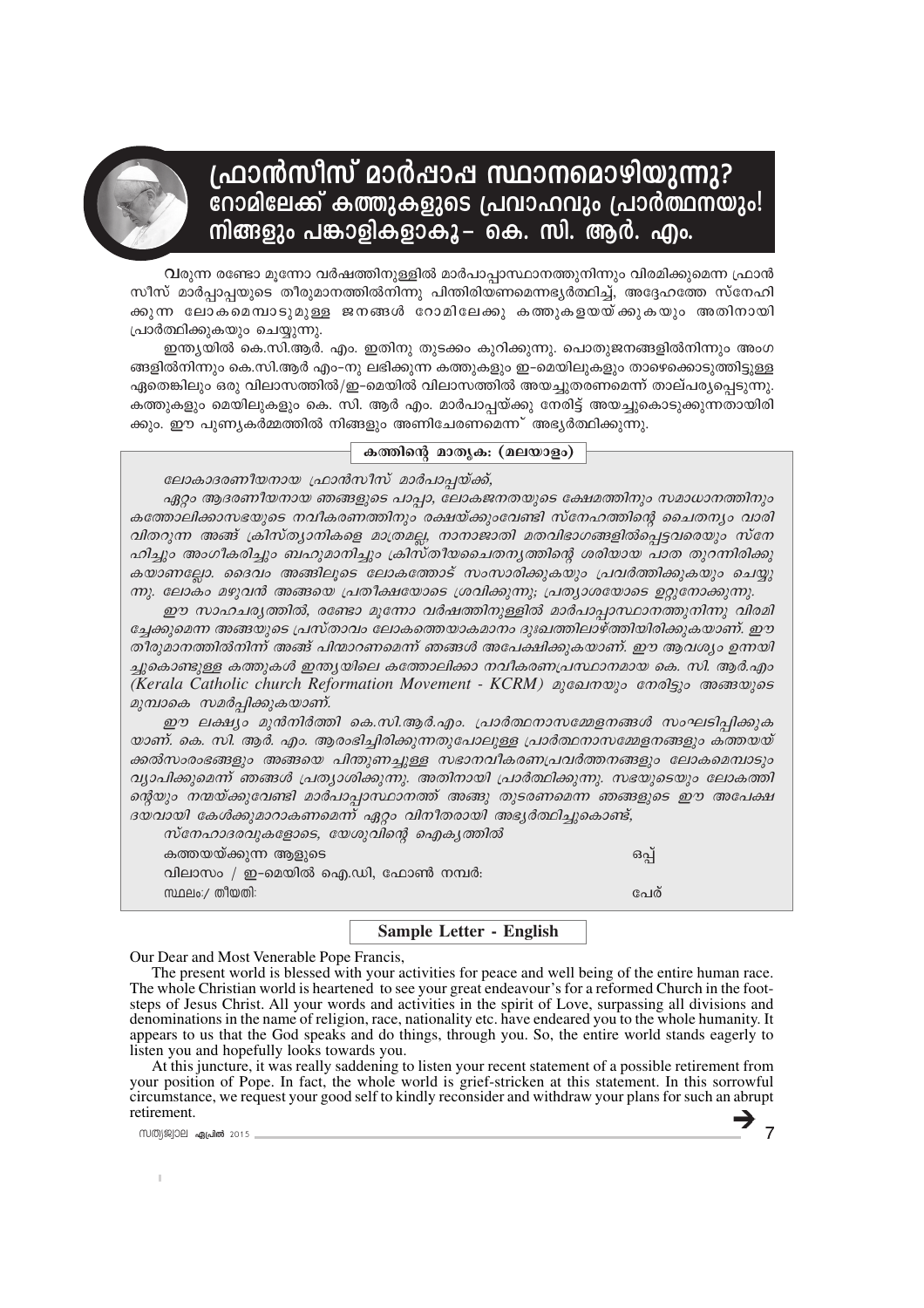#### **KCRM (**ุ่ ผ@าไอวตามอิมูวณ@า มวร์)

# **KCRM** ഉഴവൂരിലേക്ക്!

**ഏ**പ്രിൽ മാസ പരിപാടി, KCRM-ന്റെ തനതു പരിപാടിയല്ല എന്ന് ആദൃമേ അറിയിക്കുന്നു. <sup>.</sup>അക്രൈസ്തവമായ സ്വവംശവിവാഹനിഷ്ഠയോടും സഭാഭ്രഷ്ടിനോടും സന്ധിയില്ലാസമരം നയിക്കുന്ന 'ക്നാനായ കത്തോലിക്കാ നവീകരണസമിതി' (KCNS)യോടുള്ള പിന്തുണയുഠ് ഐകൃദാർഢ്യവും ്രപകടിപ്പിക്കുന്നതിനായി അവർ ഉഴവൂരിൽ നടത്തുന്ന നവീകരണസെമിനാറിലും കുടുംബസംഗമത്തിലും പങ്കെടുക്കുകയാണ്. അടുത്തയിടെ,  $\rm{KCRM}$ -ഉം  $\rm{KCNS}$ -ഉം സംയുക്തമായി  $\rm{KCRM}$  ക്നാനായ ്രഫീഡം മൂവ്മെന്റ്' എന്നൊരു പ്രസ്ഥാനത്തിനു രൂപംകൊടുത്തിട്ടുള്ള പശ്ചാത്തലത്തിൽ, ഈ പങ്കാ ളിത്തത്തിനു പ്രത്യേക പ്രസക്തിയുണ്ട്.

#### $k$ **a-bw, സ്ഥലം: 2015 ഏപ്രിൽ 25 ശനിയാഴ്ച 2.30 pm മുതൽ ഉഴവൂർ തെരുവത്ത് ഹാളിൽ**

 $\rm KCNS$  ഫൊറോന പ്രസിഡന്റ് ശ്രീ ലൂക്കോസ് മാത്യു കുന്നുംപുറത്തിന്റെ അദ്ധ്യക്ഷതയിൽ ്പേരുന്ന നവീകരണസെമിനാറിലും കുടുംബസംഗമത്തിലും പങ്കെടുത്ത് റവ.ഡോ. ജയിംസ് ഗുരുദാ സ്, നടുവിലേക്കുറ്റ് സി.എം.ഐ. ഫാ. ഡേവീസ് കാച്ചപ്പിള്ളി, സർവ്വശ്രീ റ്റി.ഒ. ജോസഫ് തോട്ടുങ്കൽ, ഡോ. എം.കെ. മാത്യു, സാമുവൽ കൂടൽ, കെ.ജോർജ് ജോസഫ്, അഡ്വ. ഇന്ദുലേഖാ ജോസഫ്, റെജി ഞള്ളാനി തുടങ്ങിയവർ സംസാരിക്കുന്നു.

മുന്നാം വത്തിക്കാൻ സുനഹദോസിനുള്ള ഒരുക്കമായി, 'സഭയിലും ആധുനിക ലോകത്തിലും കുടുംബത്തിന്റെ വിളിയും മിഷനും' എന്ന വിഷയം ആഗോള കത്തോലിക്കാസഭയിൽ ഗൗരവപൂർവം ചർച്ച ചെയ്യപ്പെട്ടുകൊണ്ടിരിക്കുകയാണ്. ഈ വേളയിലാണ്, കോട്ടയം അതിരുപത നഗ്നമായ കുടും ബശിഥിലീകരണ പ്രവർത്തനങ്ങൾ നടത്തിവരുന്നത്. ഇക്കാര്യം വത്തിക്കാന്റെ ശ്രദ്ധയിൽകൊണ്ടുവ രാൻകുടി ഈ കുടുംബസംഗമം ലക്ഷ്യമിടുന്നു.

സ്വവംശവിവാഹനിഷ്ഠയുടെ പേരിൽ തങ്ങളുടെ ഇടവകയിൽനിന്നു പുറത്താക്കപ്പെട്ടവരും, പുറ ത്താക്കപ്പെടുമെന്നും ഭയന്ന് വിവാഹപ്രായം കഴിഞ്ഞിട്ടും അവിവാഹിതരായി നിൽക്കുന്നവരും, ഇടവ കാംഗത്വം നിഷേധിക്കപ്പെട്ട ദത്തുപുത്രന്മാരും പുത്രിമാരും, ഈ പൈശാചിക ദുരാചാരത്തെ തൂത്തെ  $\alpha$ ിയണമെന്നു കരുതുന്ന ക്നാനായ സമുദായത്തിലെ ആദർശധീരരായ യുവതീയുവാക്കന്മാരുൾപ്പെടെ ആയിരത്തിലേറെപ്പേർ പങ്കെടുക്കുന്ന ഈ ക്നാനായ കുടുംബസംഗമത്തിൽ പങ്കുചേരാൻ  ${\rm K}c\bar{\rm R}$ M  $\lambda$ പവർത്തകരെയും "അനുഭാവികളെയും 'സതൃജ്വാല', 'അത്മായശബ്ദം' വായനക്കാരെയും 'KCRM-ഉം KCNS ഉം ഒന്നുചേർന്ന് ഹാർദ്ദമായി ക്ഷണിക്കുന്നു.

*സ്നേഹാദരപുർവ്വം* 

| ലൂക്കോസ് മാത്യു         | കെ.കെ. ജോസ് കണ്ടത്തിൽ        |
|-------------------------|------------------------------|
| (KCNS ഫൊറോന പ്രസിഡന്റ്) | (KCRM സംസ്ഥാന ജന.സെക്രട്ടറി) |
| ഫോൺ: 9447507584         | ഫോൺ: 8547573730              |

We, the Indians, send our letters appealing you not to retire, through the, 'Kerala catholic Church Reformation Movement'-KCRM – a reputed reformation movement in India. The KCRM has started organizing prayer meetings and letter sending campaign for this purpose. We hope and pray for the spread of such activities throughout the world, so that you will heed to our prayerful appeal.

With the hope that your good self will heed to our request for the continuation in the position of Pope, We remain, Yours Sincerely in Jesus Christ.

| Place<br>Date<br>Address, Email ID, and Phone number. |                                                                         | Signature:<br>Name |
|-------------------------------------------------------|-------------------------------------------------------------------------|--------------------|
|                                                       | കത്തുകൾ അയച്ചുതരേണ്ട വിലാസങ്ങൾ:                                         |                    |
| പേര്                                                  | തപാൽവിലാസം                                                              | ഫോൺ                |
| 1.റെജി ഞള്ളാനി                                        | കട്ടപ്പന, പി.ഒ. പാറക്കടവ്, ഇടുക്കി- 685 508                             | 9447105070         |
| 2. കെ.കെ. ജോസ്കണ്ടത്തിൽ                               | ജോജോ ഗാർഡൻസ്, മുട്ടമ്പലം, കോട്ടയം-686 004                               | 8547573730         |
| 3. കെ.ജോർജ് ജോസഫ്                                     | കാട്ടേക്കര, രാമപുരം പി.ഒ. കോട്ടയം- 686 576                              | 9496313963         |
| 4. ജോർജ് മൂലേച്ചാലിൽ                                  | വള്ളിച്ചിറ പി.ഒ. കോട്ടയം - 686 574                                      | 9497088904         |
|                                                       | 5. ഫാ. ജോർജ് തോമസ് കണിയാരശ്ശേരിൽ 12-ാം മൈൽ, പാലാ പി.ഒ., കോട്ടയം-686 575 | 8547877621         |
| 6. മാത്വു എം. തറക്കുന്നേൽ                             | പാലാ പി.ഒ., കോടയം - 686 575                                             | 9495188610         |

#### കത്തുകൾ അയക്കേണ്ട ഇ-മെയിൽ വിലാസങ്ങൾ:

8 **a E**  $\frac{1}{2}$  **b**  $\frac{1}{2}$  **b**  $\frac{1}{2}$  **c**  $\frac{1}{2}$  **c**  $\frac{1}{2}$  **c**  $\frac{1}{2}$  **c**  $\frac{1}{2}$  **c**  $\frac{1}{2}$  **c**  $\frac{1}{2}$  **c**  $\frac{1}{2}$  **c**  $\frac{1}{2}$  **c**  $\frac{1}{2}$  **c**  $\frac{1}{2}$  **c**  $\frac{1}{2}$  **c**  $\frac{1}{2}$  **c**  $\$ kcrmindia@gmail.com, kcrmidukki@gmail.com, mtharakunnel@gmail.com, gvkatte@gmail.com, almayasabdam@gmail.com, rejinjallani@gmail.com, geomoole@gmail.com

Place .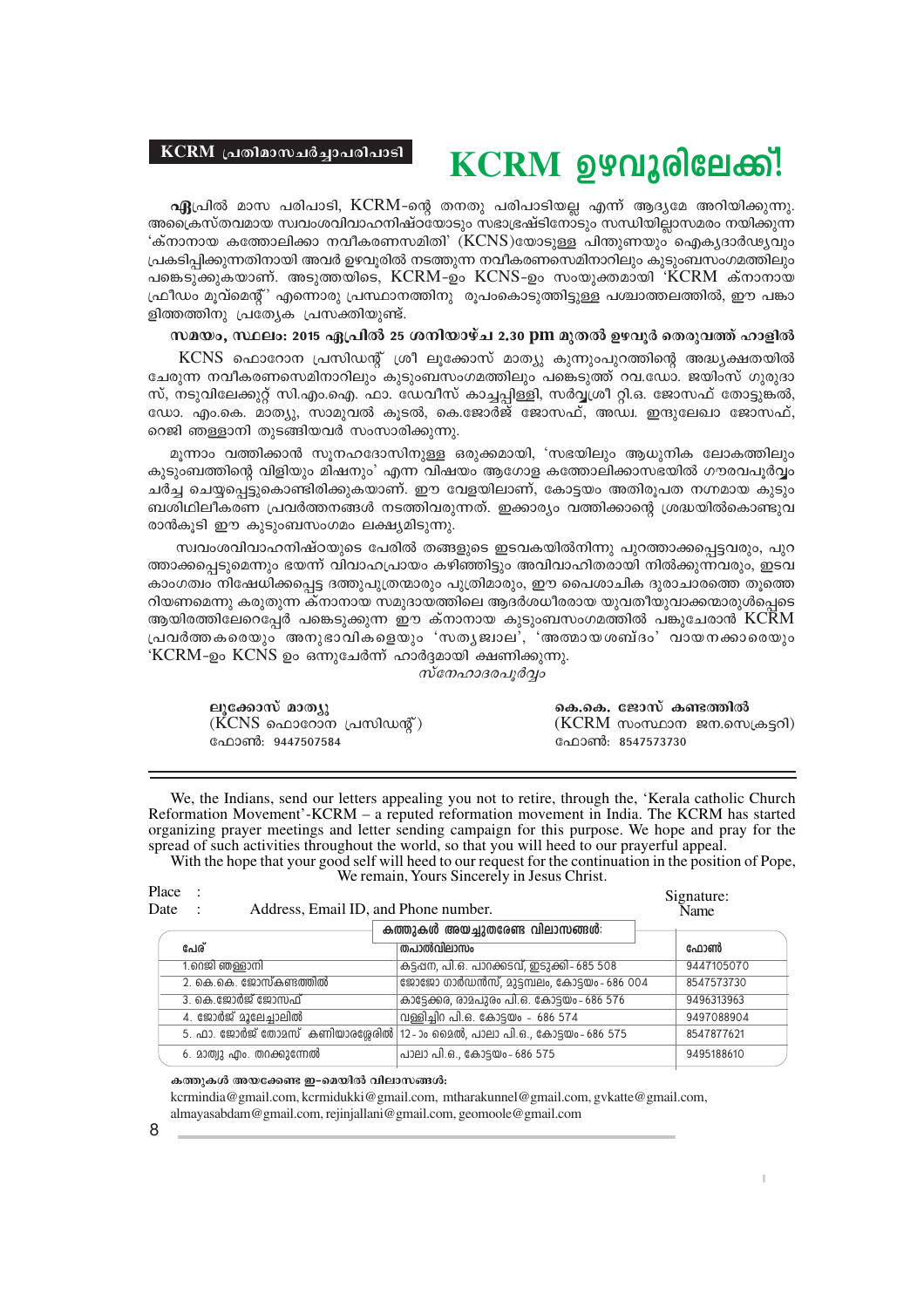#### (മുഖക്കുറി-തുടർച്ച)

സ്ഥാനമേറ്റുടനെതന്നെ യുവാ ക്കളോട് ആഹ്വാനം ചെയ്ത പ്പോൾ, തീർച്ചയായും സഭയെ നേർവഴിക്കു തിരിക്കുവാൻ തയ്യാറാകുന്ന ഒരു യുവനേതൃ ന്നിര ഉരുത്തിരിയുമെന്ന പ്രതീ ക്ഷ ഫ്രാൻസീസ് പാപ്പായ്ക്ക് ഉണ്ടായിരുന്നിരിക്കണം. അതും അസ്ഥാനത്തായതായി അദ്ദേ ഹം ഇന്നു കാണുന്നുണ്ടാകണം. ".... സ്വയം നൃായീകരിക്കുന്ന സഭയുടെയും ക്രൈസ്തവ ജീവിതത്തിന്റെയും വാതിൽ ക്കൽ മടിച്ചുനിൽക്കുന്നത് അപകടകരമായ അനാസ്ഥ യാണെ'ന്നു ചൂണ്ടിക്കാട്ടി, 'മറ്റുള്ളവർ എന്തു കരുതു മെന്നു ചിന്തിക്കാതെയും തന്റെ സൽപ്പേരും സ്ഥാനമാനങ്ങളും സുഖസൗകര്യങ്ങളും പണയ പ്പെടുത്തിയും, ഭീതിയില്ലാതെ *ഇറങ്ങിച്ചെല്ലു* 'വാൻ അദ്ദേഹം പുരോഹിതരെയും ആഹ്വാനം ചെയ്യുകയുണ്ടായി (കാണുക 'സത്യജ്വാല' 2014 ഡിസം. ലക്കം, പേജ് 18). എന്നാൽ, മെത്രാൻ ഭീതി സൃഷ്ടിക്കുന്ന 'തമസ്സല്ലോ സുഖപ്രദം' എന്ന വയറ്റിപ്പിഴപ്പു ന്യായത്താൽ, ഒന്നു മുരളുക പോലും ചെയാതെ തിരിഞ്ഞു കിടന്നു റങ്ങുകമാത്രമാണ് അവരും ചെയ്തത്....

ഈ സാഹചര്യത്തിൽ തന്റെ സാഹസികപരിശ്രമങ്ങൾ ക്ലച്ചു പിടിക്കാതെ പോകുകയാണല്ലോ എന്നദ്ദേഹത്തിനു തോന്നുക തികച്ചും സ്വാഭാവികംമാത്രം. ഇങ്ങനെയൊരു സാഹചര്യം മുമ്പിൽ കണ്ടുകൊണ്ടായിരുന്നു 'സത്യജ്വാല' യുടെ ഒരു 'മുഖക്കു റി'യിൽ മുമ്പ് ഇങ്ങനെ എഴു തിയത്: "....അതുകൊണ്ട് സഭാ നവീകരണത്തിൽ ദത്തശ്രദ്ധരാ യവരും അവരുടെ സംഘടനക ളും ചെയ്യേണ്ടത്, സഭയിൽ വരേ ണ്ട മാറ്റം സംബന്ധിച്ച് ഫ്രാൻ സീസ് മാർപാപ്പാതന്നെ പ്രഖ്യാ കഴിഞ്ഞആയിരം വർഷത്തി നിടയിലാദ്യമായി സഭാനഭസ്സിൽ മഹാതേജസ്ലോടെ ഉദിച്ചുയർന്ന നവീകരണസൂര്യനാണ് ഫ്രാൻ സീസ് മാർപാഷാ. മതജീർണ്ണത മുലം സ്നേഹ ശുന്യമായിത്തിർ ന്ന ഇന്നത്തെ ഇരുൾമൂടിയ ലോകത്തിലേക്ക് അയയ്ക്കപ്പെട്ട സ്നേഹപ്രവാചകനും ആദ്ധ്യാ ത്മികഗുരുവുമാണ് അദ്ദേഹം.

പിച്ചുകഴിഞ്ഞ നയവൃതിയാന സഭയിൽ കൊണ്ടുവരു ങ്ങൾ വാൻ അദ്ദേഹത്തെ ശക്തമായി പിന്തുണയ്ക്കുക എന്നതാണ്. ഇതു ചെയ്യുന്നില്ലെങ്കിൽ, ജന പിന്തുണയില്ലെന്നു കരുതി സ്വന്തം നിലപാടിൽനിന്നു മാർ പാപാതന്നെ പിൻവലിഞ്ഞെ ന്നുവരാം..." (2013 - ജുലൈ ലക്കം). തന്റെ നേരിട്ടുള്ള നിയ ത്രണത്തിലല്ലാത്ത സ്വയാധി കാരസഭകളിലെ മെത്രാന്മാരെ നിയന്ത്രിക്കുന്നതിൽ അദ്ദേഹ ത്തിന് വളരെ പരിമിതികളുണ്ടു താനും. (അതുകൊണ്ടാണല്ലോ, 'മാർപാപ്പായെ ഞാൻ വകവയ് ക്കുന്നി'ല്ലെന്നും ് അദ്ദേഹം എന്നെ ഒന്നും ചെയ്യാൻ പോകു ന്നി'ലെന്നും ഇടുക്കി ബിഷപ് ഒരിക്കൽ തുറന്നടിച്ചത് (കാണു ക, 'സത്യജ്വാല' 2014 ഏപ്രിൽ ലക്കം: പേജ്, 27). നൈയാമിക നുലാമാലകളും, നേരിട്ടു ബന്ധ പെടുവാനാവാത്തത്ര ദുരവും മൂലം, മാർപാപ്പായ്ക്കു തനതാ യി കാതലായ ഒരു മാറ്റവും സഭയിൽ കൊണ്ടുവരുവാൻ സാധ്യമല്ല എന്നാണിതു കാണി ക്കുന്നത്. എന്നാൽ, ആഗോള സഭയുടെ മുഴുവൻ ആദ്ധ്യാ ത്മികാചാര്യനായ മാർപാപായെ അനുസരിക്കുന്നതിൽനിന്നു വിശ്വാസികളെ വിലക്കുന്ന ഒരു നിയമവും ഇന്നില്ല; ഉണ്ടാകുകയു മില്ല. അദ്ദേഹത്തിന്റെ പ്രബോ ധനങ്ങളും നിർദ്ദേശങ്ങളും തങ്ങ ളുടെ രൂപതകളിൽ പ്രാവർത്തി കമാക്കണമെന്ന് വിശ്വാസികളാ വശ്യപ്പെട്ടാൽ മെത്രാന്മാർക്കോ വികാരിമാർക്കോ അതിനെതിരെ ഒന്നും ചെയ്യാനാവില്ല. മറിച്ച്, മാർപാപ്പായെ അനുസരിക്കാൻ അവർ നിർബന്ധിതരാകുകയും ചെയ്യും.

അതിനാൽ, സഭാനവീകര ണരംഗത്തേക്ക് കടന്നുവരുക എന്ന വെല്ലുവിളി യേശുവിൽ ധീരരായി വിശ്വാസികൾ ഏറ്റെ ടുക്കേണ്ടിയിരിക്കുന്നു. സഭയിൽ വരുത്തേണ്ട മാറ്റങ്ങളെക്കുറിച്ചു മാർപാപ്പാ പറഞ്ഞിട്ടുള്ള കാര്യ ങ്ങൾ ചുണ്ടിക്കാട്ടി, അതിൻപ്ര കാരം ഓരോ രൂപതയിലും വരു ത്തേണ്ട മാറ്റങ്ങൾ സമുർത്തമാ യി അവതരിപ്പിച്ച്, അവ നടപ്പിൽ വരുത്താനാവശ്യപ്പെടേ ണ്ടിയിരിക്കുന്നു; ഓരോ രൂപത യെയും കേന്ദ്രീകരിച്ച് ആശയ പ്രചാരണങ്ങളും പ്രക്ഷോഭണ പരിപാടികളും പ്രാർത്ഥനാ യജ്ഞങ്ങളും നടത്തേണ്ടിയിരി ക്കുന്നു, നാം.

ഇതിനൊക്കെപ്പുറമേ, അടി യന്തിരമായി ചെയ്യേണ്ട മറ്റൊരു കാര്യം, അദ്ദേഹത്തെ സഭയ്ക്കും ഈ ലോകത്തിനും ആവശ്യമു ണ്ടെന്ന് അദ്ദേഹത്തെ ബോദ്ധ്യ പ്പെടുത്തി, സ്ഥാനത്യാഗം ചെയ്യാ നുള്ള അദ്ദേഹത്തിന്റെ ഇപ്പോ ഴത്തെ ആലോചനകളിൽനിന്ന് അദ്ദേഹത്തെ പിന്തിരിപ്പിക്കുക എന്നതാണ്. ലോകത്തിന്റെ ഓരോ മുക്കിലും മുലയിലും നിന്ന് സ്ഥാനതൃാഗതീരുമാന ത്തിൽനിന്നു പിന്തിരിയണ മെന്നഭ്യർത്ഥിച്ച് അദ്ദേഹത്തിന്റെ പേരിൽ കത്തുകളും ഇ–മെയിൽ സന്ദേശങ്ങളും പ്രവഹിക്കുകയാ ണെന്നറിയുന്നു.

ഇന്ത്യയിൽ കെ.സി.ആർ.എം. അതിനു മുൻകൈ എടുക്കുക യാണ്. ലോകമെമ്പാടുമുള്ളവർ സ്നേഹിക്കുകയും ആദരിക്കു കയും ചെയ്യുന്ന ഫ്രാൻസീസ് മാർപാപ്പാ ആ സ്ഥാനത്തു തുടരണം എന്നാഗ്രഹിക്കുന്നവർ ക്രൈസ്തവർ മാത്രമല്ല, ലോക ത്തിലെ മുഴുവൻ മതസ്ഥരു മാണ്. കാരണം, അദ്ദേഹത്തിന്റെ ഓരോ കാൽവയ്പും ലോകസ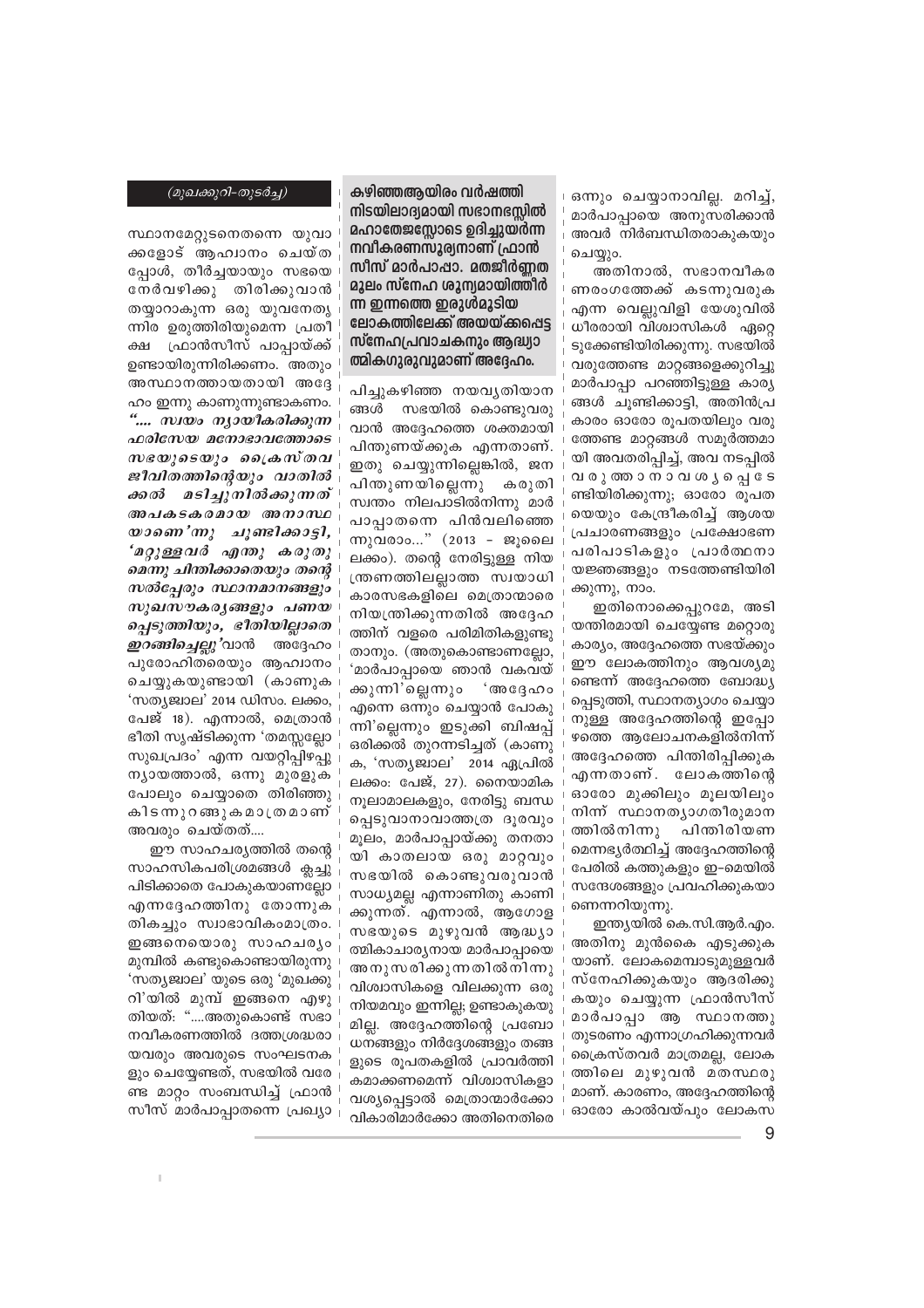## പ്രസംഗപീഡനം! പഴയിടം പള്ളി (മുൻ)കപൃാർ മനംനൊന്തു മരിച്ചു

['പഴയിടം ഇടവകസംരക്ഷണസമിതി' പ്രവർത്തകർ നൽകിയ വിവരണമനുസരിച്ചെഴുതുന്നത്-എഡിറ്റർ]

മദ്ബഹായുടെ വിശുദ്ധപരിവേഷസംരക്ഷണവല യത്തിനുള്ളിൽനിന്നുകൊണ്ട് ഇടവകക്കാരെ താഴ്ത്തിക്കെ ട്ടിയും വൃക്തിതേജോവധം നടത്തിയും ശാപവാക്കുകളു തിർത്തുമുള്ള ചില വൈദികരുടെ പ്രസംഗങ്ങൾ മരണത്തിന്റെ വിത്തുകൾവരെ വിതയ്ക്കുന്നവയാണ് എന്ന്, വികാരി ഏകപക്ഷീയമായി പുറത്താ ക്കിയ പഴയിടം പള്ളിയിലെ കപ്യാരുടെ ദാരുണമരണം തെളിയിക്കുന്നു.

45 വർഷമായി ദേവാലയശുശ്രൂഷ നടത്തിക്കൊണ്ടിരുന്ന ശ്രീ വേങ്ങാപ്പള്ളിൽ കുര്യാക്കോസിനെ (കുര്യാച്ചൻ ചേട്ടൻ), വികാരിയായി വന്ന ഫാ. സെബാസ്റ്റ്യൻ കറിപ്ലാക്കൽ തന്നിഷ്ടപ്രകാരം പിരിച്ചുവിടുകയും അതിനെതിരെ ഇടവകക്കാർ കുരിശുംതൊട്ടിയിൽ ഉപവാസസമരം നടത്തുകയും ചെയ്തിരുന്നു (കാണുക, 'സത്യജ്വാല' 2013 ആഗസ്റ്റ്, സെപ്റ്റംബർ ലക്കങ്ങൾ). എന്നാൽ വികാരിയുടെ മർക്കടമുഷ്ടിക്ക് രൂപത വഴങ്ങുകയാണുണ്ടായത്. തുടർന്ന്, ഇടവകക്കാർ മുൻകൈയെടുത്ത് ഫണ്ടു സമാഹരണം നടത്തി മൂന്നരലക്ഷം രൂപാ കുര്യാച്ചൻ ചേട്ടനു നൽകി.

കുറ്റബോധം തോന്നിയതിനാലാകാം, 3 ലക്ഷംരൂപാ പള്ളിയിൽനിന്നുകൂടി കൊടുക്കുമെന്നു രൂപത പ്രഖ്യാ പിച്ചു. എന്നാൽ, പ്രത്യേക പിരിവു നടത്തി ആ തുകയു ണ്ടാക്കാമെന്നു വിചാരിച്ച വികാരിയുടെ പ്ലാൻ പാളി. പിരിച്ചുകിട്ടിയ 70000/- രൂപാകൊണ്ടു തൃപ്തിപ്പെടണ മെന്ന് കപ്യാരോട് ഫാ. കറിപ്ലാക്കൽ ആവശ്യപ്പെട്ടു. തുക മുഴുവനാകുമ്പോൾ തന്നാൽ മതിയെന്ന് അദ്ദേഹം മറുപടിയും പറഞ്ഞു. അതായിരുന്നുവത്രെ, പ്രസംഗപീഡനത്തിനുള്ള പ്രകോപനം.

മാർച്ച് 22 ഞായറാഴ്ച ഫാ. കറിപ്പാക്കലിന്റെ 'വചന പ്രഘോഷണം' കുര്യാക്കോസ് ചേട്ടനെ അവഹേളിച്ചും അദ്ദേഹത്തിനെതിരെ ശാപവചസ്സുകൾ ചൊരിഞ്ഞുമുള്ള തായിരുന്നു. ഇതറിഞ്ഞപ്പോൾ മുതൽ കുര്യാക്കോസ് ചേട്ടൻ വളരെ മനക്ലേശത്തിലായി. പിന്നീടദ്ദേഹം ആരോടും അധികം സംസാരിച്ചിട്ടില്ല; തീർത്തും മൗനിയായിരുന്നു. 27–ന് അദ്ദേഹത്തിനു ഹൃദയാഘാതമുണ്ടാകുകയും, കാരിത്താസ് ആശുപത്രിയിൽ 29-നു നിര്യാതനാകുകയും ചെയ്തു.

മാർച്ച് 31-ന് 'പഴയിടം ഇടവകസംരക്ഷണസമിതി' യുടെ നേതൃത്വത്തിൽ മരിച്ചടക്കുശുശ്രൂഷ നടത്തി. അതിൽ പങ്കെ ടുക്കാൻ ഫാ. കറിപ്പാക്കലിനെ ഇടവകക്കാർ അനുവദിച്ചില്ല. കുര്യാച്ചൻ ചേട്ടന്റെ സഹോദരപുത്രനായ വൈദികനാണ് ശുശ്രൂഷകൾക്കു നേതൃത്വം കൊടുത്തത്.

പള്ളികളിൽ വ്യക്തിഹത്യാപ്രസംഗങ്ങളും രാഷ്ട്രീയ പ്രസംഗങ്ങളും നടത്തി ദേവാലയത്തിന്റെ പരിശുദ്ധി നഷ്ടപെടുത്തുന്ന വൈദികരെ പ്രബുദ്ധരായ ഇടവക ക്കാർ പള്ളിക്കകത്തുവച്ചുതന്നെ തടയേണ്ടത് അത്യാവശ്യ മായിരിക്കുന്നു. പള്ളിയുടെ ഉടമകൾ എന്ന നിലയിൽ അവർക്ക തിനവകാശമുണ്ട്. മാത്രമല്ല, അതൊരു പുണ്യകർമ്മവുമാണ്.

- സത്യജ്വാല **ഏപ്രൽ** 2015

മാധാനവുംകൂടി ലക്ഷ്യംവച്ചുള്ള താണ്. അതിനാൽ, ജാതി-മത-വർഗ്ഗ-വർണഭേദമില്ലാതെ സക ലരും ഈ ഉദ്യമത്തിൽ പങ്കുചേര ണം എന്നഭൃർത്ഥിക്കുന്നു. ക ത്തിന്റെ മലയാളം-ഇംഗ്ലീഷ് മാതൃകകൾ 5, 6 പേജുകളിൽ കൊടുത്തിട്ടുണ്ട്. ഒപ്പം, അവ അയച്ചു തരേണ്ട വിലാസങ്ങ ളും ഇ-മെയിൽ ഐഡികളും കൊടുത്തിട്ടുണ്ട്. ദയവായി ഒരു ഇൻലന്റിലോ കവറിലോ എഴു തിയോ ടൈപ്പുചെയ്തോ, കൊ ടുത്തിട്ടുള്ള ഏതെങ്കിലും ഒരു വിലാസത്തിൽ അയയ്ക്കുക. അല്ലെങ്കിൽ, ഇ– മെയിൽ ചെയ്യു ക. അതെല്ലാം ശേഖരിച്ച് മാർ പാപ്പായ്ക്ക് ഒന്നിച്ച് അയയ്ക്കു വാനാണ് കെ.സി. ആർ.എം. പദ്ധതിയിട്ടിരിക്കുന്നത്.

കഴിഞ്ഞആയിരം വർഷത്തി നിടയിലാദ്യമായി സഭാനഭസ്സിൽ മഹാതേജസ്സോടെ ഉദിച്ചുയർന്ന നവീകരണസൂര്യനാണ് ഫ്രാൻ സീസ് മാർപാപ്പാ. മതജീർ ണ്ണത മൂലം സ്നേഹ ശൂന്യമായിത്തീർ ന്ന ഇന്നത്തെ ഇരുൾമൂടിയ ലോകത്തിലേക്ക് അയയ്ക്കപ്പെട്ട സ്നേഹപ്രവാചകനും ആദ്ധ്യാ ത്മികഗുരുവുമാണ് അദ്ദേഹം. അദ്ദേഹത്തെ നമുക്കു നഷ്ടപ്പെ ട്ടുകൂടാ; ഈ ലോകത്തിനു നഷ് ടപ്പെട്ടുകൂടാ; അദ്ദേഹം മുന്നോ ട്ടുവച്ച കാൽ പിൻവലിക്കാൻ നാം അനുവദിച്ചുകൂടാ. ദൗത്യ നിർവ്വഹണത്തിൽ അദ്ദേഹ ത്തോടൊപ്പം നിൽക്കുമെന്നും കർമ്മനിരതരാകുമെന്നുംകൂടി അദ്ദേഹത്തിന് ഉറപ്പു നൽകേ ണ്ടിയിരിക്കുന്നു, നാം.

ഈ കാലഘട്ടത്തിന്റെ ദിശാ നിർണ്ണയത്തിൽ ഫ്രാൻസീസ് മാർപാപ്പയുടെ പങ്ക് ഒഴിവാക്കാ നാവാത്തതാണെന്ന സന്ദേശം അദ്ദേഹത്തിനും ലോകത്തിനും നൽകുന്നതിൽ നാം വിജയി ച്ചാൽ, തീർച്ചയായും കാലത്തി ന്റേതായ ആ വിളി കേൾക്കാൻ അദ്ദേഹം തയ്യാറാകും. നമുക്ക് കുടുതൽ കർമ്മനിരതരാകാം...

-എഡിറ്റർ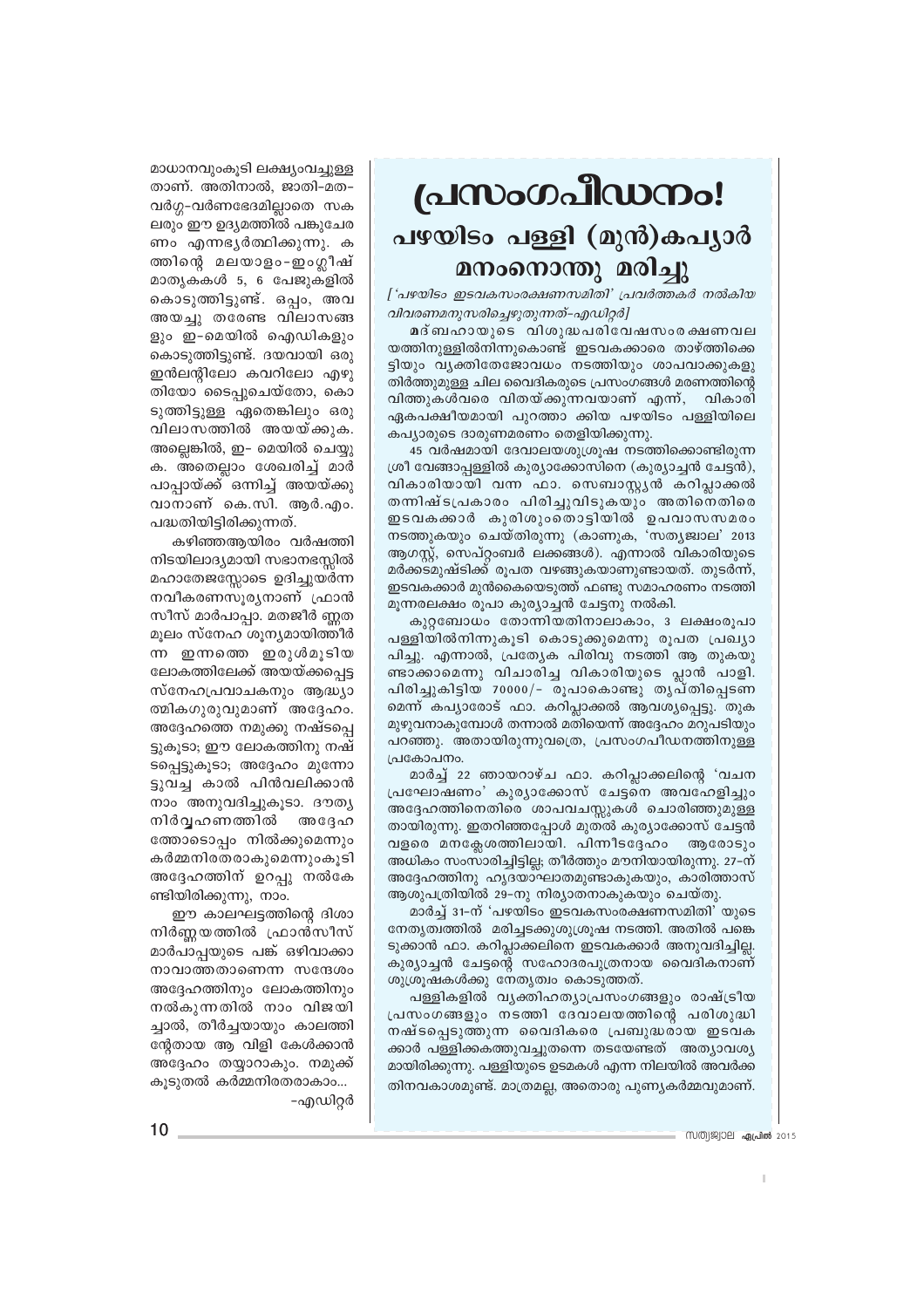## പുറത്താക്കപ്പെട്ട **കന്യാസ്ത്രീക്ക് 12 ലക്ഷം!**

#### കെ. സി. ബി. സി – ക്കും ഫാദർ പോൾ തേലക്കാടിനും അഭിനന്ദനങ്ങൾ!

#### റെജി ഞള്ളാനി

(ചെയർമാൻ, കെ.സി. ആർ. എം. പ്രീസ്റ്റ്സ് & എക്സ് പ്രീസ്റ്റ്സ്– നൺസ് അസ്സോസിയേഷൻ)

**വൈ**ദികന്റെ പീഡനശ്രമം ചെറുത്ത് ചാരിത്ര്യം സംര ക്ഷിച്ചതിന് മഠത്തിൽനിന്നു പുറത്താക്കപ്പെട്ട ആലുവാ സി സ്റ്റേഴ്സ് ഓഫ് സെന്റ് അഗാത്ത കോൺവെന്റിലെ കന്യാ സ്ത്രീക്ക് 12 ലക്ഷം രൂപ നഷ്ടപരിഹാരം നല്കാൻ തീരുമാനം!

ഈ വിഷയത്തിൽ കെ.സി.ആർ.എം ശക്തമായ ഇടപെ ടലുകളാണ് നടത്തിയത്. 'കെ.സി. ആർ. എം. പ്രീസ്റ്റ്സ്& എക്സ് പ്രീസ്റ്റ്സ്- നൺസ് അസ്ലോസിയേഷൻ', കൊച്ചി യിൽ നടത്തിയ ദേശീയസമ്മേളനത്തിൽ ഈ കന്യാസ്ത്രീ യെ ആദരിച്ചിരുന്നു. തുടർന്ന്, ഈ സംഭവത്തിൽ സിസ്റ്ററെ ചേർത്ത് കെ.സി.ആർ.എം കൊച്ചിയിൽ പത്രസമ്മേളനം വി ളിച്ചുചേർക്കുകയും കൊച്ചി ബിഷപ്പിനെക്കണ്ട് ചർച്ച നട ത്തുകയും ചെയ്തു. പ്രശ്നപരിഹാരം ഉണ്ടാവാത്ത പക്ഷം, 2015 ഏപ്രിൽ 6-ന് മഠത്തിനു മുന്നിൽ നിരാഹാരം ഇരിക്കു മെന്നും അറിയിച്ചിരുന്നു.

സന്ന്യാസത്തിൽനിന്നു വിട്ടുപോരുന്നവർക്ക് അർഹമാ യ നഷ്ടപരിഹാരം നല്കണമെന്ന് കെ. സി. ആർ എം കൊ ച്ചി സമ്മേളനം സഭാനേതൃത്വത്തോട് ആവശ്യപ്പെട്ടിരുന്നു. ഈ ആവശ്യം ഇവിടെ അംഗീകരിക്കപ്പെട്ടിരിക്കുന്നു എന്ന ത് ഏറെ സന്തോഷകരമാണ്. ഇത്തരമൊരു തീരുമാനമെ ടുത്ത കെ. സി . ബി. സി. ക്കും ഫാദർ പോൾ തേലക്കാട്ടിനും അഭിനന്ദനം അറിയിക്കുന്നു. സഭയുടെ ചരിത്രത്തിൽ ആദ്യ മായാണ് ഇങ്ങനെയൊരു നഷ്ടപരിഹാരത്തുക നല്കുന്നത്. ഇതു സംഘടനയുടെ നയതന്ത്രവിജയംകൂടിയാണ്.

ഈ കന്യാസ്ത്രീക്കു നൽകിയ തുക വളരെ കുറഞ്ഞു പോയി എന്ന പരാതി സംഘടനയ്ക്കുണ്ട്. 12 വർഷം ക ന്യാസ്ത്രീയായി ഇൻഡ്യയിലും ഇറ്റലിയിലും സേവനം അ നുഷ്ഠിച്ച ഈ സിസ്റ്റർ സ്കൂൾ അദ്ധ്യാപികയായിരുന്നു. വിദേശത്തും സ്വദേശത്തും അവർ ചെയ്ത ജോലിക്കു ലഭി ക്കേണ്ട ശമ്പളത്തിന്റ തുകകൂട്ടിയാൽ മാത്രം 50 ലക്ഷത്തി നു മുകളിൽവരും. കൂടാതെ, സിസ്റ്ററുടെ യൗവനകാലം ന ഷ്ടമാവുകയും ചെയ്തു. മഠത്തിൽ കൊടിയ ശാരീരിക– മാ നസിക പീഡനങ്ങളും പട്ടിണിയും അവർക്ക് അനുഭവിക്കേ ണ്ടി വന്നു. മഠത്തിൽ ചേർന്നപ്പേൾ അവരുടെ കുടുബവി ഹിതം നൽകിയതാണ്. ചാരിത്രം സംരക്ഷിക്കുവാൻ അപ

സത്യജ്വാല **ഏപ്രൽ** 2015

മാനം സഹിക്കേണ്ടി വന്നു. തന്മൂലം, അവരുടെ മുന്നോട്ടുള്ള ജീവിതം തീർത്തും ആശങ്കാകുലവുമാണ്. ഈ സാഹചര്യങ്ങൾ പരിഗണിച്ചാൽ സി സ്റ്ററിന് എഴുപതുലക്ഷം രുപ യ്ക്കുമേൽ നഷ്ടപരിഹാരത്തിന് അർ ഹതയുണ്ട്. ഈ തുക അനുവദിക്ക ണമെന്നുതന്നെയാണ് സംഘടനയു ടെ നിലപാട്. സിസ്റ്റർക്ക് നീതി ലഭി ച്ചിട്ടില്ലെന്നും നീതി ലഭിക്കണമെന്നുമാ ണ് സംഘടനയുടെ നിലപാട്. അനു വദിച്ചിട്ടുള്ള തുക മുന്നോട്ടുള്ള ജീവി തത്തിന് അപര്യാപ്തമായതിനാൽ തു ടർചർച്ചകൾ ആവശ്യമാണ്.

തന്നെ പുറത്താക്കിയതിന്റെ കാര ണമെന്തെന്നു വൃക്തമാക്കണമെന്ന കനൃാസ്ത്രീയുടെ ചോദൃത്തിന് ഉത്തരം നൽകാൻ സഭാധികാരം തയ്യാ റായിട്ടില്ല എന്നതിൽ ദുരൂഹതയുണ്ട്. കന്യാസ്ത്രീയായി ജീവിതം തുടരാനി ഷ്ടപ്പെട്ടിരുന്ന അവരുടെ ദൈവവിളി നിഷേധിക്കാനുണ്ടായ കാരണമെന്തെ ന്ന റിയാൻ അവർക്കു മാത്രമല്ല, മൊത്തം കത്തോലിക്കാസമൂഹ ത്തിനും അവകാശമുണ്ട്. അതുപോ ലെതന്നെ, കുറ്റവാളിയായ വൈദിക നെ കണ്ടെത്തി ശിക്ഷിക്കാതെ സംര ക്ഷിക്കുന്നതെന്തുകൊണ്ട് എന്നറി യാനും വിശ്വാസിസമുഹത്തിനവകാ ശമുണ്ട്.

എങ്കിലും, കീഴ്വഴക്കങ്ങൾ മറികട ന്ന് 12 ലക്ഷം രൂപയെങ്കിലും കൊടു ക്കുവാൻ തയാറായ കെ. സി . ബി.സി– യെയും ഫാദർ പോൾ തേലക്കാ ട്ടിനെയും, 'കെ.സി.ആർ.എം. പ്രീസ്റ്റ്സ് & എക്സ് പ്രീസ്റ്റ്സ് നൺസ് അസ്സോ സിയേഷൻ' അഭിനന്ദനങ്ങൾ അറിയി ക്കുന്നു.

മുന്നോ ട്ടുള്ള കാലങ്ങളിലും കെ.സി.ബി.സി-യുമായി ഇതുപോലെ നല്ല ബന്ധത്തിലും സൗഹാർദ്ദത്തി ലും മുന്നോട്ടു പോകുവാനാണ് സം ഘടനയുടെ തീരുമാനം.

ഫോൺ: 9447105070

 $11$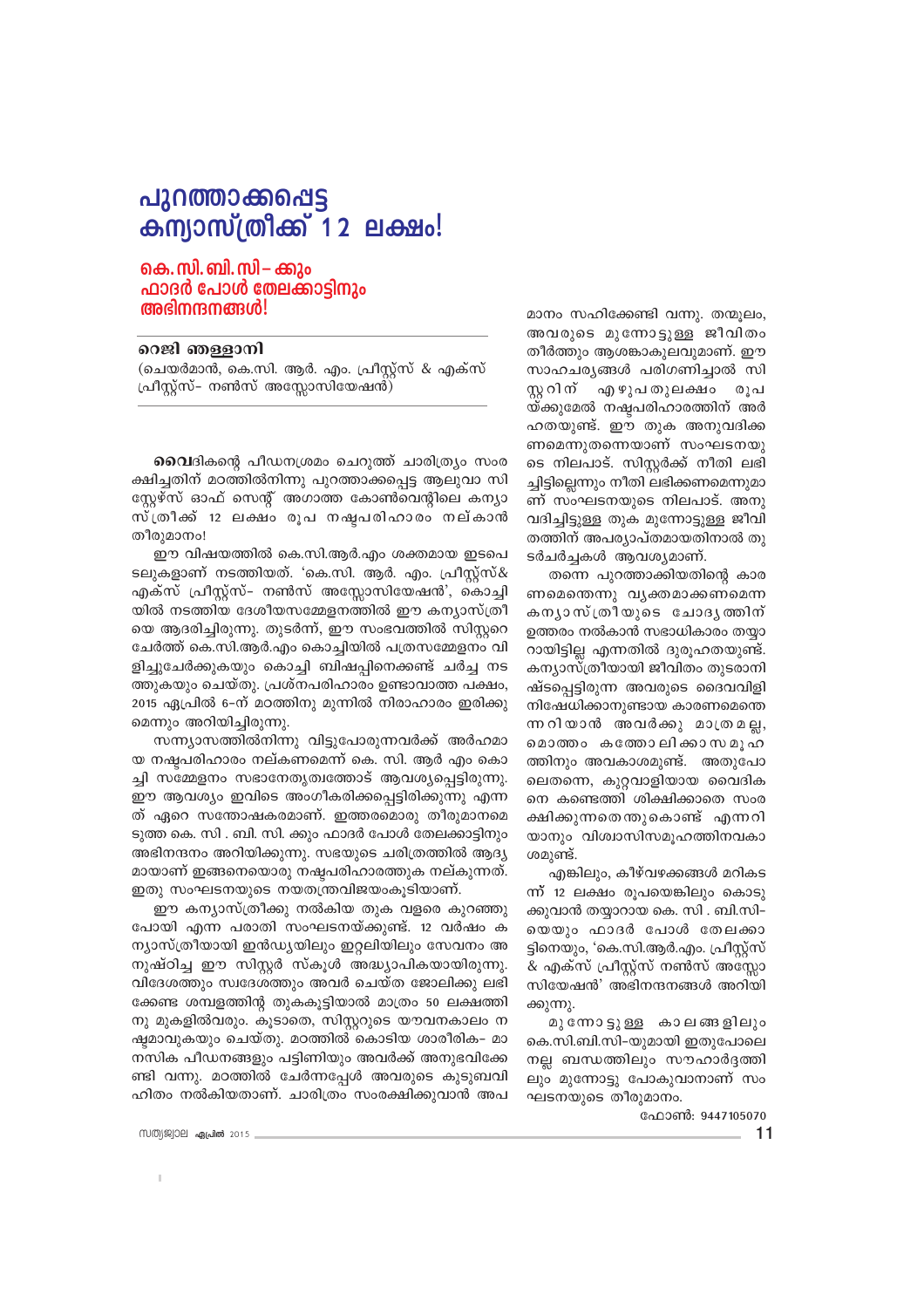





ക്കാനും പറയാനും കേരളത്തിൽ ആൾക്കാരുണ്ടാ യിക്കഴിഞ്ഞുവെന്നും, ഇനി വളരെ സുക്ഷിച്ചേ ഇത്തരം നടപടികളെടുക്കാവൂ എന്നും താക്കീതു ചെയ്തിട്ടുണ്ടാകണം, മാർ ആലഞ്ചേരിയും മറ്റു മെത്രാന്മാരും. അതിന്റെ സൂചനയായി വേണം, 'ചുറ്റുമുള്ളവരെ സ്നേഹത്തിന്റെ ഐകൃത്തി ലേക്കു കൊണ്ടുവരാൻ കഴിയണ'മെന്ന മാർ ആലഞ്ചേരിയുടെ ഉപദേശത്തെ കാണാൻ.

തീർച്ചയായും ഇത് സഭയുടെ ഭാഗത്തു നിന്നുണ്ടായ ഒരു പോസീറ്റീവ് നടപടിയാണ്. കെ.സി.ആർ.എം. കൊച്ചിയിൽ നടത്തിയ ദേശീയ  $\omega$ മേളനവും അവിടെ രൂപംകൊണ്ട 'KCRM Priests & ExPriests - Nuns Association'-myo ഉയർത്തിയ നവീകരണത്തിന്റെ അലകൾ സഭയെ ചലനാത്മകമാക്കാനാരംഭിച്ചിരിക്കുന്നു എന്നതിന്റെ തെളിവായി ഇതിനെ കാണാം. സഭയുടെ ചരിത്രത്തിലാദ്യമായി പുറത്താക്കപ്പെട്ട ഒരു കന്യാ സ്ത്രീക്ക്, തുക എത്ര കുറഞ്ഞതുമാകട്ടെ, ഒരു നഷ്ടപരിഹാരത്തുക നൽകാൻ സഭ തയ്യാറായി എന്നത് കൊച്ചി ദേശീയസമ്മേളനത്തിന്റെ

**ചൈ**വിളിക്കുവേണ്ടിയുള്ള  $32000$ സഭയ്ക്കുണ്ടെന്ന് സീറോ-മലബാർ സഭാ മേജർ ആർച്ചുബിഷപ്പ് കർദ്ദിനാൾ മാർ ആലഞ്ചേരി. പാലാ ബിഷപ്സ് ഹൗസിൽ നടന്ന സന്യസ്ത സംഗമം ഉദ്ഘാടനം ചെയ്യുകയായിരുന്നു, അദ്ദേഹം. സഭയുടെ സേവനം ആവശ്യമുള്ളിട ത്തെല്ലാം പോകാൻ നാം തയ്യാറാകണം. സമർ പ്പിതർ ക്രിസ്തുവിന്റെ ശുശ്രുഷ പൂർണതയിൽ ചെയ്യുന്നവരാണ്. അതിനാൽ, ക്രിസ്തുവിലേ ക്കുള്ള പൂർണരൂപാന്തരീകരണത്തിനാണ് സമർപിതർ ശ്രമിക്കേണ്ടത്. ചുറ്റുമുള്ളവരെ സ്നേഹത്തിന്റെ ഐക്യത്തിലേക്കു കൊണ്ടു വരാൻ കഴിയണമെന്നും കർദ്ദിനാൾ പറഞ്ഞു.

പാലായിലെ 3 മെത്രാന്മാരും മുഴുവൻ മോൺ സിഞ്ഞോർമാരും വിവിധ സന്ന്യാസസഭകളെ പ്രതിനിധീകരിച്ച് ജനറാൾമാർ, പ്രൊവിൻഷ്യൽ സുപ്പീരിയർമാർ മുതലായവരും ഈ സമ്മേള നത്തിൽ പങ്കെടുക്കുകയുണ്ടായി (അവലംബം: മാർച്ച് 22-ലെ മംഗളം ദിനപത്രം)

-കെ.സി.ആർ.എം. സംഘടിപ്പിച്ച കൊച്ചി ദേശീയസമ്മേളനത്തിന്റെ ചൂടാറുംമുമ്പേ സന്ന്യാസിനീസഭാധികാരികളെ വിളിച്ചുകൂട്ടി 'ദൈവവിളി'യുടെ ഈറ്റില്ലമായ പാലായിൽ നടത്തിയ ഈ സന്ന്യസ്തസംഗമത്തിനു പ്രത്യേ ക പ്രാധാന്യമുണ്ട്. ഫെബ്രു. 28–ന് എറണാകുള ത്ത് ഒത്തുകൂടിയ മുൻ പുരോഹിതരും കന്യാ സ്ത്രീകളും, അവിടെ വന്നുചേർന്ന നിലവി ലുള്ള പുരോഹിതരോടും സമുദായപരിഷ്കർ ത്താക്കളായ നേതാക്കളോടും പങ്കുവച്ച തങ്ങളു ടെ സങ്കടങ്ങളും ആവലാതികളും അമർഷ-രോഷങ്ങളും പത്രമാധ്യമങ്ങളിലൂടെയും ചാനലുകളിലൂടെയും ജനങ്ങളെല്ലാം അറിയാ നിടയായി എന്നതായിരിക്കണം, ഇങ്ങനെയൊരു സന്ന്യസ്തസംഗമം അടിയന്തിരമായി നടത്താൻ സഭാനേതൃത്വത്തെ നിർബന്ധിതമാക്കിയത്. ഒരച്ചനെതിരെ പരാതി കൊടുത്തു എന്നതിന്റെ പേരിൽ ക്രൂരമായി പീഡിപ്പിച്ചതും മഠത്തിൽ നിന്നു പുറത്താക്കിയതും സഭയ്ക്കു നാണക്കേ ടിനു കാരണമായെന്നും, അതൊക്കെ ചോദി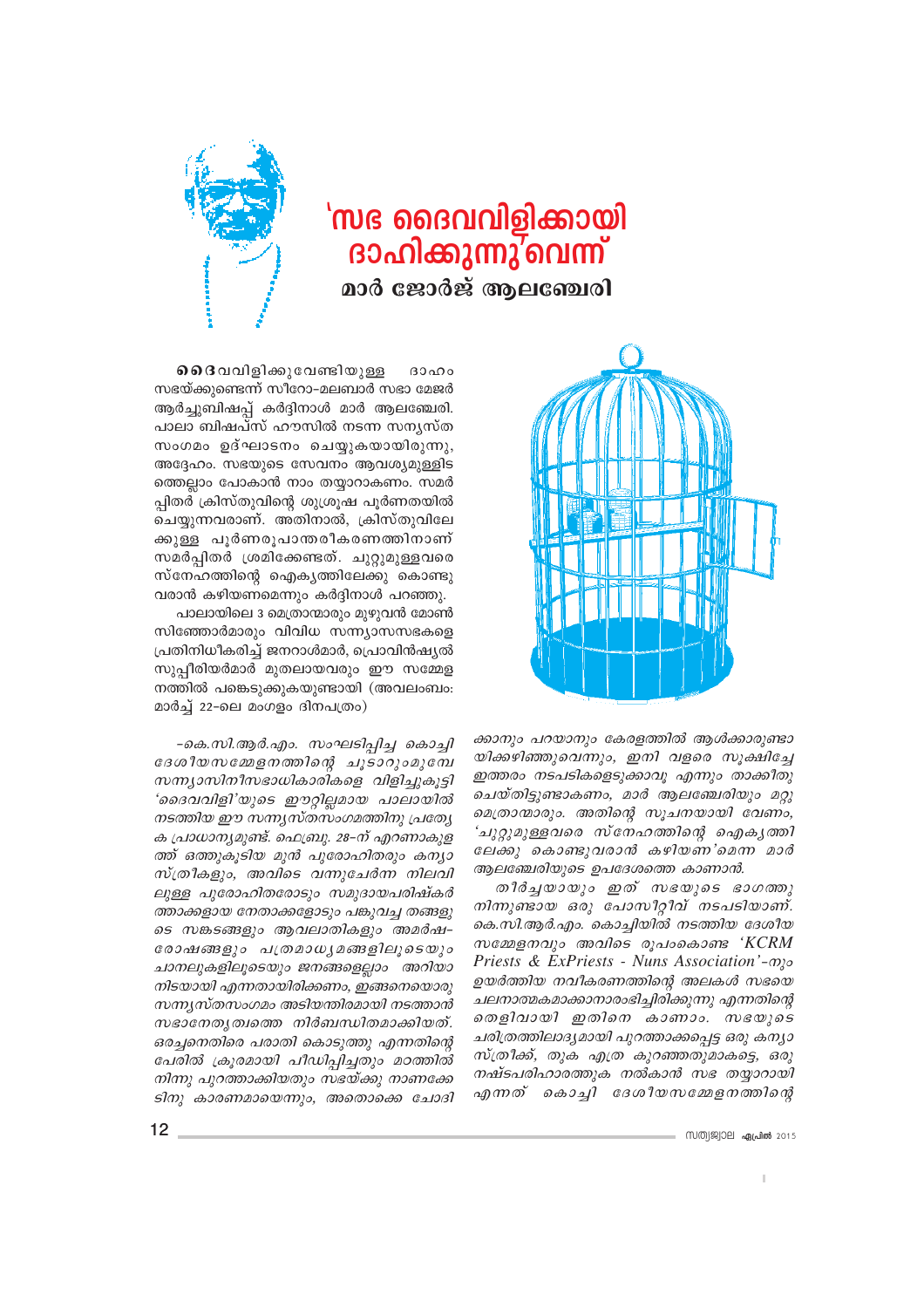# 

പ്രിത്യേകം തയ്യാറാക്കിയിട്ടുള്ള ഫോറത്തിൽ കുടും ബാംഗങ്ങളുടെയെല്ലാം പേരുവിവരവും ജോലിയും, ഓരോ രുത്തരും ദശാംശമായി നൽകേണ്ട തുകയും അചടിച് കാഞ്ഞിരപള്ളി രൂപത ഓരോ കൂടുംബത്തിനും വിതരണം ചെയ്തിരിക്കുകയാണ് എന്നറിയുന്നു. 2013–14 സാമ്പത്തി കവർഷം ഓരോ കുടുംബവും ഇടവകപ്പള്ളിയലടയ്ക്കേണ്ട മൊത്തം ദശാംശത്തുക എത്രയെന്നു കൃത്യമായി കാണി ക്കുന്ന ഫോറമാണ് നൽകുന്നത്. 'ജീവൻ 2015' എന്ന പേരിൽ, 'പങ്കുവയ്ക്കലിലൂടെ ജീവന്റെ സമൃദ്ധിയിലേക്ക്' എന്ന മുദ്രാവാകൃത്തിന്റെയും, ഹെബ്രായർക്കുള്ള ലേഖ നത്തിലെ, 'നന്മ ചെയ്യുന്നതിലും നിങ്ങൾക്കുള്ളവ പങ്കുവ യ്ക്കുന്നതിലും ഉപേക്ഷ വരുത്തരുത്. അത്തരം ബലികൾ ദൈവത്തിനു പ്രീതികരമാണ്" (ഹെബ്രാ. 13:16) എന്ന ബൈബിൾ വചനത്തിന്റെയും അകമ്പടിയോടെയാണ് കാഞ്ഞിരപ്പള്ളി രൂപതയുടെ ഈ പകൽക്കൊള്ള!

ജോലിയൊന്നുമില്ലാത്ത ഒരു ഡസനോളം അംഗങ്ങ ളുള്ള ഒരു കൂടുംബത്തിലെ കർഷകനായ ഗൃഹനാഥന്റെ പേരിൽ 1500/– ഓളം രൂപയാണ് ദശാംശം നൽകാൻ 'ജീവൻ 2015' കല്പിച്ചിരിക്കുന്നത്! അപ്പോൾ, മറ്റു വരുമാ നവും ഉദ്യോഗസ്ഥരുമുള്ള കുടുംബങ്ങൾക്ക് എത്രയാകും 'ശിക്ഷ' എന്നുഹിക്കുക.

വിശ്വാസികൾക്കു പ്രാതിനിധൃമില്ലാതെയെടുക്കുന്ന ഏതു നിയമവും തീരുമാനവും അക്കാരണത്താൽത്തന്നെ അസാധുവാണ്. വിശ്വാസികൾ ദശാംശം നൽകണമെന്നു പറയാൻ, ദശാംശംപോയിട്ട്, നേർച്ചപോലും നൽകാത്ത മെത്രാനും വൈദികനും ആര്?

മനുഷ്യർ തങ്ങൾക്കുള്ളവ, പരസ്പരം പങ്കുവച്ച് ജീവി ക്കേണ്ടവർതന്നെയാണ്, സംശയമില്ല. എന്നാൽ, അതെങ്ങ നെ, ആർക്കൊക്കെ, എത്രമാത്രം പങ്കുവയ്ക്കണമെന്നു തീരുമാനിക്കേണ്ടത് ഓരോ മനുഷ്യനും ഓരോ കുടുംബ വുമാണ്. അതിനായി, ദരിദ്രരും രോഗികളും ആർത്തരും .<br>ആലംബഹീനരുമായി എത്രയോപേർ ഓരോരുത്തരുടെയും ചുറ്റുപാടിൽ, തങ്ങളുടെ അയൽപക്കങ്ങളിൽത്തന്നെയുണ്ട്! അതിനിടയിൽ ഒരു സ്ഥാപനം വീടുകളിലേക്ക് അധികാര ത്തോടെ കടന്നുവന്ന്, 'ഇതാണ് നിങ്ങൾ നൽകേണ്ട ദശാം ശം, എടുക്ക് പണം' എന്നാജ്ഞാപിക്കാൻ തുനിഞ്ഞാൽ, 'കടക്ക് പുറത്ത്' എന്നു നട്ടെല്ലു നിവർത്തിനിന്ന് നാം പറ ഞ്ഞേ തീരൂ. അതിനുള്ള ധീരത യേശുവിൽനിന്ന് നാം ആർജ്ജിക്കേണ്ടിയിരിക്കുന്നു.

അടിയന്തിരഫലമാണ്.

ഇത്തരുണത്തിൽ, മാർ വർക്കി വിതയത്തിലിന്റെ 'തു റന്ന മനസ്സോടെ' എന്ന ഗ്രന്ഥ ത്തിൽ അദ്ദേഹം കന്യാസ്ത്രീ കളുടെ ദയനീയാവസ്ഥയെ ക്കുറിച്ചെഴുതിയിട്ടുള്ളത് ഇവി ടെ ഉദ്ധരിക്കുന്നതു പ്രസക്ത മാണെന്നു തോന്നുന്നു: അദ്ദേ ഹമെഴുതി: "ഞാൻ പറയും, ഒരു വലിയ അളവോളം സിസ്റ്റേഴ്സ് വിമോചിതരായ *സ്* തീകളല്ല. മൈദികർ തങ്ങളോടു പ്രതികാരം ചെ യ്യുമോ എന്ന ഭയത്തിൻ കീഴിൽ കഴിയാൻ അവർ വിധിക്കപ്പെടുന്നു. വൈദികർ അവരുടെമേൽ ചെലുത്തുന്ന ഈ ആധിപത്യമനോഭാവം അവരെ നിസ്സഹായരാക്കി ത്തീർക്കുന്നു. ഇതു വളരെ ദയനീയ അവസ്ഥയാണ്. ഇതിൽനിന്നും ആരെങ്കിലും അവരെ മോചിപ്പിക്കണം' (പേജ് 135).

അതെ, ഈ 'ആരെങ്കിലു' മാവുകയാണ് കെ.സി.ആർ. എം. ചെയ്തത്, ചെയ്തുകൊ ണ്ടിരിക്കുന്നത്. ആ അർത്ഥ ത്തിൽ കെസി.ആർ.എം-ഉം 'KCRM Priests & Ex Priests - Nuns Association' -നും മാർ വർക്കി വിതയത്തി ലിന്റെ അനുഗ്രഹാശിസ്കുകൾ ശിരസ്സിലേറ്റിയാണ് പ്രവർ ത്തി ക്കുന്നത് എന്നു പറയാനാകും. സഭ ദൈവവിളിക്കായി

ദാഹിക്കുന്നതൊക്കെ കൊ ള്ളാം. എന്നാൽ, പുരോഹിതർ കന്യാസ്ത്രീകൾക്കായി ദാഹി ക്കുന്ന സാഹചര്യം ഒഴിവാക്കി യേപറ്റൂ. ഇക്കാര്യം അവരെ ബോധിപ്പിക്കാൻ പാലായിൽ ത്തന്നെ ഒരു വൈദികസംഗ മവും നടത്താവുന്നതാണ്.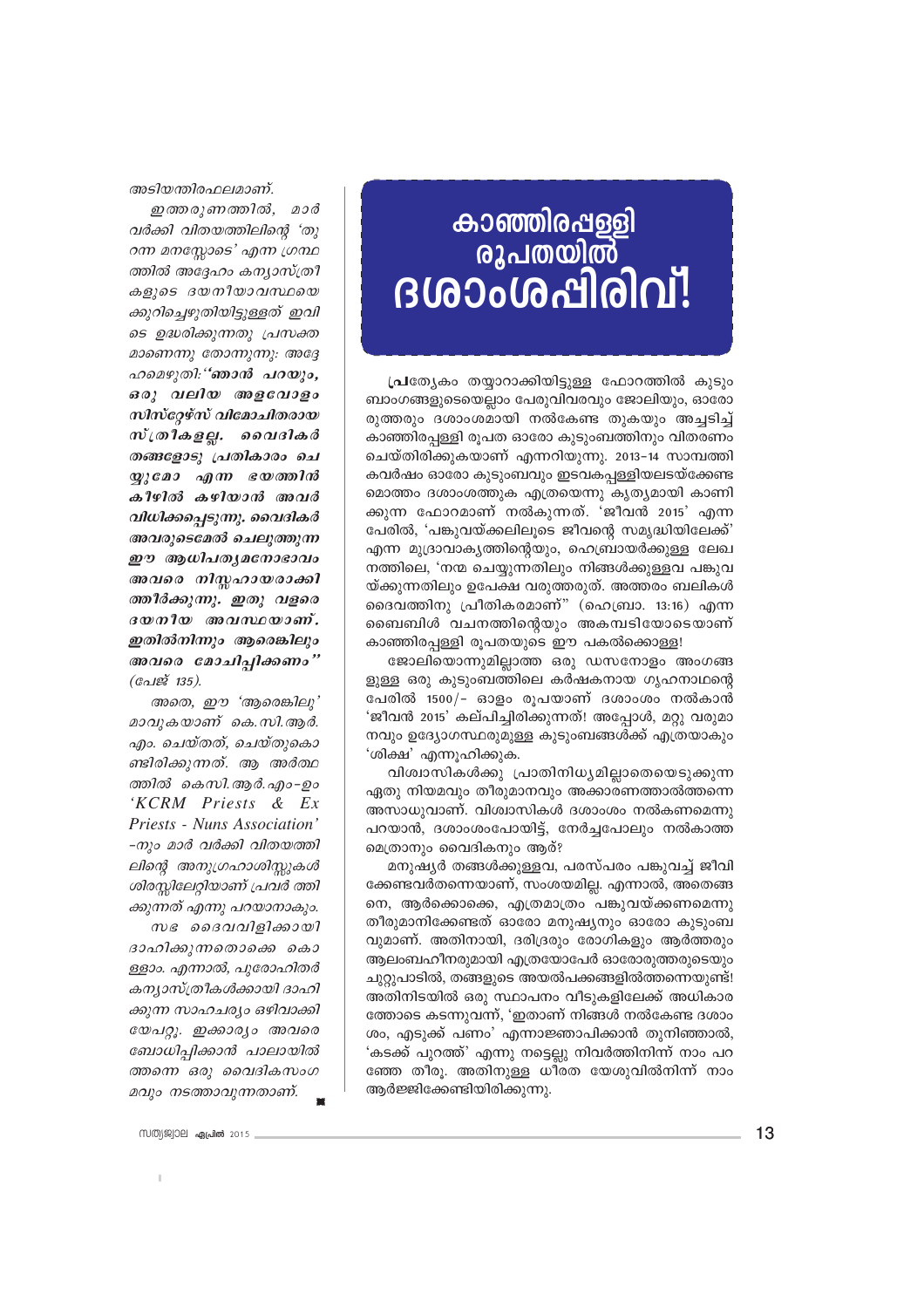#### ® อาจวคระเวเอนุ

## സഭാമതിലുകൾക്കു പുറത്ത്, സ്ാമൂഹികഭ്രഷ്ടിനാൽ  $\eta$  and  $\eta$  and  $\eta$  ( $\eta$ )  $\eta$  ( $\eta$ )  $\eta$ )

റവ.ഡോ. ജെ.ജെ. പള്ളത്ത്



#### പൗരോഹിത്യ(ബഹ്മചര്യത്തിന്റെ പൊള്ളത്തരം

പൗരോഹിത്യബ്രഹ്മചര്യമുള്ള എല്ലാ മതങ്ങളുടെയും പ്രധാന ലക്ഷ്യം, ഒരു ചെറുവിഭാഗമായ ഇവരുടെ ബ്രഹ്മച ര്യമഹത്വം പൊക്കിപ്പറഞ്ഞ് ബഹുഭൂരിപക്ഷം വിശ്വാസി കളിൽ ലൈംഗികകുറ്റബോധം ജനിപ്പിക്കലാണ്. ലൈംഗിക നിഷേധത്തിന്റെ ചിഹ്നമായ ളോഹയിട്ട ശരീരം കാണുമ്പോ ഴൊക്കെ വിശ്വാസികളിൽ ലൈംഗികതയെക്കുറിച്ചുള്ള കുറ്റബോധം ഉണരുന്നു. ഇരുപത്തഞ്ചുവർഷം 'പിടിച്ചുനിന്ന' തിന്റെ. അമ്പതുവർഷം 'പിടിച്ചുനിന്ന'തിന്റെ, ഒക്കെ ആഘോഷങ്ങൾ പലതട്ട് ജൂബിലികളായി ആവർത്തിച്ച് ആഘോഷിക്കുന്നതിന്റെ രഹസ്യം ഇതാണ്. ബ്രഹ്മചര്യം ഏതാണ്ട് അമാനുഷികമാണ്, സാധാരണ വിശ്വാസികൾക്ക് അപ്രാപ്യമാണ്, എന്നൊക്കെ ധ്വനിപ്പിക്കുന്ന സംസാരവും ശരീരഭാഷയുമാണ് ഇവരുടേത്. ലൈംഗികത ഏതെങ്കിലും തരത്തിൽ പ്രകടിപ്പിക്കാത്ത ഒരു ജീവിയുമില്ല. ഈ സ്വയം പ്രഖ്യാപിത ബ്രഹ്മചാരികളിൽ നല്ലൊരു ശതമാനവും സ്വലിംഗരതിയിൽ ആഭിമുഖൃമുള്ളവരാണ്. ഇവർക്ക് ബ്രഹ്മചര്യം ഒരു പ്രശ്നമേയല്ല, അതിലൊരു ത്യാഗവുമില്ല. അക്കാരണത്താൽ, ഇത്രമാത്രം ആഘോഷിക്കേണ്ടുന്ന ഒരു 'പിടിച്ചുനിൽക്കലു'മില്ല. ഇവരുടെ ലൈംഗിക ആവശ്യങ്ങൾ സ്വലിംഗലൈംഗികതയിലൂടെ അൽത്താര ബാലന്മാരടക്കം മറ്റു കുട്ടികളെയും ലൈംഗികത്തൊഴിലാളികളെയും ഉപയോഗിച്ച് നിറവേറ്റുന്നു. സർക്കാരിന്റെ എച്ച്.ഐ.വി./ എയ്ഡ്സ് പ്രതിരോധപ്രവർത്തനപദ്ധതി നടപ്പാക്കിയ ഒരവസരത്തിൽ, പുരുഷലൈംഗികത്തൊഴിലാളികൾ പുരോഹിതരായ അവരുടെ കക്ഷികളെക്കുറിച്ചു പറഞ്ഞത് ഇങ്ങനെ: "അച്ചന്മാരാണ് 'പരിപാടി' കഴിഞ്ഞാൽ പൈസപോലും തരാതെ സേവനത്തിന്റെ പേരുപറഞ്ഞ് ഓസുന്നത്." ലൈംഗികപീഡനനിയമം ശക്തമായി നടപ്പാക്കുന്ന പാശ്ചാതൃരാജൃങ്ങളിൽ എത്രയോ ബ്രഹ്മചാരിപുരോഹിതരാണ് കുട്ടികളെ ലൈംഗികമായി ഉപയോഗിച്ചതിന്റെ പേരിൽ ശിക്ഷി ക്കപ്പെട്ടിരിക്കുന്നത്!

#### പുറത്താക്കപ്പെടുന്നവരുടെ സാമ്പത്തികപരാധീനതകൾ

വൈദിക-സന്ന്യസ്തജീവിതത്തോട് വിവിധ കാരണങ്ങളാൽ വിട പറയു ന്നവർ നേരിടുന്ന ഏറ്റവും വലിയ പ്രശ്നം സമ്പത്തുമായി ബന്ധപ്പെ ട്ടുള്ള ബന്ധുക്കളുടെ ക്രൂരതയാണ്. എന്റെ കാര്യത്തിലും സ്ഥിതി വ്യത്യ സ്തമല്ല. മാനന്തവാടി-വാണാസുരം കോട്ട<sup>്</sup>പി.ഡബ്ല്യു.ഡി. റോഡിന് ഇരുവശത്തുമായി പത്തേക്കറിലധി കം വരുന്ന, കോടിക്കണക്കിനു രൂപാ വിലമതിക്കുന്ന എന്റെ വസ്തുവി ഹിതം, എന്റെ ഏക ജ്യേഷ്ഠപുത്രന് മാതാപിതാക്കളെ പരിചരിച്ചതിനു പ്രതിഫലമായി എഴുതിക്കൊടുത്തു കഴിഞ്ഞപ്പോഴാണ് എന്നെ പുറത്താ ക്കുന്നത്. ഈ വസ്തുവിൽ നിന്ന് ഒറ്റപ്പെട്ടു കിടക്കുന്ന 90 സെന്റ് സ്ഥലം എഴുതിത്തരാൻ പറഞ്ഞ പ്പോൾ എന്റെ എല്ലാമായി കരുതി യിരുന്ന അനന്തരവൻ അതിനു വിസമ്മതിച്ചു. ഇപ്പോൾ ഞങ്ങൾ കണ്ടാൽ മിണ്ടാത്തത്ര അകന്നു. വിളിച്ചാൽ ഫോണെടുക്കാറില്ല; അറിയിക്കാതെ ചെന്നാൽ കണ്ടുമുട്ടു മ്പോൾ മുങ്ങും. എന്നിരുന്നാലും സാമ്പത്തികസുരക്ഷയുടെ കാര്യ ത്തിൽ ഞാൻ ഭാഗൃവാനാണ്. എന്റെ സുഹൃത്തുക്കളായ സാംസ്കാരിക നേതാക്കൾ അത്യാവശ്യഘട്ടങ്ങളിൽ സാമ്പത്തികമായിപ്പോലും സഹായി ച്ചതുകാരണമാണത്. എന്നാൽ, നിസ്സാര കാരണങ്ങൾക്കു 'പിടിക്ക പ്പെട്ട്' പുറത്താക്കപ്പെട്ട നിരവധി പുരോഹിതർ സാമൂഹിക ഒറ്റപ്പെട ലും സാമ്പത്തികഞെരുക്കവുംമൂലം വിഷമിക്കുന്നത് ഞാൻ കണ്ടിട്ടുണ്ട്. സുരക്ഷിതത്വത്തിന്റെ കാസ പിടിച്ച് കുർബാന എഴുന്നള്ളിച്ച കൈകൾ കൊണ്ട് അരക്ഷിതത്വത്തിന്റെ റബർ വെട്ടി ഉപജീവനം കഴിക്കുന്ന 60 വയ സ്സിനു മുകളിലുള്ള ഒന്നു രണ്ടു പേരെയെങ്കിലും എനിക്കറിയാം. ഒരിക്കൽ പുറത്താക്കിയാൽ അവരു ടെ ജീവിതത്തിനും അവർ നൽകിയ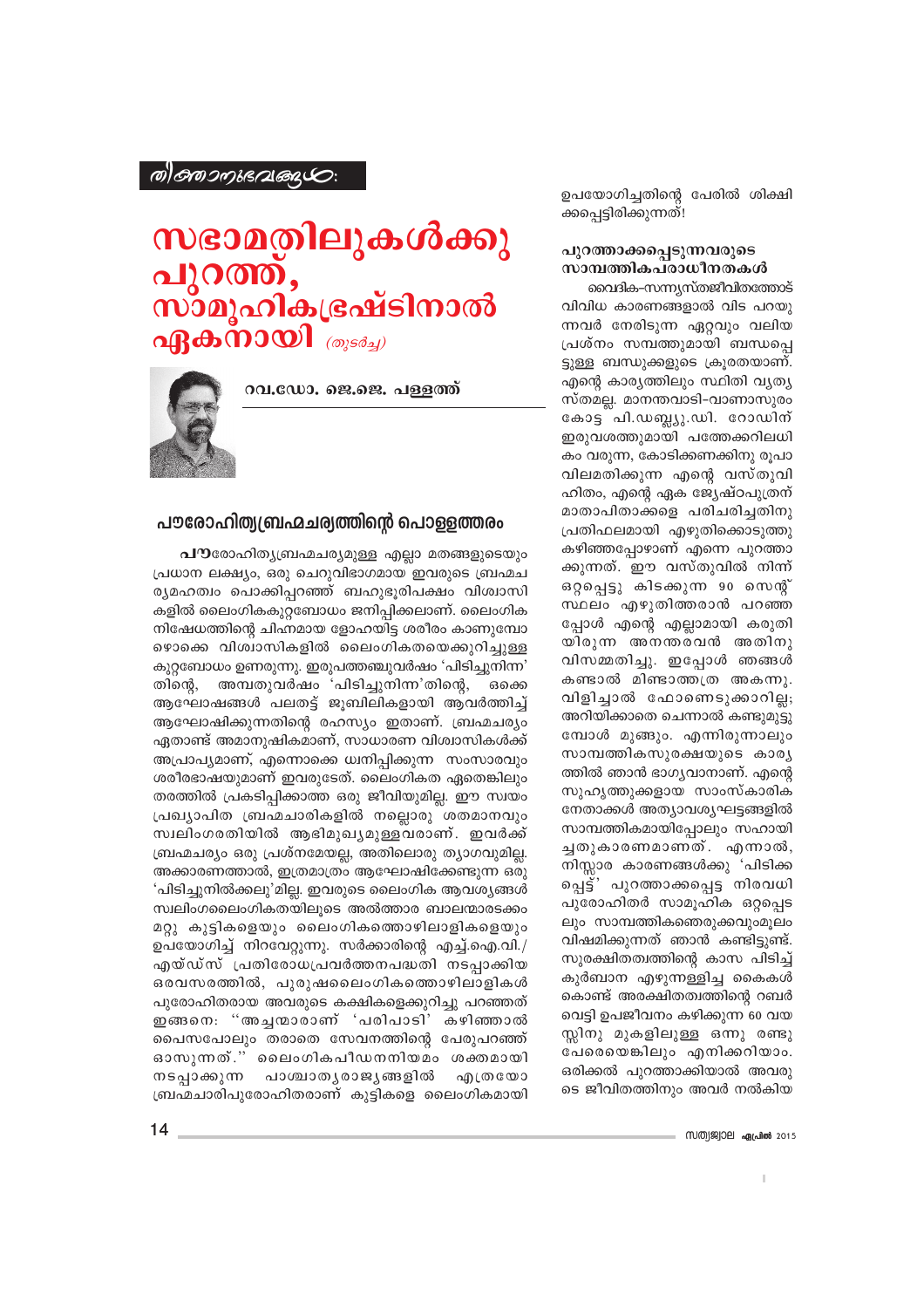

#### സാമുവൽ കൂടൽ

(อุปิเอปองเกินออมอง 'Onward christian soldiers, We are marching to Zeon' എന്ന ഗാനത്തിന്റെ ഈണ ത്തിൽ എഴുതിയത്)



നിന്നെഷോലെ തന്നെ നിന്നയൽക്കാരേയും എന്നു സ്നേഹിച്ചീടാൻ നിങ്ങൾക്കാകുമോ ; അന്നാൾവരെ എന്റെ ഇഷ്ടജനമല്ല, നിങ്ങളെന്റെ പ്രിയ സ്നേഹിതരല്ല!

നിത്യജീവൻ നേടാൻ പള്ളികൾ പണിതാ നിത്യമാരാധനാ ജൽഷനം പോരാ..... 'നലശമരായൻ' അകുവോരാ ഭാഗ്യ സിയോനിലെ നിത്യവാസികളാകും!

നാടുനീളെ പള്ളി,പുണ്യാളരോ കോടി; കുർബാന/കൂദാശ എന്നുമേ കേമം! എൻജനമേ കേൾക്ക, യാഗമല്ല ത്വാഗം; യാഗം വെടിഞ്ഞോടി ത്വാഗം ചെയ്യുവിൻ....

അന്തരിച്ച ഫാ. സുക്കോൾ, മുൻ പ്രൊവിൻ ഷ്യൽ ഫാ. ജോസഫ് പുളിക്കൽ, ഫാ. കൊട്ടു കാപ്പള്ളി, റവ.ഡോ.സ്നേഹാനന്ദജ്യോതി തുടങ്ങിയ ഈശോസഭാംഗങ്ങൾ തുടക്കം മുതൽ അനുകൂലമായെടുത്ത നിലപാട് എനിക്ക് സാമുഹിക അംഗീകാരം നൽകി. ഈ അടുത്തകാലത്ത്, കോഴിക്കോട് ബിഷപ്പ് വർ ഗ്ഗീസ് ചക്കാലയ്ക്കൽ, ഈശോസഭ പ്രൊവിൻ <u>്ഷ്യ</u>ൽ ഫാ. ജോസഫ് കല്ലേപ്പിള്ളിൽ, ഇപ്പോഴ ത്തെ പ്രൊവിൻഷ്യൽ ഫാ. എം.കെ. ജോർജ്ജ് തുടങ്ങിയവരുടെ മൃദുസമീപനവും എനിക്കു സഹായകമായി. ഇവരിലൊക്കെ ഞാൻ ഒരു ഹൃദയാദ്രതാമയമായ ആത്മീയത കാണു ന്നുണ്ട്. കുടുതൽ പേർ ഈ ദിശയിൽ സഞ്ചരിച്ച് പുറത്താക്കപ്പെടുന്നവരോടുള്ള സാമൂഹിക ഭ്രഷ്ട് ഒഴിവാക്കി സഭയെ ഒന്നിനൊന്ന് മാന വീകരിക്കട്ടെ എന്ന് ആശിക്കുന്നു.

ഫോൺ: 9447482210

സംഭാവനകൾക്കും യാതൊരു പരിഗണനയും കൊടുക്കാത്ത, ലോകത്തിലെതന്നെ ഏക 'അൽഷേമിയസ്'പ്രസ്ഥാനമാണ് ബ്രഹ്മചര്യ പൗരോഹിതൃസമൂഹം.

#### സാമുഹികഭ്രഷ്ട് കുറച്ച ഇടപെടലുകൾ

എന്നോടൊത്ത് പരസ്യമായി നിലപാടെടുത്ത കുറേ പേരുണ്ട്. വി.ആർ. കൃഷ്ണയ്യർ, ജോസഫ് പുലിക്കുന്നേൽ, ഗ്രോ വാസു, പി. ഗോവിന്ദപിള്ള, ഡോ. ബാബുപോൾ ഐ.എ.എസ്, ഡോ. മൈക്കി ൾ തരകൻ തുടങ്ങിയവർ ഇവരിൽ ചിലർമാത്രം. പിന്തുണയ്ക്കായി ഞാൻ സമീപിച്ച നിരവധി സാംസ്കാരികനേതാക്കളിൽ സുകുമാർ അഴീ ക്കോടും ഉണ്ടായിരുന്നു. ആദ്യം എന്റെ സമരത്തെ അനുകുലിച്ച് അദ്ദേഹം ഒരു കത്ത് തന്നിരുന്നു. എന്നാൽ, ഫാദർ എ. അടപ്പുരും, ജോൺ ഓച്ചന്തു രുത്തും പോയി കണ്ടപ്പോൾ അദ്ദേഹം നിലപാട് മാറ്റി, തന്ന കത്ത് പിൻവലിച്ചു. എന്നാൽ ഇവരെപ്പോലെ പല പ്രഗത്ഭരും പോയി കെഞ്ചിപ്പറ ഞ്ഞിട്ടും വി.ആർ. കൃഷ്ണയ്യർ അദ്ദേഹത്തിന്റെ നിലപാട് മാറ്റിയില്ല. അദ്ദേഹം എന്റെ പുറത്താ ക്കലിനെ ഒരു മാനുഷികപ്രശ്നമായി കണ്ടുകൊ പിതുണച്ചത്. ണ്ടാണ് എന്റെ പോരാട്ട കേന്ദ്രമായിരുന്ന കോഴിക്കോട് നിവാസികളായ, എം.ജി.എസ്. നാരായണനും അജിതയുമടക്കം സമ്മർദങ്ങൾക്കു വഴങ്ങി നിലപാട് മാറ്റിയപ്പോഴും, വാസുവേട്ടൻ എന്നെ അചഞ്ചലനായി പിന്തു ണച്ചു. അങ്ങനെ കേരളത്തിലെ പല സാംസ്കാ രികനേതാക്കളെയും അടുത്തറിയാനും ഒപ്പം എന്നോടുള്ള സാമൂഹികഭ്രഷ്ട് കുറയ്ക്കാനും എന്റെ പോരാട്ടം സഹായകമായി.

ഒരു പതിറ്റാണ്ടിലേറെ സാമൂഹിക വകുപ്പ് പ്രിൻസിപ്പൽ സെക്രട്ടറിയായിരുന്ന ബാബുപോൾ സാർ 2013-ൽ എഴുതിയ '*ഫ്രാൻസീസ് വീണ്ടും*  $\omega$ രുന്നു,' എന്ന പുസ്തകത്തിന്റെ 158–ാം പേജിൽ എന്നെക്കുറിച്ച് എഴുതിയത് ഇങ്ങനെയാ ണ്:"നാടോടിവിജ്ഞാനീയത്തിൽ അറിയപ്പെടുന്ന രണ്ടോ മുന്നോ പേരിൽ ഒരാളായ പള്ളത്ത് ഈശോസഭാംഗമാണ്... തെയ്യത്തിൽ ഡോക്ട്രേറ് എടുത്ത പള്ളത്തച്ചൻ തെയ്യം സഭയിൽ കെട്ടിയാ ടുന്നതിന്റെ നിബന്ധനകൾ മറന്നു പുറത്തുപോയി എന്നതു മറ്റൊരു കാര്യം." ഈ വാചകത്തിലെ കുത്ത് ഞാൻ കാണാതിരിക്കുന്നില്ല, അതു ഞാൻ അംഗീകരിക്കുന്നില്ലെങ്കിലും. എന്നിരുന്നാലും, ഇതിൽ നിഴലിക്കുന്ന വാത്സല്യവും അംഗീകാരവും സാമുഹികഭ്രഷ്ട് കുറയ്ക്കാൻ വളരെയേറെ സഹായിച്ചു. അതുപോലെ, 2004-ൽ മാതൃഭൂമി ആഴ്ചപ്പതിപ്പിൽ വന്ന താഹ മാടായിയുടെ മുഖാ മുഖവും, കെ.സി.ആർ.എം. പോലുള്ള സംഘടന കളുടെ ആദരിക്കലും സഹായകമായിട്ടുണ്ട്.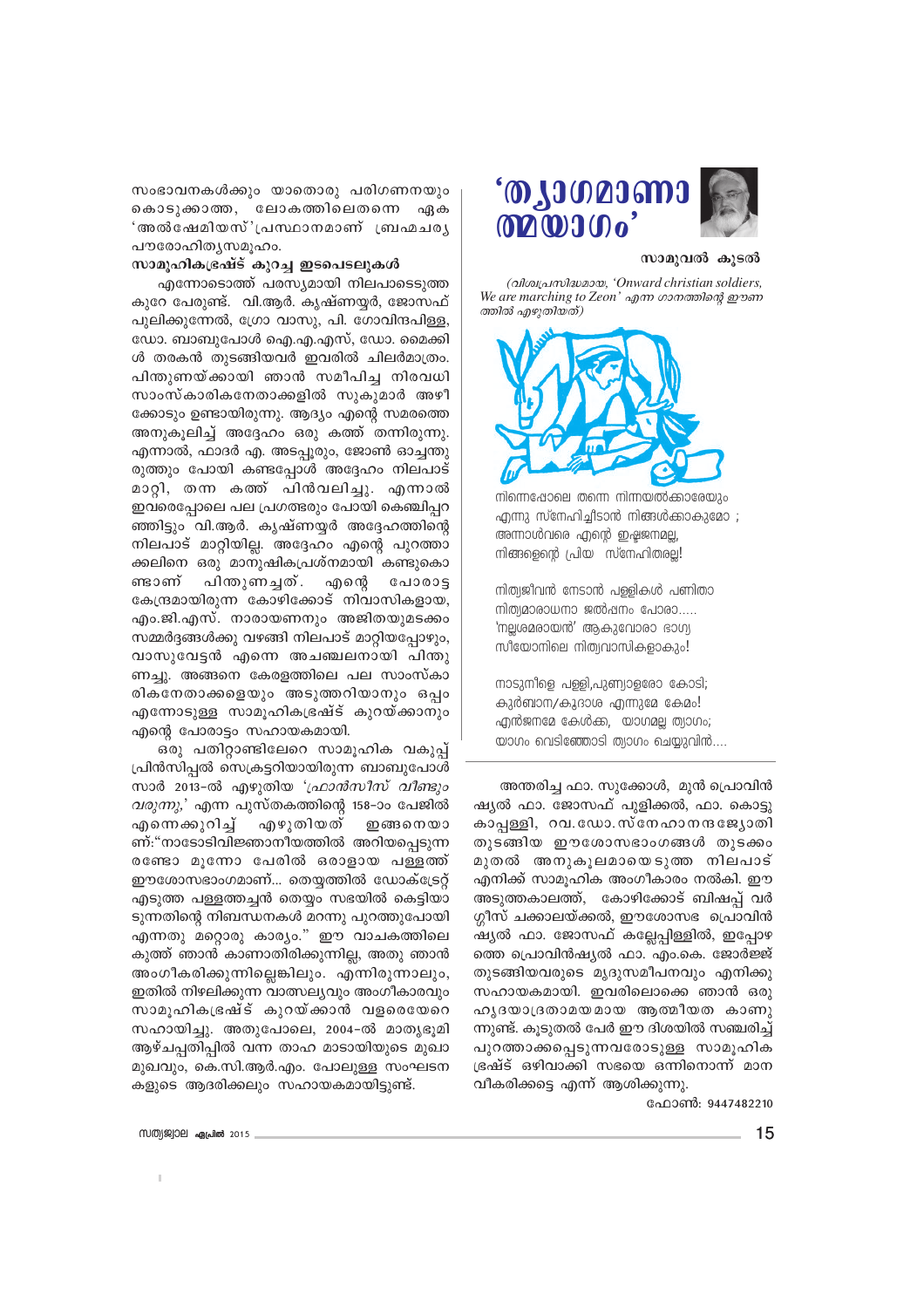തനായിക്കഴിഞ്ഞും ഈ ദുരവസ്ഥയിലായി രുന്നു, ഞാൻ. അതിൽനിന്ന് എനിക്ക് ഏതാണ്ടൊരു മോചനം കിട്ടിയത്, വളരെ നീണ്ട മാനസികപിരിമുറുക്കത്തിനും അദ്ധ്വാനത്തിനും ആത്മശോധനയ്ക്കും ശേഷമാണ്. വൈദികപരിശീലനം എനി ക്കു നല്കിയത് ഒരു pessimistic spirituality ആണ്. സ്നേഹിക്കാതിരിക്കുക എന്നതു മാത്രമാണ് പാപം എന്ന തിരിച്ചറിവ് ഉണ്ടായതോടെയാണ് സ്വാതന്ത്ര്യം എന്തെന്ന് ഞാനനുഭവിച്ചുതുടങ്ങി യത്. യേശുവിന്റെ സന്ദേശ ത്തിന്റെ കാതൽ അതാണെന്നു മനസ്സിലാക്കാൻ എനിക്ക് നീണ്ട വർഷങ്ങൾ വേണ്ടിവന്നു."

തുടർന്ന് അദ്ദേഹം പറയുന്നു, *"സഭ വിശ്വാ* സികളിലും വൈദികപരിശീലനം പുരോഹി തരിലും കുത്തിവയ്ക്കുന്ന അകാരണമായ, അന്ധമായ പാപബോധം ചെയ്യുന്ന ദ്രോഹ ത്തിന് ഒരു കണക്കുമില്ല. എന്തുമാത്രം ആ തമാക്കളാണ് ഇങ്ങനെ പീഡിപ്പിക്കപ്പെ ടുന്നത്! എത്ര ആയിരങ്ങളാണ് സന്തുഷ്ഠി എന്തെന്ന് ഒരിക്കലും തിരിച്ചറിയാതെ നശിക്കു ന്നത്! ഇത്തരം കപടഭക്തി എത്രമാത്രമാണ് ആദ്ധ്യാത്മികസൗന്ദര്യത്തെ ചവുട്ടിമെതിക്കു mo"! The fear of sin coupled with frustrated sexuality is at the root of the oppressiveness that is found in the churches - agrressiveness that takes the form of over-discipline, regimentation, authoritar*ianism and dogmatism. The sense of sin* also underpins the political economy of the churches."

കൃത്രിമമായി സൃഷ്ടിക്കപ്പെടുന്ന ഈ പാപ ബോധവും ഭംഗംവരുത്തപ്പെട്ട വിഫലലൈം ഗീകതയുമില്ലായിരുന്നെങ്കിൽ ക്രൈസ്തവജീ വിതം മറ്റൊന്നാകുമായിരുന്നു എന്നു സൂചിപ്പി ച്ചുകൊണ്ട് അദ്ദേഹം കൂട്ടിച്ചേർക്കുന്നു: *"ഈ* നശിച്ച പാപബോധം ഇല്ലായിരുന്നെങ്കിൽ, ഇന്നത്തേതുപോലെ ഞായറാഴ്ച്ചക്കുർബാന യിൽ സംബന്ധിക്കുന്നവരോ കുമ്പസാരി ക്കുന്നവരോ കൂദാശകൾ സ്വീകരിക്കുന്നവരോ നേർച്ചയിടുന്നവരോ ഉണ്ടാകുമായിരുന്നില്ല. പള്ളികൾ ഒഴിഞ്ഞുകിടക്കുമായിരുന്നു, വൈദി കർക്കും കന്യാസ്ത്രീകൾക്കും ജോലിയില്ലാ താകുമായിരുന്നു. സഭയുടെ സമ്പത്തിന്റെ ഇന്നത്തെ സ്രോതസ്സ് അതിരില്ലാത്ത ഈ പാപ ബോധമാണ്".

സെമിനാരിയിൽ ചേരുന്നതുവരെ, തന്റെ പിതാവുമൊത്തുള്ള കായികാദ്ധ്വാനത്തെ വളരെയധികം ആസ്വദിച്ചിരുന്നെന്നും പ്രകൃതി

## പൗരോഹിത്യത്തിന്റെ അസാംഗത്യത്തെക്കുറിച്ച് ഫാ. സെബാസ്റ്റ്യൻ കാഷൻ



**ക്രാ**തദർശിയും സ്വതന്ത്രചിന്ത കനുമായിരുന്ന ഫാ. എസ്. കാപ്പൻ എന്ന ഈശോ സഭാവൈദികൻ തന്റെ ആത്മകഥാ ക്കുറിപ്പുകൾ ഉൾക്കൊള്ളുന്ന 'Ingathering' എന്ന ഗ്രന്ഥത്തിൽ ഇങ്ങനെ എഴുതിയിരി ക്കുന്നു: ''ഹൈസ്കുളിൽ കർമലീത്താക്കാരുടെ ബോർഡിംഗ് ഹൗസിൽ കഴിഞ്ഞിരുന്ന എന്നെ ഭക്തിയെന്ന മയക്കുമരുന്ന് അടിമയാക്കി. അനുദിനകുർബാന, ആഴ്ചാവസാനത്തെ കുമ്പസാരം, മണിക്കൂറുകളോളം നീണ്ടുനിന്ന പ്രാർഥന എന്നിവ എന്റെ സ്വഭാവത്തിന്റെ ഭാഗമായി. തിരുഹൃദയത്തോടും ക്രിസ്തുരാജ നോടുമുള്ള ഭക്തിയിൽ താൻ അഭിരമിച്ചു. ഒരു വല്ലാത്ത പാപബോധം എന്നെ മാനസ്സികമായി വലച്ചുകൊണ്ടിരുന്നു. എത്ര ഏറ്റുപറഞ്ഞാലും മുഴുവൻ പാപങ്ങളും അവയുടെ തരവും ശരിക്കു വെളിപ്പെടുത്തിയില്ല എന്ന ഭയത്താൽ വീണ്ടും വീണ്ടും കുമ്പസാരക്കൂട്ടിലേക്കു പൊയ്ക്കൊണ്ടിരുന്നു. മറുവശത്താകട്ടെ, സ്ക്രൈണമായ സൗന്ദരൃത്തെപ്പറ്റിയുള്ള ജിജ്ഞാസയിൽ നിന്നും വശ്യതയിൽനിന്നും അകലാൻ എനിക്കാകുമായിരുന്നില്ല. കൃത്രിമ മായ ഈ വടംവലി എന്നിലുള്ള കവിയെയും കലാകാര നെയും കൊല്ലുകയായിരുന്നു. അസ്വാഭാവികമായ എന്റെ ഭക്തിമൂലം ഞാനൊ os sexual neurotic como 2001. aos quocos, സ്ത്രീകളെപ്പറ്റി അറിയാനുള്ള ആഗ്രഹം, മറുവശത്ത് ഒരു സ്ത്രീയുടെ മുഖത്തു നോക്കാ ൻപോലും ധൈരൃമില്ലായ്മ. പുരോഹി

- സത്യജ്വാല **ഏപ്രൽ** 2015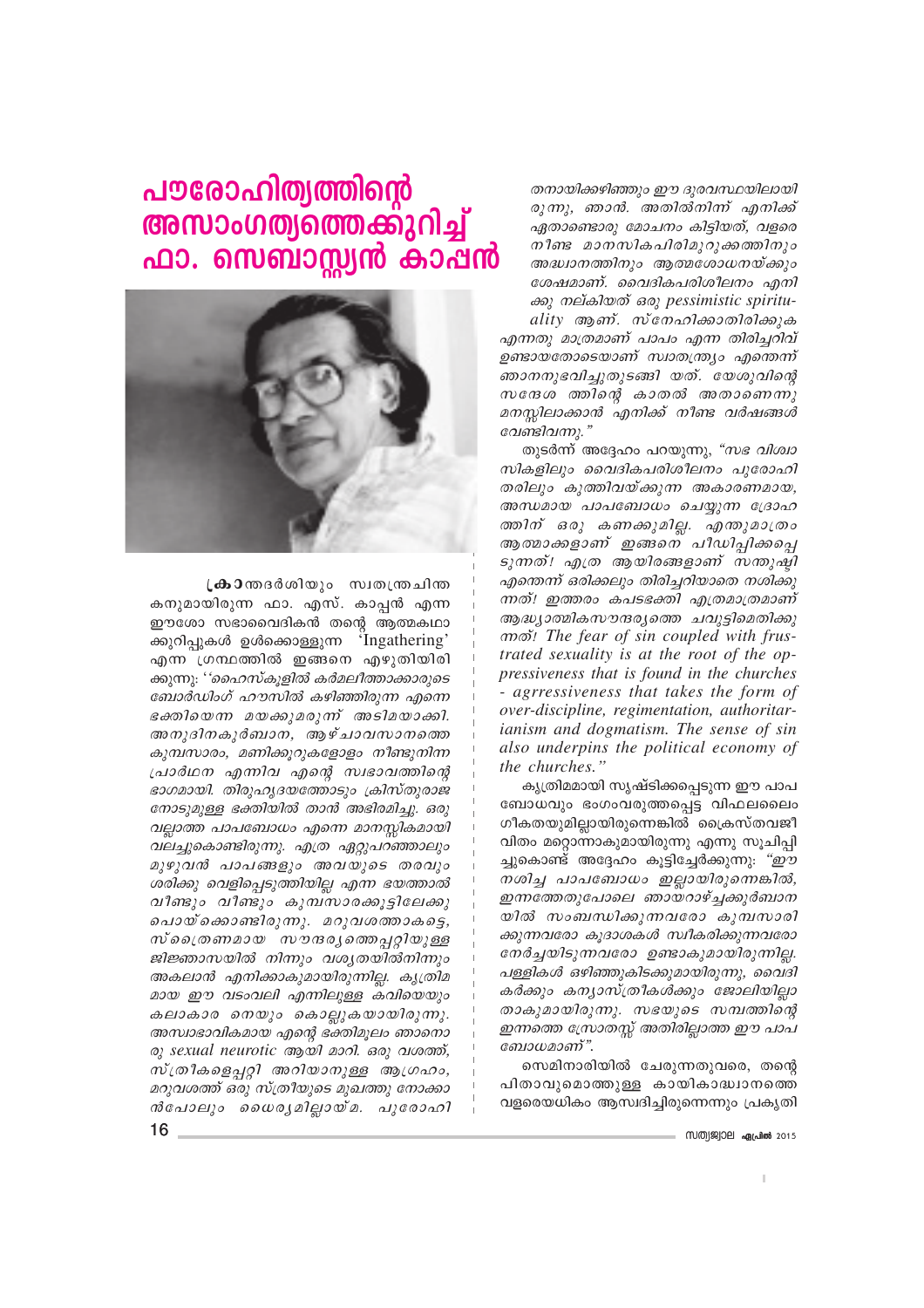

# നിത്യസത്യമേ, നീയെവിടെയാണ്? സക്കറിയാസ് നെടുങ്കനാൽ

അസ് തി ത്വങ്ങളും എന്നിൽ വിസ്മയം ജനിപ്പിക്കുന്നതുകൊ ണ്ടാണ് ബുദ്ധി വികസിക്കുന്ന തോടെ നമ്മൾ മേൽപ്പറഞ്ഞ ചോദ്യങ്ങളുടെ ഉപജ്ഞാതാക്ക ളായിത്തീരുന്നത്. എന്നെപ്പറ്റി അറിയുന്നതിന്റെ ഭാഗമായി എന്റെ ഉദ്ഭവം, പരിണാമം, വികാ സം, പ്രപഞ്ചത്തിന് അതിലുള്ള പങ്ക് എന്നിവയെപ്പറ്റി കിട്ടുന്ന അറിവെല്ലാം ഞാൻ സമ്പാദിക്കു  $π<sub>λ</sub>$ 

സഹസ്രകോടിക്കണക്കിന് ഗാലക്സികളും അതിലോരോ ന്നിലും പതിനായിരം കോടിയോ ളം നക്ഷത്രങ്ങളും ഉള്ള സ്ഥൂല വും, ഒപ്പം സൂക്ഷ്മവുമായ പ്രപ ഞ്ചത്തെപ്പറ്റിയുള്ള അറിവും നാം ആർജിക്കുന്നു. എന്നാൽ ഈ അറിവുകൾ ആരെയെങ്കിലും അസ നദിഗ്ദ്ധമായ സത്യത്തി ലേക്കു കൊണ്ടെത്തിക്കുന്നു ണ്ടോ? എത്ര വിപുലവും ആഴമു ള്ളതുമായ അറിവുണ്ടായാലും ഇതിലെല്ലാം ഒരു ലക്ഷ്യമുണ്ടെ ന്ന സ്ഥിരീകരണം ലഭ്യമല്ലെന്ന അനുഭവമാണ് കൂടുതൽ പേർ ക്കും ഉള്ളത്. മറിച്ച്, നമുക്കറി യാൻ കഴിയുന്ന പ്രപഞ്ചത്തിനും അതിനുള്ളിലെ നമ്മുടെ ബൗദ്ധി കജീവിതത്തി നും നിശ്ചിതമായ ഒരു ലക്ഷ്യമുണ്ടെന്ന ധൈര്യം

**''നി**ങ്ങൾ സത്യം അറിയുകയും സത്യം നിങ്ങളെ സ്വത ന്ത്രരാക്കുകയും ചെയ്യും" എന്നാണ് യേശുവിന്റേതായി എഴു തപ്പെട്ടിരിക്കുന്ന വേദവാക്യം (യോഹ. 8:32) വാച്യാർത്ഥത്തി ലെടുത്താൽ, അതൊരു വലിയ സദ്വാർത്തയാണ്. അതായ ത്, എല്ലാവരും സത്യമെന്താണെന്ന് അറിയുകയും അതുവഴി സ്വാതന്ത്ര്യമെന്താണെന്ന് രുചിച്ചറിയുകയും ചെയ്യുമെന്ന്. എന്നാൽ അതു വളരെ വിരളമായിമാത്രം സംഭവിക്കുന്നതാ യിട്ടാണ് മനുഷ്യാനുഭവം. അതുകൊണ്ട് ബൈബിൾ വാക്യ ങ്ങളുടെ കാര്യത്തിൽ പലപ്പോഴും കാണാറുള്ളതുപോലെ ഈ വാകൃത്തിലും അത്ര വ്യക്തതയില്ല എന്നു പറയേണ്ടിവരുന്നു. വാസ്തവത്തിൽ, ഉള്ളിലോ വെളിയിലോ നിലനിൽക്കുന്ന സത്യത്തെ ആരു കണ്ടെത്തുന്നുവോ, അയാൾ ആ തിരിച്ചറി വിലൂടെ, അതായത് ആ സത്യത്തിലൂടെ, സർവ്വസ്വതന്ത്ര നാകും എന്നല്ലേ അതിന്റെ പൊരുൾ? എങ്കിൽപ്പിന്നെ അത് അങ്ങനെതന്നെയങ്ങ് എഴുതരുതോ? അതായത്, സത്യമെ ത്തെന്നു തിരയാനുള്ള കടമ ഓരോരുത്തർക്കും ഉണ്ട്. അതു ഗൗരവമായി എടുത്താൽ, ഒരു പക്ഷേ, നീ സത്യമെന്തെന്നു കണ്ടെത്തിയെന്നു വരാം. അതു സംഭവിച്ചാൽ, അതിന്റെ ഫല മായി യഥാർത്ഥ സ്വാതന്ത്ര്യമെന്തെന്നും നീ അനുഭവിച്ചറിയും.

ഇവിടെ സത്യമെന്നത് ആരോരുമില്ലാതെ, അല്ലെങ്കിൽ ആരുടേതുമല്ലാതെ, അങ്ങനെ പ്രപഞ്ചമദ്ധ്യത്തിൽ സ്ഥിതിചെ യ്യുന്ന എന്തോ ഒന്നല്ല. എന്തിനെയെങ്കിലും സംബന്ധിക്കുന്ന ഒന്നാണത്. നമ്മെ സംബന്ധിച്ചിടത്തോളം സത്യമെന്നത് പരമ പ്രധാനമായി നമ്മെ സംബന്ധിക്കുന്ന, അതായത് നമ്മുടെ അസ്തിത്വത്തെ സംബന്ധിക്കുന്ന ചോദ്യങ്ങൾക്കുള്ള ഉത്ത രമായിരിക്കും. ചോദ്യം ചോദിക്കാനുള്ള കഴിവാണ് നമ്മെ മറ്റു ജീവജാലങ്ങളിൽനിന്നു വേർതിരിക്കുന്നതും നമ്മെ മനുഷ്യ രാക്കുന്നതും. ഏതൊരാളും ആദ്യമായി ചോദിക്കുന്ന ചോദ്യം താനാരാണ്, താനിവിടെ എന്തു ചെയ്യുന്നു, എന്തിനായി അതു ചെയ്യുന്നു എന്നു തുടങ്ങുന്നവയാണ്. താൻ അല്ലെങ്കിൽ ഞാൻ എന്നു പറയുമ്പോൾ അതിൽ ഞാൻ നിലനിൽക്കുന്ന പ്രപ ഞ്ചവും ഉൾപ്പെടും. ഞാനും എന്നെ ഉൾക്കൊള്ളുന്ന മറ്റ്

> ഇതു 100% സത്യമാണെന്നതിന് ഇന്ന ത്തെ വൈദികരെയും മേല്പ്പട്ടക്കാരെയും നിരീക്ഷിക്കുകയേ വേണ്ടൂ. പ്രകൃതിയിൽ നിന്നു വെട്ടിമാറ്റപ്പെട്ട വികലസ്വത്വങ്ങളാണ് അവ രിൽ 99%വും. ശരിക്കും ജെറുശലേമിലെ കഴുതകൾ!

സമ്പാദനം, തർജ്ജമ, അവതരണം : സക്കറിയാസ് നെടുങ്കനാൽ

യുമായി താദാത്മ്യപ്പെട്ടുള്ള ആ ജീവിതത്തിൽ ആനന്ദം കണ്ടെത്തിയിരുന്നുവെന്നും പറഞ്ഞിട്ട് ഫാ. കാപ്പൻ ഇങ്ങനെ കുണ്ഠിതപ്പെടുന്നു: *"ഈശോ* സഭയിൽ ചേർന്ന് ദാരിദ്ര്യം, ബ്ര ഹ്മചര്യം, അനുസ രണ എന്നീ വ്രതങ്ങൾ സ്വീകരിച്ചതോടെ പ്രകൃതി യുമായുള്ള ആ ബന്ധം തകർന്നു. അമ്മയായ ഭൂമിയെ മറക്കുകയെന്നതായിരുന്നു അതിന്റെ *ഫലം.*" (Ingathering, ഒന്നാം ഭാഗം - ജീവൻ ബുക്സ്).

 $17$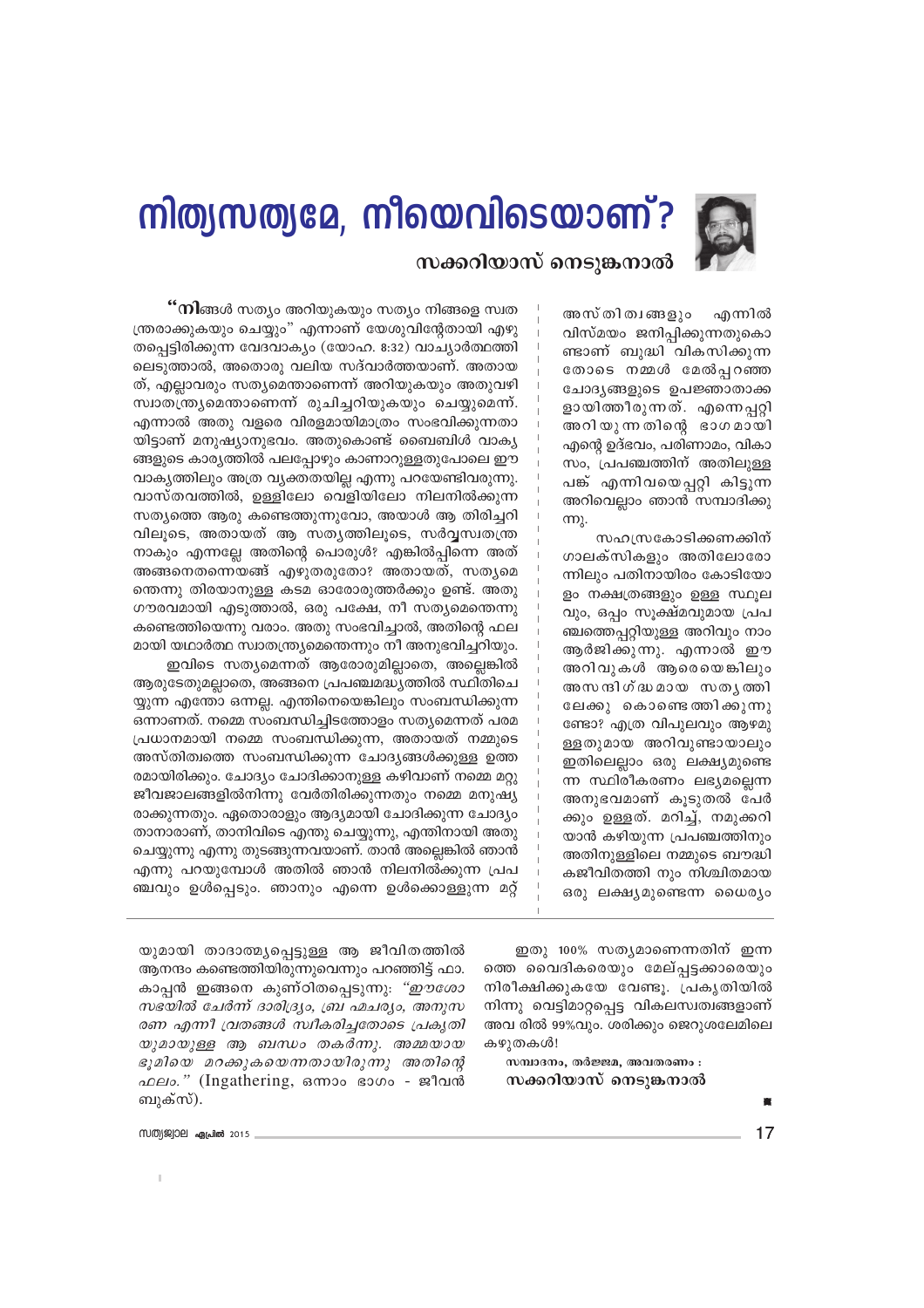കൈവരിക്കുന്നവർ, അത് യുക്തിയിലൂടെയല്ല; മറി ച്ച്, യൂക്തിയെ മറികടന്നാണ് നേടുന്നത്. അങ്ങ നെയെങ്കിൽ, മനുഷ്യനെ സംബന്ധിച്ച് സത്യം എപ്പോഴും കാണാമറയത്താണ്. അല്ല, കാണാമ റയത്തെങ്കിലും സത്യം എന്നൊന്ന് ഉണ്ടെന്നു പറ യാൻ നമുക്കെന്തവകാശം? അപ്പോൾപ്പിന്നെ നമ്മെ സ്വതന്ത്രരാക്കേണ്ട ആ സത്യം എന്തായി രിക്കും? അതെവിടെയാണ്?

എന്തായാലും നമ്മളും നമ്മുടെ പ്രപഞ്ചവും ഇവിടെയുണ്ട്. അതിനെ ചോദ്യംചെയ്താൽ പിന്നെയൊന്നിനും അർത്ഥമില്ലതന്നെ. ഇത്ര ബ്രഹ്മാണ്ഡമായ ഒരു സംഭവം വെറും യാദൃച്ഛിക തയായിരിക്കുമോ? ആയിരിക്കാമെന്നും തങ്ങൾ കണ്ടെത്തിയ സത്യം അതാണെന്നും സ്വയം ഉറ പ്പുവരുത്തി അതിൽ കൂസലില്ലായ്മയുടെ ഒരു തരം സ്വാതന്ത്ര്യം അനുഭവിക്കുന്നവർ ഇന്ന് ഈ ലോകത്ത് ധാരാളമുണ്ട്. യാദൃച്ചികതയുടെ ഇല്ലാ യ്മയിലേക്കു അഴിഞ്ഞ് ഒന്നുമല്ലാതായിപ്പോകുന്ന തിൽ അവർക്ക് ഒരു പരിഭവവുമില്ല. അവർ അനു ഭവിക്കുന്നത് അർത്ഥമില്ലായ്മയുടെ സ്വാതന്ത്ര്യ മാണ്. അതവരുടെ അവകാശമായി നാം വിട്ടുകൊ ടുക്കുക. ഓരോ ആത്മഹത്യയെയും, എന്തിന്, ഓരോ കൊലയെയും, ഇത്തരം അർത്ഥമില്ലായ്മ യുടെ വൈയക്തികമായ പ്രത്യക്ഷീകരണമായി വ്യാഖ്യാനിക്കാവുന്നതാണ്.

എന്നാൽ എല്ലാ വൈതരണികളെയും അതി ലംഘിച്ച് അവിശ്രമം ജീവന്റെ അർത്ഥം തേടുന്ന വരും ഉണ്ടെന്ന് നമുക്കറിയാം. ഞാനും നിങ്ങളും അതിൽപ്പെടുന്നുണ്ടായിരിക്കണം. എന്തുകൊണ്ട്? 1370 കോടി വർഷങ്ങൾക്കുമുമ്പ്, പുജ്യം വലി പ്പവും അനന്തമായ സാന്ദ്രതയുമുള്ള, എല്ലാ ദ്രവ്യവും എല്ലാ ഊർജ്ജവും ഉൾക്കൊള്ളുന്ന ഒരു പരമാണുവിന്റെ വൻസ്ഫോടനത്തിൽ ആരംഭിച്ച്, സഹസ്രകോടിക്കണക്കിന് ഗാലക്സികളും ഓരോ ഗാലക്സിയിലും സഹസ്രകോടിയില ധികം നക്ഷത്രങ്ങളുള്ള, ആയിരത്തിയഞ്ഞൂറു കോടി പ്രകാശവർഷങ്ങൾവരെ വ്യാപിച്ചുകിട ക്കുന്ന സ്ഥൂലപ്രപഞ്ചത്തിന്റെ അതിരുകളുള്ള, ക്വാസാർ, പൾസാർ നക്ഷത്രങ്ങളെവരെ പരീക്ഷ ണ-നിരീക്ഷണങ്ങൾക്കു വിധേയമാക്കാൻ കഴി വുള്ള മനുഷ്യൻ; സുക്ഷ്മപ്രപഞ്ചത്തിൽ ക്വാണ്ടം ഭൗതികത്തിന്റെ കണ്ടുപിടുത്തങ്ങളിലൂടെ ഒരു മീ റ്ററിന്റെ നൂറുലക്ഷം കോടിയിലൊരംശംമാത്രം വലിപ്പമുള്ള പ്രോടോൺ, ഇലക്ട്രോൺ കണങ്ങ ളെവരെ അപഗ്രഥിക്കാനും പഠിക്കാനും പ്രാവീ ണ്യംനേടിയ മനുഷ്യൻ; പരിധിയില്ലാതെ സ്നേഹി ക്കാനും സ്നേഹിക്കപ്പെടാനുമുള്ള അദമൃമായ അഭിവാഞ്ഛയോടുകൂടിയ മനുഷ്യൻ, വെറും യാദൃച്ചികതയുടെ ഒരുത്പന്നം മാത്രമാണെന്നും, പെട്ടെന്നൊരു നിമിഷത്തിൽ വീണ്ടും ഒരു നീർക്കു മിളപോലെ ഇല്ലായ്മയിൽ അമർന്ന് അപ്രത്യക്ഷ മാകുമെന്നും കരുതാൻ വിസമ്മതിക്കുന്നതുകൊ ണ്ടാണ് എവിടെയോ മറഞ്ഞിരിക്കുന്ന ജീവിതസ തൃത്തെ തിരഞ്ഞ് നാം പുറപ്പെടുന്നത്. ആ സത്യത്തെ കണ്ടെത്തുന്നതോടെ സമാധാനവും സംതൃപ്തിയും സ്വാതന്ത്ര്യവും കൈവരുമെന്ന് നാം വിശ്വസിക്കുകയാണ്.

എന്റെ അസ്തിത്വത്തിന്റെ ഉറവിടം എന്നിൽ ത്തന്നെ അല്ലെന്നറിയാവുന്ന ഞാൻ, ഈ അസ്തി ത്വത്തിന് മൗലികമായ ഒരു കാരണവും അർത്ഥ വും ഉണ്ടെന്നു വിശ്വസിക്കാൻ നിർബന്ധിതനാ കുന്നു എന്നതാണ് എന്നെ നയിക്കുന്ന യുക്തി. താത്ത്വികമായി ഒരാധാരം ഈ വിശ്വാസത്തിന് ഇല്ലെന്നറിഞ്ഞിട്ടും അതുപേക്ഷിക്കാനുള്ള ചങ്കൂറ്റം എനിക്കില്ല. എന്തെന്നാൽ, എനിക്കുചുറ്റും ഞാൻ അനുഭവിക്കുന്ന മനോഹാരിതയ്ക്കും ജീവസ്പ ന്ദനങ്ങൾക്കും എല്ലാവിധ അഭിശപ്തതകളെയും തിരുത്തുന്ന ധാർമ്മികതയ്ക്കുമുള്ള നീതിമത്ക രണം എന്റെയീ അയുക്തിയിലാണെന്നു വരുന്നു വെങ്കിലും അതെന്നെ ഉത്തേജിതനാക്കുന്നു. അതി ല്ലാതെ സ്നേഹം കൊടുക്കലും വാങ്ങലുംപോലും നിഷ്പ്രഭമായിത്തീരുന്നു.

ഈ പറഞ്ഞുവന്നതിൽ അർത്ഥമില്ലെങ്കിൽ, എന്തുകൊണ്ട് ഇല്ലായ്മക്കുപകരം ഉള്ളായ്മ? ഉള്ളായ്മ (ഉണ്മ) ലക്ഷ്യഭദ്രമായിരിക്കണം. എനി ക്കു ശക്തിപകരുന്ന ഏറ്റവും വലിയ കണ്ടെത്തൽ അതാണ്. മറ്റൊന്നും മനസ്സിലായില്ലെങ്കിലും, ഈ രക്ഷാവള്ളിയിൽ പിടിച്ച് എനിക്ക് ജീവന്റെ നുല്പാലം കടന്നുപോകാനാകുന്നു. ആ പോക്കിൽ, മുകളിലും താഴെയും ചുറ്റിലുമുള്ള എല്ലാ സമൃദ്ധിയും സൗന്ദരൃവും കണ്ടാന ന്ദിക്കാനും അനുഭവിക്കാനും, അതേസമയം അവ യിൽനിന്ന് നിഷ്പക്ഷമായി അകന്നുനിൽക്കാനും എനിക്കാവുന്നു. അതുകൊണ്ടാണ് ഞാൻ ചെയ്യു ന്നത് ഞാൻ ചെയ്യുന്നതും ഞാൻ ചെയ്യാത്തത് ചെയ്യാതിരിക്കുന്നതും. അതുകൊണ്ടാണ് എന്റെ ഉത്തരവാദിത്വം എന്നോടുതന്നെയാകുന്നത്. അതു കൊണ്ടാണ് എല്ലാം അതാതിന്റെ തോതിൽ നില നിർത്താൻ എനിക്കാകുന്നത്. ഈ മാനസികാ വസ്ഥ എല്ലാ അർത്ഥമില്ലായ്മയിലും എന്നെ താങ്ങുകയും നിരാശതയിൽനിന്ന് എന്നെ സംര ക്ഷിക്കുകയും ചെയ്യുന്നു. ഉപാധികൾക്കെല്ലാം നടു വിൽ നിരുപാധികമായിരിക്കുന്ന എന്തോ ഒന്ന്, അതിനെ ഞാൻ സത്യമെന്ന് വിളിക്കട്ടെ, അതാണ് എന്റെയീ നിലപാടിനു പിന്നിൽ. ജീവിക്കാനെന്ന പോലെ ഏതു നിമിഷവും മരണത്തിലൂടെ ഇല്ലാ താകുവാനും ഈ സത്യം എനിക്കു കരുത്തായി ത്തീരുന്നു.

എന്നാലും, വാക്കുകളില്ലാതെ ഞാൻ ചോദി ച്ചുകൊണ്ടിരിക്കുന്നു. എന്നെ സർവ്വസ്വതന്ത്രനാ ക്കുന്ന നിത്യസത്യമേ, നീയെവിടെയാണ്?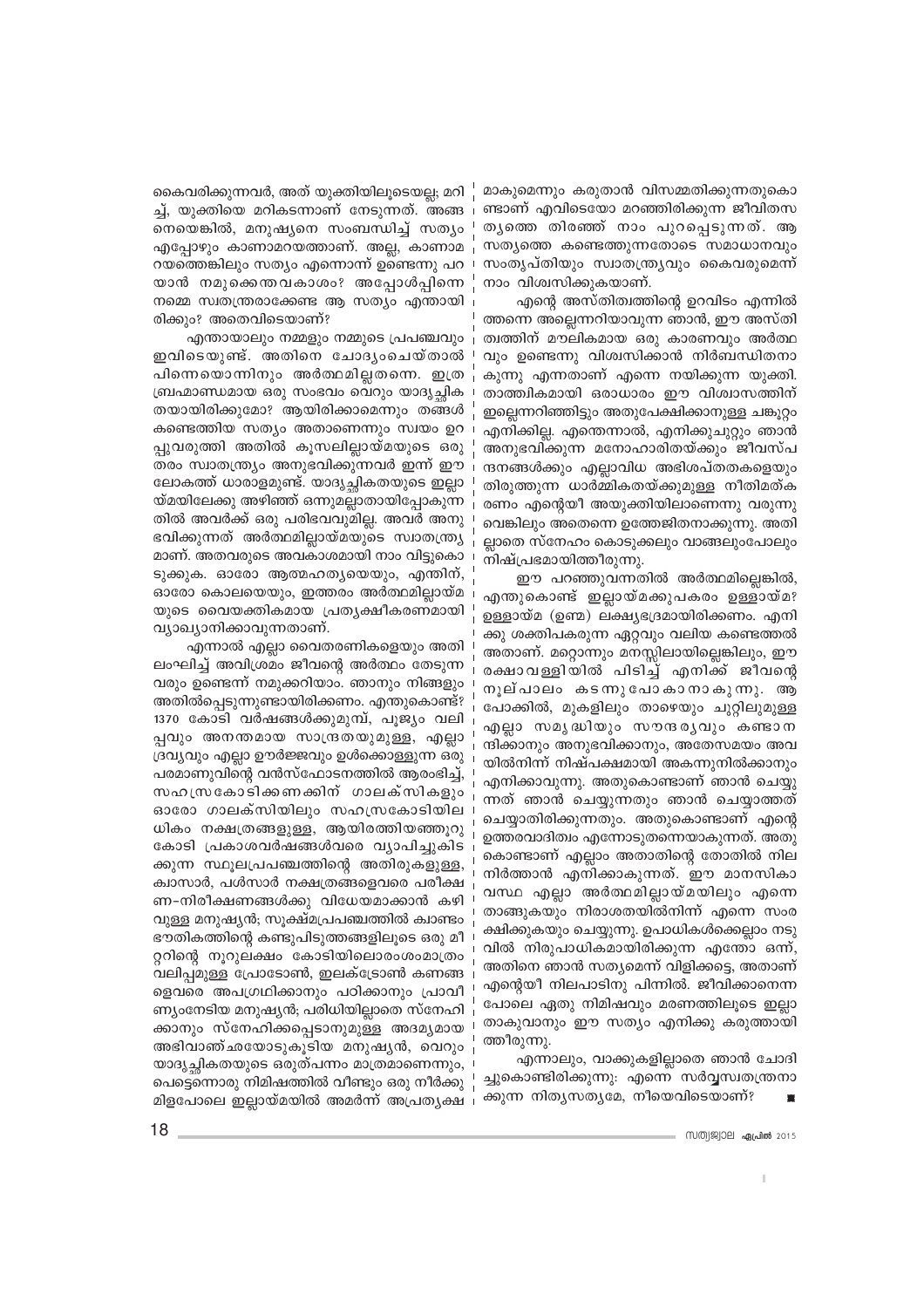

## <u>'സത്യജ്വാല' പത്രാധിപർ നൽകിയ മറുപടി</u> ഔചിത്യരഹിതവും മാന്യതയ്ക്കു നിരക്കാത്തതും

ജയിംസ് ഐസക്. കൂടമാളൂർ

പ്രിയ സർ.

ശ്രീ. റ്റി.റ്റി. മാത്യു തകടിയേൽ 2015 ജനു. ലക്കം 'സത്യജ്വാല'-യിൽ പ്രകടിപ്പിച്ച അഭിപ്രായത്തിന് ('പരി. കെ.സി.ആർ.എം. മാതാവിനോടുള്ള കൃത ജ്ഞതാപ്രാർത്ഥനയെപ്പറ്റി' എന്ന ലേഖനം -*എഡിറ്റർ)* 'സതൃജ്വാല' പത്രാധിപർ നൽകിയ മറുപടി ഔചിതൃരഹിതവും മാനൃതയ്ക്കു നിരക്കാ ത്തതുമായി എന്നു തോന്നുന്നു. അദ്ദേഹം എന്തോ വലിയ വിഡ്ഢിത്തം പറഞ്ഞു എന്നാണ് പ്രഥമ വാചകത്തിൽ സൂചിപ്പിക്കുന്നത്. ഇതു കത്തോലി ക്കാനവീകരണം ലക്ഷ്യമാക്കിയുള്ള ഒരു പ്രസ്ഥാ നത്തിനോ അതിന്റെ മുഖപത്രമായ 'സതൃ ജ്വാല'യ്ക്കോ യോജിച്ചതാണോ?

കുരീപ്പുഴ ഇടവകജനത്തോടു കൊല്ലം ബിഷപ്പ് കാണിച്ച അനീതിയെ തീർച്ചയായും എതിർക്കേ ണ്ടതുതന്നെ. മഹാത്മാഗാന്ധി കാണിച്ചുതന്ന സഹനസമരംതന്നെയാണ് ഉത്തമ മാതൃക. എന്നാൽ മണ്ണിനടിയിൽനിന്നു ലഭിച്ച ഒരു മാതാ വിന്റെ രൂപം കഴുകിത്തുടച്ചു പ്രതിഷ്ഠിച്ച് പുതിയ പ്രാർത്ഥനകളും ലുത്തിനിയാകളും ഉണ്ടാക്കി സമരം കൊഴുപ്പിക്കാൻ പ്രോത്സാഹിപ്പിക്കുന്നതു തീർച്ചയായും കത്തോലിക്കാ നവീകരണമല്ല. സഭയെ വീണ്ടും വണക്കമാസ പാരമ്പരൃത്തി ലേക്കു നയിക്കുവാനേ അതുപകരിക്കു. ഈ സത്യ മാണ് ശ്രീ തകിടിയേൽ ചൂണ്ടിക്കാട്ടിയത്. മാർട്ടിൻ ലൂഥറിനെപ്പോലെ വലിയ ആളുകൾ സഭയിലെ ദുഷിച്ച പാരമ്പര്യങ്ങൾ ഇല്ലാതാക്കാൻ നോക്കി. എന്നാൽ കെ.സി.ആർ.എം. പരിഹാസ്യമായ ഭക്തി അഭ്യാസങ്ങളെ ന്യായീകരിക്കാൻ നോക്കുന്നുവോ? ഈ പോക്കു ഖേദകരമാണ്.

കെ.സി.ആർ.എം–ന്റെ തലപ്പത്തുള്ളവർ വ്യക്ത മായ ലക്ഷ്യബോധം പ്രകടിപ്പിക്കണമെന്നും 'സത്യ ജ്വാല' കുറെക്കൂടി മാന്യമായ സമീപനം എഴുത്തു കാരോടു കാണിക്കണമെന്നും അഭ്യർത്ഥിക്കുന്നു. ഫോൺ: 0481-2392705

-വർഷങ്ങളായി ഞാൻ എന്റെ ജ്യേഷ്ഠസഹോ ദരനെന്നവണ്ണം സ്നേഹിക്കുകയും ബഹുമാനിക്കു കയും ചെയ്തുപോരുന്ന മാനൃദേഹമാണ് തകി ടിയേൽ മാത്യുച്ചേട്ടൻ. എന്നാൽ, വ്യക്തിപരമായ ഈ സ്നേഹമോ ബഹുമാനമോ എന്റെ പ്രതികര ണത്തിൽ ഉണ്ടാകാതെപോയി എന്നു ഞാൻ പിന്നീട് മനസിലാക്കുകയുണ്ടായി. ഉടനെതന്നെ എന്നു പറയാം, അങ്ങനെ സംഭവിച്ചുപോയതി ലുള്ള ഖേദം അദ്ദേഹത്തെ ഞാൻ ഒരു കത്തിലൂടെ

(TV(0)||\$2||QE||angland 2015

അറിയിക്കുകയും ചെയ്തിരുന്നു.

ഒരു മുഖവുരയുംകൂടാതെ, 'നിങ്ങൾ പറയുന്നത് അങ്ങേയറ്റം വിഡ്ഢിത്തമാണ്' എന്നു തുടങ്ങുന്ന മഹത്വചനത്തിൽ മറുപടി ആരംഭിച്ചത്, അവിവേ കമായിപ്പോയി. അതൊരിക്കലും തകിടിയേൽ മാത്യുച്ചേട്ടനോടു പറഞ്ഞതായിരുന്നില്ലെന്ന് ആ ഉദ്ധരണി മുഴുവൻ വായിച്ചുകഴിയുമ്പോൾ ആർക്കും മനസ്സിലാകുമെങ്കിലും, ആദ്യനിമിഷ ത്തിൽ മറിച്ചുതോന്നുമെന്ന് മനസ്സിലാക്കേണ്ടതാ യിരുന്നു ഞാൻ.

വാസ്തവത്തിൽ, എന്റെ മറുപടി മൊത്ത ത്തിൽത്തന്നെ മാത്യുച്ചേട്ടനോടായിരുന്നില്ല എന്ന താണു പ്രശ്നമായത് എന്നു തോന്നുന്നു. കാര ണം, കെ.സി.ആർ.എം. മാതാവിനോടുള്ള പ്രാർത്ഥ നയുംമറ്റും പ്രസിദ്ധീകരിച്ച തിനെ വിമർശിച്ച് ഫോണിലൂടെയും നേരിട്ടും വളരെപ്പേർ സംസാരിച്ചിരുന്നു. അവരോടെല്ലാം ഒന്നോ രണ്ടോ വാചകത്തിൽപറഞ്ഞ മറുപടി അവർക്കോ എനി ക്കുതന്നെയോ തൃപ്തികരമായിരുന്നില്ല. അവരോ ടെല്ലാംതന്നെ, വിമർശനം എഴുതിത്തരാമോ എന്നു ഞാൻ ചോദിക്കുകയുണ്ടായി. എഴുത്തിലൂടെയാ കുമ്പോൾ അടുക്കോടും ചിട്ടയോടുംകൂടിയും വിശ ദമായും മറുപടി പറയാമല്ലോ എന്നായിരുന്നു വിചാരിച്ചത്. പക്ഷേ, ആരും എഴുതിത്തന്നില്ല. അങ്ങനെയിരിക്കുമ്പോഴാണ് മാത്യുച്ചേട്ടൻ വിളിച്ച് അതേ വിമർശനം ഉന്നയിച്ചത്. അദ്ദേഹത്തോടെ നിക്കുള്ള സ്വാതന്ത്ര്യത്തോടെ, അതൊരു വിമർശ നക്കുറിപ്പാക്കി എഴുതിത്തരാൻ ഞാൻ നിർബന്ധി ക്കുകയായിരുന്നു. അദ്ദേഹം എഴുതിത്തരുകയും ചെയ്തു. എല്ലാവർക്കും മറുപടി പറയാനുള്ള ഒരു നിമിത്തമായാണ് ഈ പ്രതികരണം എന്റെ മന സ്സിൽ പതിച്ചത്. തന്മൂലം, മറുപടി മാത്യുച്ചേട്ടനോ ടുള്ളതാകാതെ പോയി. അതുകൊണ്ടാവാം അദ്ദേ ഹത്തോടെനിക്കുള്ള സ്നേഹാദരങ്ങൾ മറുപടി യിൽ പ്രതിഫലിക്കാതെ പോയത് എന്നു തോന്നു ന്നു. കൽദായവാദത്തെയും 'ലിറ്റർജിക്കൽ ആക്ഷൻ കൗൺസിലി'നെയും പരാമർശിച്ചപ്പോൾ മാത്രമാണ് അദ്ദേഹം എന്റെ മുമ്പിൽ വന്നത്. അവി ടെയും എനിക്കു തെറ്റുപറ്റി. അദ്ദേഹം 'ലിറ്റർജി ക്കൽ ആക്ഷൻ കൗൺസി'ലിനു നേതൃത്വം വഹി ച്ചിരുന്നു എന്ന എന്റെ ധാരണ ശരിയായിരുന്നില്ല. അദ്ദേഹം നേതൃത്വം നൽകിയ 'ആൾ ഇന്ത്യാ കാത്തലിക് അസ്സോസിയേഷ' നോടൊപ്പം അതു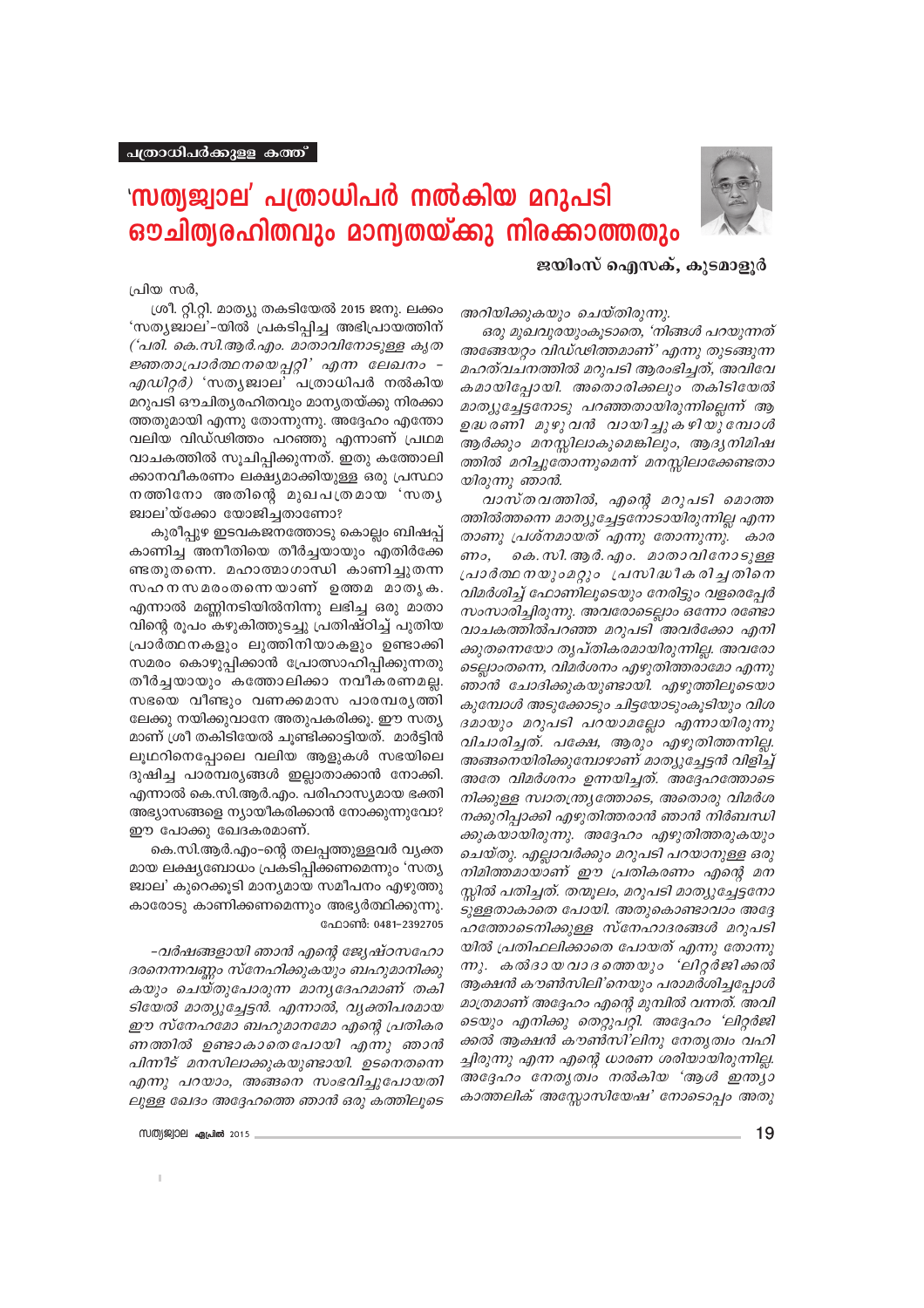## **മാർച്ചുലക്കം 'സത്വജ്വാല'** <u>കേരളത്തിലെ സന്ന്വാസിനീമഠങ്ങളിലേക്കയയ്ക്കാൻ</u> കന്വാസ്ത്രീകളുടെ അഭ്വർത്ഥന!

മവെദികരുടെയും സന്ന്യസ്തരുടെയും സംരക്ഷണവും സുസ്ഥിതിയും ഉറപ്പുവരുത്താൻ, കേരളത്തിൽ 'KCRM Priests & ExPriests- Nuns Association' എന്നൊരു പ്രസ്ഥാനം ഉദയം ചെയ്തിരിക്കുന്നു എന്ന സദ്വാർത്ത കേരളത്തിലെ മുഴുവൻ കന്യാസ്ത്രീമഠങ്ങളിലും എത്തിക്കണമെന്ന അഭ്യർത്ഥനയുമായി മാസികയുടെ വരിക്കാരായ ഏതാനും കന്യാസ്ത്രീകൾ! തീർത്തും അപര്യാപ്തമെങ്കിലും കുറച്ചു തുകയും അവർ അയ ച്ചുതരികയുണ്ടായി. അഭ്യർത്ഥന മാനിച്ച് 2000 കോപ്പികൂടി അച്ച ടിക്കുകയും, വിവിധ രൂപതാഡയറക്ടറികളിൽനിന്നായി മഠങ്ങ ളുടെ വിലാസങ്ങൾ സമാഹരിച്ച് അവ അയയ്ക്കുകയും ചെയ്തുകഴിഞ്ഞു.

ഇതിന്റെ പേരിൽ'സത്യജ്വാല'യ്ക്ക് 15,000/– രൂപാ അധിക ബാധ്യത വന്നിട്ടുണ്ടെന്ന് മാന്യവായനക്കാരെ അറിയിക്കുന്നു.

വരിസംഖ്യയുടെ കാലാവധി കഴിഞ്ഞിട്ടും പുതുക്കാത്ത ഏതാണ്ട് 400–ഓളം വരിക്കാർ ഇപ്പോഴുണ്ട്. അതിന്റെ പേരിലു ണ്ടായിരിക്കുന്ന സാമ്പത്തികഞെരുക്കവും വലുതാണ്. കൊച്ചി ദേശീയ സമ്മേളനം നടത്തിയതിലും കെ.സി.ആർ.എം–ന് വലിയ സാമ്പത്തികബാധൃത ഉണ്ടായിട്ടുണ്ട് എന്നറിയിക്കുന്നു.

ആരെങ്കിലുമൊക്കെ കഴിയുന്നതുപോലെ സംഭാവനകൾ നൽകിയാൽ നന്നായിരുന്നു. എങ്കിൽ മാത്രമേ, 'സത്യജ്വാല'യും കെ.സി.ആർ.എം.–ന്റെ കൂടിവരുന്ന പ്രവർത്തനങ്ങളും തുടർന്നു കൊണ്ടുപോകാനാവു എന്ന യാഥാർത്ഥ്യം ഉൾക്കൊണ്ട് അഭ്യു ദയകാംക്ഷികൾ വേണ്ടതു ചെയ്യുമല്ലോ.

-എഡിറ്റർ

ആഗ്രഹത്തിനാണു പ്രാമുഖ്യം നൽകാനുദ്ദേശിക്കുന്നത് എന്നു പ്രഖ്യാപിക്കുകയായിരുന്നു, അവിടെ.

ഈ വിഷയത്തിൽ കൂടുതൽ വ്യക്തത കൈവരിക്കേണ്ടതുണ്ട് എന്നു തോന്നുന്നു. അതിന് സ ഭാനവീകരണ തരിന്റെ പ്രായോഗികസമീപനത്തെക്കു റിച്ച് കൂടുതൽ വിശദമായ ചർച്ച നടക്കേണ്ടതുണ്ട്. അതിനായി 'അന്ധവിശ്വാസികളും അവി ശ്വാസികളും സഭയിൽ നേരി ടുന്ന പ്രശ്നങ്ങളെ നവീകരണ പ്രസ്ഥാനങ്ങൾ കൈകാര്യം ചെയ്യേണ്ടതെങ്ങനെ?' എന്ന വിഷയത്തിൽ മാന്യ എഴുത്തുകാ രിൽനിന്നും വായനക്കാരിൽ നിന്നും അഭിപ്രായങ്ങൾ ക്ഷണി ക്കുന്നു. ഒരു തുറന്ന ചർച്ച നട க்கை.

-എഡിറ്റർ

- സത്യജ്വാല **ഏപ്രിൽ** 2015

ബൈബിളധിഷ്ഠിതമല്ലെന്നും, അതിനാൽ ആലുവാ അഗാത്ത മഠത്തിൽനിന്നു പുറത്താക്കപ്പെട്ട കന്യാസ്ത്രീയെ തിരികെ മഠ ത്തിലേക്കു കയറ്റാൻ ശ്രമിക്കു ന്നത് തെറ്റായ നടപടിയായിരി ക്കുമെന്നുമാണ് അവർ വാദിച്ച ത്. സതൃത്തിൽ KCRM പ്രവർത്തകരും ഈ അഭിപ്രായ ത്തോട് താത്ത്വികമായി വിയോ ജിപുള്ള വരല. പക്ഷേ, ആ സിസർ സദസിനോട് ആവർത്തി ച്ചുപറഞ്ഞത്, 'തനിക്ക് മഠത്തിൽ ഒരു കന്യാസ്ത്രീയായിത്തന്നെ ജീവിക്കാനാണ് ആഗ്രഹം' എന്നായിരുന്നു. ഇവിടെ നാം എന്തുചെയ്യണം? ഒരു തത്വവും മാനദണ്ഡമല്ലെന്നും മനുഷ്യ നാണു മാനദണ്ഡമെന്നും മനസ്സി ലാക്കി അവരുടെ ആഗ്രഹാനു സരണം പ്രവർത്തിക്കുകയല്ലേ ചെയ്യേണ്ടത്? KCRM അവരുടെ

മായി സഹകരിക്കുകമാത്രമേ അദ്ദേഹം ചെയ് തിരുന്നുള്ളൂ.

എന്തായാലും, ജെയിംസ് ഐസക് സാർ പറഞ്ഞതുപോ ലെ, എന്റെ ആ മറുപടിയിൽ ഔചിതൃക്കുറവുണ്ടായി എന്നു ഞാൻ മനസ്സിലാക്കുന്നു. അതിന് അദ്ദേഹത്തോടും മാനൃവായന ക്കാരോടും ഞാൻ നിർവ്യാജം ഖേദം പ്രകടിപ്പിക്കുകയും ചെയ്യു  $m<sub>i</sub>$ .

എന്നിരുന്നാലും, ആ മറുപടി യിലൂടെ 'KCRM മാതാവു'മായി ബന്ധപ്പെട്ടു ഞാൻ നൽകിയ വിശദീകരണത്തിൽ എന്തെ ങ്കിലും പിഴവുള്ളതായി ഇപ്പോ ഴും എനിക്കു തോന്നുന്നില്ല എന്നും പറയട്ടെ. 'അന്ധവിശ്വാ സികളെന്നും വിഗ്രഹാരാധക രെന്നും പാപികളെന്നുംമറ്റും കുറ്റാവിധിച്ച് ജനങ്ങളുടെ പ്രശ്ന ങ്ങളിൽനിന്നു മാറിനിൽക്കുന്നതു ക്രൈസ്തവവമാണോ?' എന്നും, 'സ്വന്തം നിലയിൽ ഉറച്ചുനിന്നു കൊണ്ട് ഏതെങ്കിലും ജനകീയ വിഷയങ്ങളിൽ വിജയകരമായി ഇടപെടാനാകുമോ?' എന്നും, 'കുരീപ്പുഴയിൽനിന്നുള്ള വാർത്ത കൾ 'സതൃജ്വാല' പ്രസിദ്ധീകരി ക്കാതെ തമസ്കരിച്ചിരുന്നെങ്കിൽ അതു ശരിയാകുമായിരുന്നോ?' എന്നുംമറ്റുമുള്ള ചോദ്യങ്ങൾ എന്റെ മറുപടിയിൽ ഉന്നയിച്ചിരു ന്നു. താത്വികാടിത്തറയിലൂന്നുന്ന വർ മറുപടി പറയേണ്ട ചോദ്യങ്ങ ളാണിതെല്ലാമെന്നു പറയുകയും ചെയ്തിരുന്നു. എന്നാൽ ആരും, ജെയിംസ് ഐസക് സാറും, അതിനൊന്നും മറുപടി പറയാൻ ശ്രമിച്ചില്ല. 'KCRM സഭയെ വീണ്ടും വണക്കമാസ പാരമ്പര്യ ത്തിലേക്കു നയിക്കുകയാണ്' എന്ന ആരോപണം ജെയിംസ് ഐസക് സാർ ആവർത്തിച്ചിട്ടു ണ്ടുതാനും.

ഈയിടെ, നടന്ന കൊച്ചി ദേശീയസമ്മേളനത്തിൽ ഒരു വിഭാഗം ആൾക്കാർ വളരെ ശക്തമായ ഒരു വാദം ഉന്നയിക്കു കയുണ്ടായി. പൗരോഹിത്യവും കന്യാ സ്ത്രീത്വവു മൊന്നും

20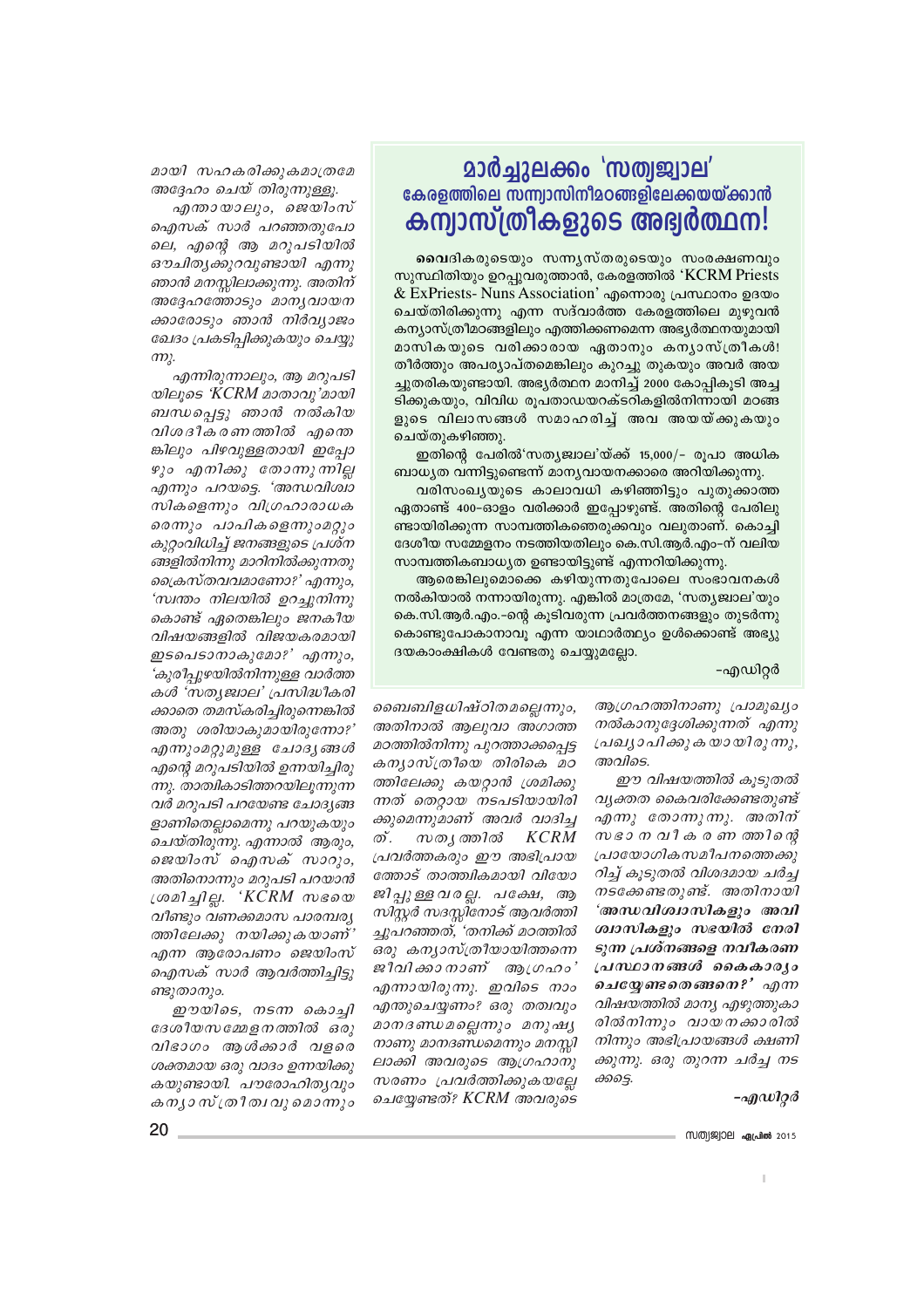

## രക്താർബുദം ബാധിച്ച രക്തശുദ്ധിവാദം

ഇപ്പൻ

സാവിയോ ഇസഹാക്കിനു സ്വവംശത്തിൽനിന്നു ഭാര്യയെ കണ്ടെത്തിയ കഥയും, മക്കളുടെ അപ്പം നായ്ക്കൾക്കു കൊടുക്ക രുതെന്ന ഉപദേശവും, ഇസ്രായേ ലിന്റെ മക്കളെമാത്രം തേടി യേശു വന്ന കാര്യവും പെറുക്കി നിരത്തുന്നു. ഐസക് സാർ ബൈബിളിന്റെ സമഗ്രചൈതന്യ മായ കോഹിന്നൂർ രത്നമെ ടുത്തു പ്രദർശിപ്പിക്കുമ്പോൾ, സാവിയോ ബൈബിളിന്റെ കുപ്പ ക്കുനയിൽ കിടക്കുന്ന കരിക്കട്ട കളെടുത്തു വായനക്കാരുടെ നേരെ എറിയുന്നു. രത്നവും കരിക്കട്ടയും രസതന്ത്രപരമായി ഒന്നാണെന്നോർക്കുക. രണ്ടും ബൈബിളിൽത്തന്നെ ഉള്ളതാ ണ്. കൊതുകിന്റെ ചോരക്കൊതി പ്രസിദ്ധമാണല്ലോ. രാജാക്കന്മാർ ആനപ്പുറത്തെഴുന്നള്ളാൻ ആഗ്ര ഹിക്കുമ്പോൾ കൃമികൾ ആനപ്പി ണ്ടത്തിൽ നുരയ്ക്കാൻ ഇഷ്ടപ്പെ  $S(\mathfrak{m})$ .

അനേകം വൈദികരെയും സന്ന്യാസിനികളെയും ക്നാനാ യസമൂഹം ആഗോളസഭയ്ക്കു നൽകിയിരിക്കുന്നു എന്ന സാവി യോയുടെ നിരീക്ഷണം നുറുശ തമാനവും ശരിയാണ്. അച്ചന്മാ തെന്നും സിസ്റ്റർമാരെന്നും കേൾ ക്കുമ്പോൾ ആദ്യം മലയാളി യുടെ മനസ്സിൽ തെളിയുന്ന പേരുകൾ ഫാ. കോട്ടുരിന്റെയും ഫാ. പുതൃക്കയിലിന്റെയും സിസ്റ്റർ സെഫിയുടെയും ആണ ല്ലോ. അതുകഴിഞ്ഞേ ഞങ്ങളുടെ ബെനഡിക്ടച്ചന്റെ പേരുപോലും വരു.

ക്നാനായക്കാരുടെ ശുദ്ധ രക്തവാദവും സുറിയാനി ക്രിസ്ത്യാനികളുടെ ഞ്ചാഹ്മണരക്തവാദവും ജാതിക്കിറുക്കാണെന്നു സൗമന്ദ്രാം സാത്രികനു മായ ജയിംസ് സാർ പറ ഞ്ഞത്. അദേഹത്തിന് അതിലും മിതമായ ഒരു പദം ഈ മുഴുക്കിറുക്കിനെ വിശേഷിപ്പിക്കാൻ ശബ്ദതാ രാവലി മാഴാവൻ പരതി യിട്ടും കിട്ടാഞ്ഞിട്ടാണ്. ലോകത്ത് ഒരു വ്യക്തി യുടെപോലും സിരയിൽ ശുദ്ധരക്തം ഓടുന്നില്ലെന്ന് കോവിലനും ഡോ. എസ്. കെ. നായരാം സാക്ഷര്ഷ ടുത്തുന്നു.

ണ്ടാണ് സാവിയോയുടെ തുട ക്കം. ഐസക് സാർ ബൈബി ളിന്റെ അന്തസ്സത്തകൊണ്ടാണ്, സ്വവം ശത്തിൽനിന്നു മാത്രം വിവാഹം എന്ന അനാചാരത്തെ നേരിടുന്നത്. അതായത് ക്രിസ്തുവിന്റെ സ്നേഹദർശനം കൊണ്ട്. രക്തശുദ്ധിവാദം സ്നേഹവിരുദ്ധമാണ്. ഐസക് സാറിനെ നേരിടാൻവേണ്ടി ജീർണിച്ച മാത്രം താൻ ബൈബിൾ ഭാണ്ഡമഴിക്കുന്നു എന്ന ഭാവത്തിൽ, ഡോമിനിക്

മറിയക്കുട്ടിയുടെ ഞൊറിച്ചി ലുവാലിൽ തുങ്ങി ഫാ. ബെന ഡിക്ടച്ചന്റെ വെഞ്ചരിച്ച 'പുണ്യ'വഴികളിലൂടെ അഞ്ചാറു മാസം സഞ്ചരിച്ചതുകൊണ്ടാ വാം, സത്യം പറഞ്ഞാൽ സകല പുണ്യ വാള ന്മാരെ ക്കു റിച്ചും എനിക്കു സംശയരോഗം ബാധി ച്ചിരിക്കുന്നു. പക്ഷേ, വി. ഡോമി നിക് സാവിയോമാത്രം എന്റെ അ ബോധമന സ്റ്റിലൊരു തുവൽസ്പർശമായി അവശേഷി ച്ചു. വേദപാഠം പഠിപ്പിച്ച സിസ്റ്റർ ഒരിക്കൽ പറഞ്ഞു, 'ഡോമിനിക് സാവിയോ പുണ്യവാളന്റെ പോലെ നിഷ്കളങ്കമാണ് നിന്റെ മുഖം. കണിശ്ശമായും നീയൊര ച്ചനാകണം. മരണാനന്തരം ഒരു വിശുദ്ധനും.' അതുകൊണ്ട്, ഡോമിനിക് സാവിയോ എന്ന ലേഖകന്റെ പേരു കണ്ടപ്പോൾ, 'വംശീയതയും സ്വത്വബോധവും – ചില ചിന്തകൾ' എന്ന അദ്ദേ ത്തിന്റെ പ്രതികരണം ഞാൻ വളരെ താല്പര്യത്തോടെയാണു വായിക്കാൻ തുടങ്ങിയത്. പക്ഷേ, ഡോമിനിക് സാവിയോ എന്നെ കഠിനമായി നിരാശപ്പെ ടുത്തിക്കളഞ്ഞു. പോരാഞ്ഞ് അബോധമനസ്സിലെ പുണ്യാ ളന്റെ തിളക്കവും ലേശം കുറ ഞ്ഞതുപോലെ.

ഒരുവൻ ക്രിസ്ത്യാനിയാവു ന്നത് അവൻ ക്രിസ്തുവിന്റെ ആശയങ്ങളെ അനുഗമിക്കുമ്പോ ഴാണ്. ക്രിസ്തുവിന്റെ ആശയ ങ്ങൾ സംഭൃതമായിരിക്കുന്നത് ബൈബിൾ എന്ന വെളിച്ചത്തി ന്റെ കവചത്തിനുള്ളിലാണ്. രക്തശുദ്ധിവാദത്തെ വിമർശി ക്കാൻ ജെയിംസ് ഐസക് സാർ ബൈബിളിനെ ഉപയോഗിച്ചത് ശരിയായില്ലെന്നു വിധിച്ചുകൊ

(TV(0)||\$2||QE||angland 2015

 $21$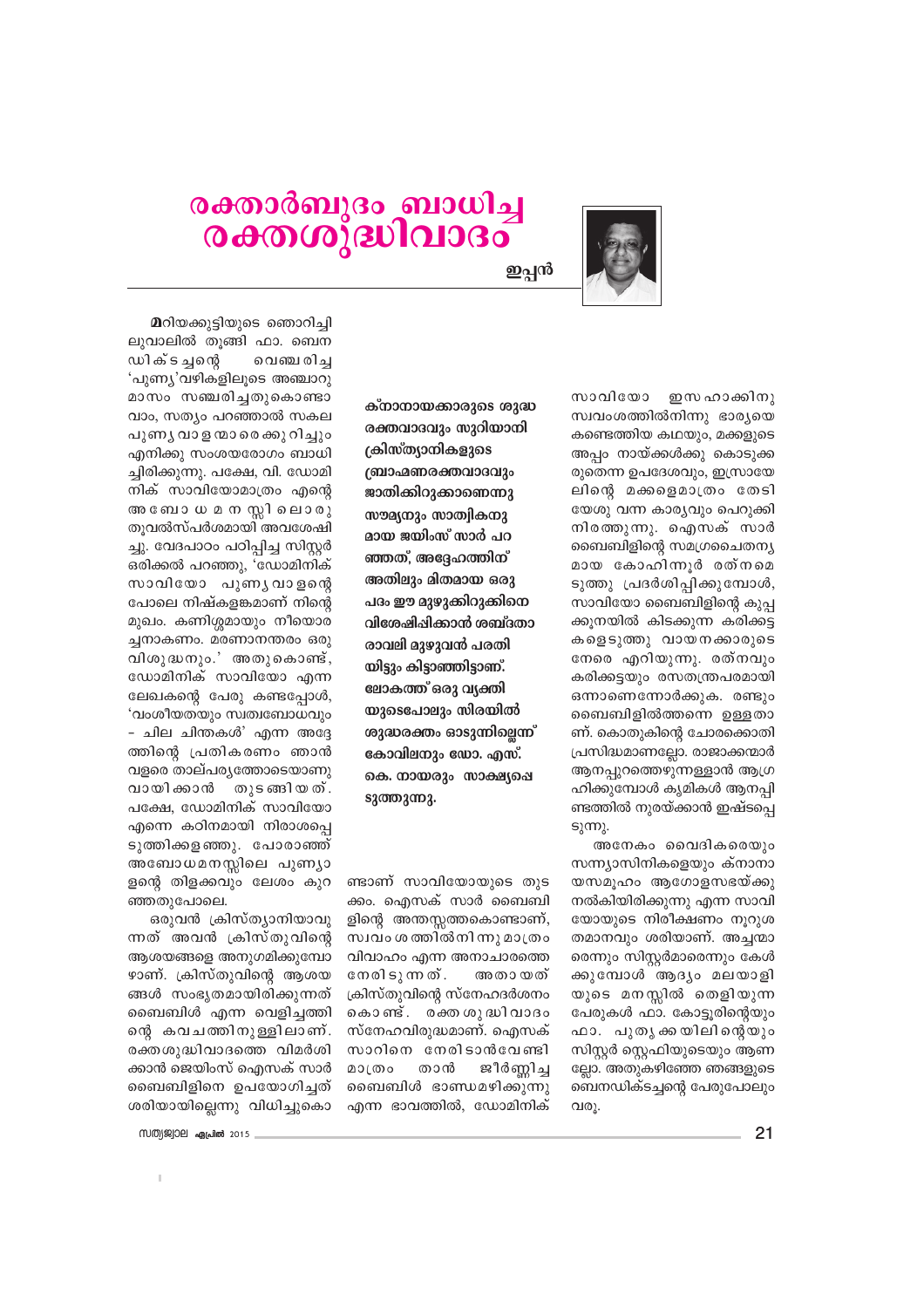നിൽക്കുന്ന സാമൂഹികപശ്ചാത്തലത്തിൽ നിന്നു കൊണ്ടുവേണം രക്തശുദ്ധിവാദത്തെ നോക്കിക്കാ ണാനെന്ന് അദ്ദേഹം ആദ്യമായും അവസാനമായും പറയുന്നുണ്ട്. സർവ്വത്ര ചെളിയായതുകൊണ്ടും ആരും കുളിക്കുന്നില്ലാത്തതുകൊണ്ടും ഞാനും കുളിക്കുന്നില്ലെന്നു പറയുംപോലാണിത്. വിവേക മുള്ള മനുഷ്യർ എല്ലായിടവും വൃത്തിയാക്കിയ ശേഷം കുളിക്കണം. അല്ലാതെ, പന്നിക്കുഴിയിൽ പോയി കിടക്കുകയല്ല വേണ്ടത്. ഗുരുവിന്റെ ശിവ പ്രതിഷ്ഠയും വി.ടി-യുടെ പന്തിഭോജനവും വിധവാവിവാഹവും ഒക്കെ അന്നത്തെ സാമൂഹിക പശ്ചാത്തലത്തെ ഞെട്ടിച്ച സംഭവങ്ങളാണ്. ഇന്ന തൊക്കെ സാധാരണ സംഭവങ്ങൾ. ഹോസ്റ്റലിൽ താമസിക്കുന്ന കാലത്ത് ഞങ്ങൾ, നാനാജാതിമ തസ്ഥരായ കുട്ടികൾ, ഒരേ പാത്രത്തിൽനിന്ന് എത്രയോ തവണ അളിച്ചുവാരി തിന്നിട്ടുണ്ട്. ശീല ത്തിന്റെ അഭാവംകൊണ്ടുമാത്രമാണ് മിശ്രവി വാഹം നമുക്കുൾക്കൊള്ളാനാവാത്തത്.

പന്നിയെക്കാൾ എത്രയോ വൃത്തിയുള്ള ജന്തു വാണ് പാമ്പ്. പന്നിയിറച്ചി കാണുമ്പോഴേ കമഴ്ന്നുവീഴുന്ന പാലാക്കാർ പാമ്പിറച്ചിയുടെ കാര്യം ഓർക്കുമ്പോഴേ ഓക്കാനിക്കുന്നു. ചൈനാ ക്കാർ മൂർഖൻ പാമ്പിന്റെ പച്ചച്ചോരവരെ റമ്മിലൊ ഴിച്ചു കുടിക്കുമെന്ന് ബേപ്പൂർ സുൽത്താൻ സാക്ഷ്യ പ്പെടുത്തുന്നു. സംഘടിതമതമാഫിയാകളും കപടസദാചാരവും തകർന്നാൽ 25 കൊല്ലത്തി നകം മിശ്രവിവാഹം സർവ്വസാധാരണമായിത്തീ  $\omega$ ).

ക്നാനായക്കാരുടെ ശുദ്ധരക്തവാദവും സുറി യാനി ക്രിസ്ത്യാനികളുടെ ബ്രാഹ്മണരക്തവാദവും ജാതിക്കിറുക്കാണെന്നു സൗമൃനും സാത്വികനു മായ ജയിംസ് സാർ പറഞ്ഞത്, അദ്ദേഹത്തിന് അതിലും മിതമായ ഒരു പദം ഈ മുഴുക്കിറുക്കിനെ വിശേഷിപ്പിക്കാൻ ശബ്ദതാരാവലി മുഴുവൻ പര തിയിട്ടും കിട്ടാഞ്ഞിട്ടാണ്. ലോകത്ത് ഒരു വൃക്തി യുടെപോലും സിരയിൽ ശുദ്ധരക്തം ഓടുന്നി ല്ലെന്ന് കോവിലനും ഡോ. എസ്.കെ. നായരും സാക്ഷ്യപ്പെടുത്തുന്നു. നരവംശശാസ്ത്രപരമായ സൈദ്ധാന്തികസാധുത അവരുടെ വാദത്തിനുണ്ട്. ലോകത്തിതുവരെ ജനിച്ച സ്ത്രീകളെല്ലാം ശീലാ വതിയെപ്പോലെ ചാരിത്രവതികളാണെന്നു വാദ ത്തിനുവേണ്ടി സമ്മതിച്ചാൽപ്പോലും, ചരിത്രാതീ തകാലം മുതലുള്ള യുദ്ധങ്ങളും വർഗ്ഗീയകലാപ ങ്ങളും ബലാൽസംഗോത്സവങ്ങളിലായിരുന്നു കലാശിച്ചിരുന്നതെന്ന അപ്രിയസത്യം ആർക്കു നിഷേധിക്കാനാവും? തങ്ങൾ യഹൂദ വംശജരാ ണെന്നാണല്ലോ ക്നാനായക്കാരുടെ അഭിമാനം. അങ്ങനെയെന്നുതന്നെ ഇരിക്കട്ടെ. പഴയനിയമം പരിശോധിച്ചാൽ യുദ്ധം ഇന്നത്തെപ്പോലെ അന്നും യഹൂദന്റെ കൂടപ്പിറപ്പാണെന്നു കാണാം. ഉപ്പോളം

വളരെ 'ന്യായ'മാണ് അടുത്ത വാദം. ഒരു വ്യക്തി എവിടെനിന്നു വിവാഹം കഴിക്കണമെന്നു തീരുമാനിക്കേണ്ടത് ആ വ്യക്തിതന്നെയാണ്. ആ വാദത്തിന്റെ ഒരു ചിറക് എഡിറ്റർ തന്റെ പ്രതികര ണത്തിൽ അരിഞ്ഞിട്ടുണ്ട്. ബഹിഷ്കൃതരുടെ ചോദ്യവും ഇതുതന്നെ ആണ്. ഇഷ്ടമുള്ള പുറ ജാതിക്കാരെ വിവാഹം കഴിച്ചതിന് എന്തിനവരെ പുറത്താക്കണം?

അടുത്ത ചിറകരിയലിന് മേമ്പൊടിയായി ഒരു സംഭവകഥകൂടി വേണം. പൊൻകുന്നത്ത് ഒരു ദളിത് തൊഴിലാളിയെ എസ്.ഐ. ക്രൂരമായി മർദ്ദിച്ചു. പൊൻകുന്നം വർക്കിയുടെ നേതൃത്വത്തിൽ ഒരു സംഘം ആളുകൾ പോലീസ് സ്റ്റേഷനിലേക്കു മാർച്ചുചെയ്തു. വിരണ്ടുപോയ എസ്.ഐ. മർദ്ദി തനെ വിളിച്ച് രണ്ടു തുടം കുഴമ്പിനുള്ള കാശുകൊ ടുത്തിട്ട് അവനുമായിച്ചെന്ന് വർക്കിയേയും സംഘ ത്തെയും നേരിട്ടിട്ടു പറഞ്ഞു: 'ഇതാ ഇവനു യാതൊരു പരാതിയുമില്ല.' 'അവനു പരാതിയില്ലെ ങ്കിൽ ഞങ്ങൾ ആണുങ്ങൾക്കു പരാതിയുണ്ടെടാ', എന്നു ഗർജ്ജിച്ചുകൊണ്ട് ആ സാഹിത്യസിംഹം മാർച്ചു തുടർന്നു. രക്തശുദ്ധിദീക്ഷയിൽ സാവിയോ യുടെ നേതൃത്വത്തിലുള്ളവർക്കു പരാതി കാണില്ല. ഇനി വാദത്തിനുവേണ്ടി റ്റി.ഒ. ജോസഫിന്റെ നേതൃ ത്വത്തിലുള്ള നവീകരണ സമിതിക്കാർക്കും പരാ തിയില്ലെന്നിരിക്കട്ടെ. പക്ഷേ, കെ.സി.ആർ.എം-ന്റെ ആൺപൂലിക്കുട്ടികൾക്കു മാത്രമല്ല, പെൺപൂലിക്കു ട്ടികൾക്കും പരാതി ഉണ്ട്. സാവിയോയുടെ ന്യായം സർവ്വ ഫാസിസ്റ്റുകളും ഉന്നയിക്കുന്ന ന്യായമാ ണ്-തോക്കിൻ തുമ്പത്തു നിർത്തി ഇഷ്ടം പറയി ക്കൽ. ജനങ്ങളുടെ അറിവില്ലായ്മയെയും ഭീരുത്വ ത്തെയും അധികാരികൾ ചുഷണം ചെയ്യുമ്പോൾ അതിനെ നേരിടേണ്ടത് ബുദ്ധിയുള്ള ധീരന്മാരുടെ കടമയാണ്. സാവിയോയെപ്പോലുള്ളവരുടെ ഒറ്റപ്പെ ടുത്തലുകളെ ഭയന്നാണ് ക്നാനായക്കാരായ സുന്ദ രന്മാർ സുന്ദരികളായ പാലാക്കാരികളെക്കണ്ടു കൊതിവെളളം ഇറക്കി മതിയാക്കുന്നത്. അല്ലാതെ അവർക്ക് ഇഷ്ടമില്ലാത്തതുകൊണ്ടല്ല.

ബഹിഷ്കൃത ക്നാനായർ പാലാ രൂപത ആസ്ഥാനമായി പ്രവർത്തിക്കുന്ന കെ.സി.ആർ. എം-ഉമായി കൈകോർക്കുന്നതാണ് സാവിയോ യുടെ സഹിഷ്ണുത ചോർത്തുന്നത്. പാലാ ക്കാർക്കുനേരെ ബ്രഹ്മാസ്ത്രംതന്നെ അദ്ദേഹം തൊടുക്കുന്നു. പാലാക്കാർ എന്തുകൊണ്ട് ദളിത് ക്രൈസ്തവരെ കല്യാണം കഴിക്കുന്നില്ല? കഴിച്ചി ട്ടുണ്ടല്ലോ. ഞങ്ങളവരെ പുറത്താക്കിയിട്ടില്ലല്ലോ. ഇനി ഞങ്ങളുടെ കൂട്ടത്തിൽ ആർക്കെങ്കിലും ജാതി ഭ്രാന്തുണ്ടെങ്കിൽ നിങ്ങളുടെ ജാതിഭ്രാന്തിനെതിരെ ഞങ്ങൾ ചെയ്യാൻപോകുന്ന സമരം ആ ഭ്രാന്ത മാർക്കെതിരെയുംകൂടിയാണ്.

മനുഷ്യർ വംശമായും ജാതിയായും ഭിന്നിച്ചു

- സത്യജ്വാല **ഏപ്രൽ** 2015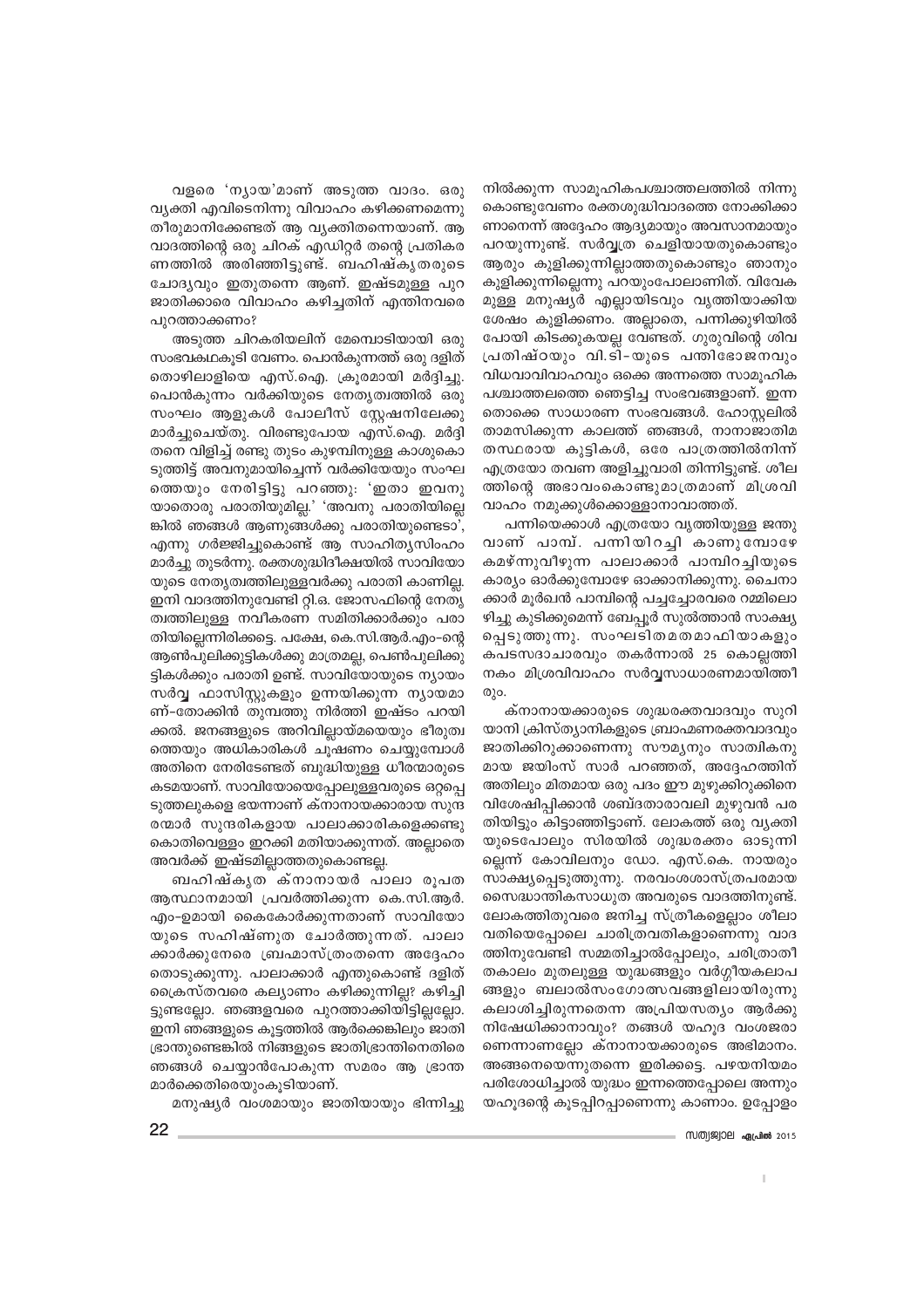വരുമോ ഉപ്പിലിട്ടത്? യഹൂദന്മാർക്കില്ലാത്ത രക്ത ശുദ്ധി യഹൂദന്മാരിൽ നിന്നുദ്ഭവിച്ചെന്നു പറയുന്ന ക്നാനായക്കാർക്കെങ്ങനെ വരും? ബൈബിളിൽ ബഹുഭാര്യത്വ കഥകൾ പലതുണ്ടെങ്കിലും, രണ്ടാ യിരം ഭാര്യമാരുണ്ടായിരുന്ന ദാവീദിന്റെയും ആ അപ്പന്റൊപ്പം ഭാര്യമാരുണ്ടായിരുന്ന സോളമ ന്റെയും കഥകൾ ആരെയും ഞെട്ടിക്കാൻ പോന്ന താണ്. അവരുടെ ഭാര്യമാരൊക്കെയും വിവിധ വംശങ്ങളിലും ഗോത്രങ്ങളിലും നിന്നുള്ളവരായി രുന്നുതാനും. അപ്പോൾ അവരിൽ പിറന്നവർക്കെ വിടെ യഹൂദരക്തശുദ്ധി? സുറിയാനിക്കത്തോലി ക്കരുടെ ബ്രാഹ്മണരക്തവാദത്തിന്റെ ഗതിയും ഇതുതന്നെ.

പ്രാദേശികസംസ്കാരത്തിന്റെ തനിമ വീണ്ടെ ടുക്കാൻ ഉദ്ബോധിപ്പിച്ച രണ്ടാം വത്തിക്കാൻ സൂന ഹദോസിനെ സാവിയോ കൂട്ടുപിടിക്കുന്നു. സഭാ ചരിത്രത്തിലാദൃമായി പുരോഗമനസ്വഭാവം പുലർത്തിയ രണ്ടാം വത്തിക്കാൻ സുനഹദോസ് കണിശമായും പ്രാദേശികസംസ്കാരത്തിന്റെ ജീർണ്ണതകളെ പുനരുദ്ധരിക്കാൻ നിർദ്ദേശിക്കില്ല. മാമ്പഴച്ചാറു പിഴിഞ്ഞു ശീലിച്ച ബട്ട്ളർ ആദ്യമായി കണ്ട കരിക്കിന്റെ തൊണ്ടുപൂളി കുത്തിപ്പിഴിഞ്ഞ് സായിപ്പിനുകൊടുത്ത കഥ ഇവിടെ ഓർമ്മ വരു ന്നു. ശുദ്ധരക്തവാദം ബൈബിളിന്റെ മാത്രമല്ല, രണ്ടാം വത്തിക്കാൻ സുനഹദോസിന്റെയും അന്ത സ്സത്തയ്ക്കു വിരുദ്ധമാണ്.

അവസാനം, കെ.സി.ആർ.എം-കാർ ബഹി ഷ്കൃതരായ ക്നാനായക്കാരുടെ കൂടെക്കൂടിയ തിന്റെ കാരണം സാവിയോ കണ്ടെത്തി! 'കാരണം, കറുത്തവന് വെളുത്ത പെണ്ണിനെ കെട്ടണം.' ക്നാനായക്കാരികൾ മുഴുവൻ വെളുത്തവരാ ണെന്ന്! സമ്മതിച്ചിരിക്കുന്നു. വ്യംഗൃമോ? കേരള ത്തിലെ നസ്രാണി കത്തോലിക്കരെല്ലാം കറുമ്പ ന്മാരാണെന്ന്! അതും വാദത്തിനുവേണ്ടി സമ്മതി ച്ചിരിക്കുന്നു. പക്ഷേ, ഈ വെളുപ്പാണ് സൗന്ദര്യ ത്തിന്റെ ശാശ്വതമാനദണ്ഡമെന്ന് ആരാണ് സാവി യോയോടു പറഞ്ഞത്? ഉടമയായ സായിപിന്റെ മുമ്പിൽ അടിമയ്ക്കനുഭവപ്പെട്ട അപകർഷതാബോ ധമാണ് വെളുപ്പിനെ സൗന്ദരൃത്തിന്റെ പിഴ യ്ക്കാത്ത മാനദണ്ഡമാക്കി പ്രതിഷ്ഠിച്ചത്. 'അർക്ക ശുഷ്ക ഫ ല കോ മ ള സ്ത നി' (എ രി ക്കിൻ കായ്പോലെ ശുഷ്കിച്ച സ്തനങ്ങളോടുകൂടിയ വൾ) യും, 'നിംബപല്ലവസമാന കേശിനി'(പുളി യിലക്കുരുന്നുപോലെ അല്പമാത്രമായ തലമുടി യോടുകൂടിയവൾ)യുമായവൾ എത്ര വെളുത്തിരു ന്നിട്ടും എന്തു പ്രയോജനം? പോരാഞ്ഞ് സൗന്ദര്യം വ്യക്തിനിഷ്ഠവുമാണ്. ഗാന്ധിജി ധാർമ്മികസൗന്ദ രൃത്തിലാണ് മുറുകെപ്പിടിച്ചത്.

സ്വത്വം അവകാശപ്പെടുന്ന മിക്ക സമൂഹ ങ്ങൾക്കും സ്വന്തം ആചാരങ്ങളും അനുഷ്ഠാനങ്ങ ളുമുണ്ട്. ജീവിതരീതികളുണ്ട്. എന്നാൽ, കള്ളുകു ടിയുടെ കാര്യത്തിൽപ്പോലും പാലാക്കാരും

MM)|82|02| . @ ( .100 2015

## <u>കെ. സി. ആർ. എം.</u> കുടുംബസംഗമവും കൺവൺഷനും  $2015$  බ $00'$  30 –  $0'$ പാലായിൽ!

**കെ.**സി ആർ.എം പ്രവർത്തകരുടെയും 'സ ത്യജ്വാല' വായനക്കാരുടെയും കുടുംബസംഗമം 2015 മെയ് 30-ന് രാവിലെ 10 മുതൽ പാലായിൽ നടക്കുകയാണ്. കെ.സി .ആർ.എം സംസ്ഥാന പ്ര സിഡന്റ് ശ്രീ. ജോർജ്ജ് ജോസഫിന്റെ അദ്ധ്യക്ഷ തയിൽ ചേരുന്ന കൂടുംബസംഗമവും കൺവൺ ഷനും റവ.ഡോ. ജെയിംസ് ഗുരുദാസ്, നടു വിലേക്കുറ്റ് ഉദ്ഘാടനം ചെയ്യും. സഭാ നവീകര ണത്തിൽ കുടുബങ്ങളുടെ പങ്ക് എന്ന വിഷയം അവതരിപ്പിച്ച് ഫാ. ഡേവീസ് കാച്ചപ്പിള്ളി ചർച്ച നയിക്കും. 'വിശ്വാസവളർച്ച യുവതലമുറയിൽ' എന്ന വിഷയത്തിൽ ശ്രീ. റെജി ഞള്ളാനി, ശ്രീ. ജോസഫ് മറ്റപ്പള്ളി തുടങ്ങിയവർ ക്ലാസ്സുകൾ നയിക്കും. കൂടുതൽ വിവരങ്ങൾ അടുത്തലക്ക ത്തിൽ.

കെ. കെ .ജോസ് കണ്ടത്തിൽ സംസ്ഥാന ജന.സെക്രട്ടറി, കെ.സി.ആർ.എം. ഫോൺ:8547573730

ക്നാനായക്കാരും ഏകോദരസഹോദരങ്ങളാണെ ന്നുള്ളതാണു സത്യം. ഏറ്റവും വലിയ സ്വത്വസു ചകം ഭാഷയാണ്. കേരളത്തിലെ പടരെയും അയ രെയും കൊങ്ങിണിയെയും നോക്കുക. അവർക്കെല്ലാം സ്വന്തം ഭാഷയുണ്ട്. എന്തിന് ഈ രാട്ടുപേട്ടയിലെ മുസ്ലീങ്ങൾക്കുപോലും തമ്മിൽ സംസാരിക്കാൻ തനതു ഭാഷയുണ്ട്. ക്നാനായക്കാർക്കോ?

ശ്രീ ജോർജ് മൂലേച്ചാലിലിന്റെ ഒരു ഗ്രന്ഥ ത്തിൽനിന്നുള്ള ഉദ്ധരണിയോടുകൂടി പ്രശസ്ത സാഹിത്യകാരനായ സി. രാധാകൃഷ്ണൻ അസ്സീ സിയിൽ മുമ്പ് ഒരു ലേഖനമെഴുതി. അതിനെതിരെ രൂക്ഷമായി പ്രതികരിച്ചുകൊണ്ട്, 'നമ്മുടെ ചുവ രുകൾ അവർക്കായി തുറന്നു കൊടുക്കരുതായി രുന്നു' എന്നു ചൂണ്ടിക്കാട്ടിയും, ജോർജ് മൂലേച്ചാ ലിലിനെ 'ക്രൈസ്തവനാമധാരി' എന്നു പരിഹ സിച്ചും, ഒരു റവ.ഡോ. അച്ചൻ അസ്സീസി പത്രാ ധി പർക്കെ ഴു തിയ തോർക്കുന്നു. എന്നാൽ, 'നമ്മുടെ ചുവര് അവർക്കായി തുറന്നു കൊടുത്ത'തിനു ഞാൻ 'സതൃജ്വാല' എഡി റ്റർക്കു നന്ദി പറയുന്നു. വില്ലനാണ് സിനിമയെ വിജയിപ്പിക്കുന്നത്. വില്ലനില്ലാതെ നായകൻ എങ്ങനെ തിളങ്ങും?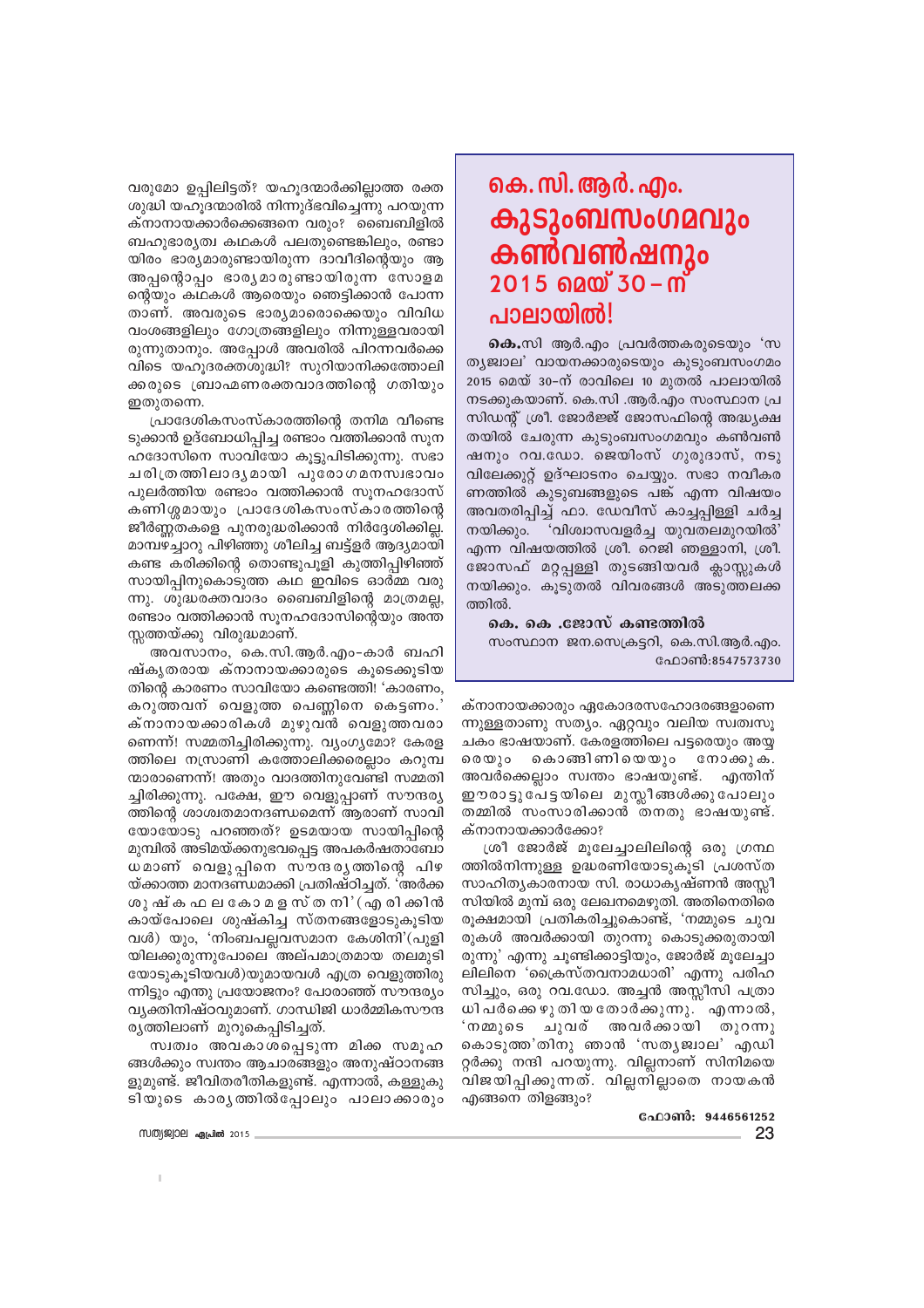### മാർ മാക്കിലിൻെ നാളാഗമ ത്തിൽ ഇങ്ങനെ എഴുതിയിരിക്കുന്നു: "തൃശൂർ മെത്രാൻ നമ്മോടൊഷം വരാ മെന്ന് ഏറ്റിരുന്നതാണ്. എന്നാൽ ദൈവക്വപയാൽ ഹ്മത്തി**ഷെടാൻ സാധിചില.** അദ്ദേഹം വന്നിരുന്നെങ്കിൽ നമുക്കു രൂപത ലഭിക്കാൻ പ്രയാസമായേനെ." മാർ മാക്കിൽ റോമിൽ നടത്തിയ കുടിലതന്ത്രങ്ങൾ വെളിപ്പെടുമാ യിരുന്നു എന്നു വ്യംഗ്യം.

ള്ളണ'മെന്നാണെന്ന് ഓർക്കുക. ഹീന വും ക്രൂരവുമായ ഈ നടപടി ഭീകരമായ ഒരു ക്രൈസ്തവദുർസാ ക്ഷ്യമായി വിശ്വാസികൾ കരുതേണ്ടി യിരിക്കുന്നു.

ഇവിടെ മാർപാപ്പയുടെ കൽപന മാത്രമല്ല, 'ദൈവം യോജിപ്പിച്ചത് മനു ഷുൻ വേർപെടുത്താതിരിക്കട്െ, 'നിങ്ങൾ ഇനിമേൽ രണ്ടല്ല, ഒരു ശരീര മാകുന്നു' എന്നീ ദൈവകല്പനക ളെയും അട്ടിമറിച്ചിരിക്കുന്നു. ഇദ്ദേഹം പറയുന്നത് ഈ യോജിപ്പൊന്നും സഭ യിൽ വേണ്ട, കിടപ്പറയിൽ മാത്രംമതി യെന്നാണ്!

ഈ കിരാതനിയമം 2014 ആഗസ്റ് 18 മുതൽ 30 വരെ കാക്കനാട്ട് നടന്ന സീറോ - മലബാർ സിന ഡിൽ പാസ്ലാക്കിയപ്പോൾ, ദൈവസ്നേഹവും സാഹോദര്യവും പ്രസംഗിച്ചു നടക്കുന്ന മറ്റു മെത്രാന്മാർ ഉറങ്ങിപ്പോയിരുന്നോ? അതോ അവർ നിഷ്ക്രിയരായി, നിർല ജ്ജരായി ഇരിക്കുകയായിരുന്നോ? ഈ കിരാതനിയമം സിനഡിൽ പാസ്ലാ ക്കാൻ നേതൃത്വംകൊടുത്ത മാർ ആല ഞ്ചേരി പരസ്യമായി മാപ്പുപറയണം. അല്ലെങ്കിൽ സ്വയം രാജിവച്ച് പുറത്തു പോകണം.

# രക്തശുദ്ധിവാദം കാടത്ത്മാണ്; കാടത്തം സഭയ്ക്കു ചേർന്നതല്ല

#### സി.കെ. പുന്നൻ

**പ്രൈക**സ്തവസഭകൾ ഐ.എസ് ബോക്കോഹറാം മൂത ലായ ഭീകരസംഘടനകളെ നിശ്ശിതമായി വിമർശിക്കുന്ന കാല ഘട്ടമാണ്. എന്നാൽ അവ, കത്തോലിക്കാസഭയുടെ ഭാഗമായ സീറോ-മലബാർ സഭയുടെ തിരുമുറ്റത്തു നടക്കുന്ന ക്നാനായഭീകരതയെ കണ്ടില്ലെന്നു നടിക്കുന്നത് ഖേദകര മാണ്. ജാതീയ, വർഗ്ഗീയ, വിഭാഗീയചിന്താഗതികളിൽനിന്ന് ഉരുത്തിരിഞ്ഞുവരുന്നതാണ് ഭീകരപ്രവർത്തനം. മനുഷ്യർ തമ്മിൽ പരസ്പരം സ്നേഹിച്ച്, ജാതി, വർഗ്ഗ, വർണ്ണ, ലിംഗവ്യത്യാസമില്ലാതെ ക്രിസ്തുവചനം പ്രാവർത്തികമാക്ക ണമെന്ന് എല്ലാ ക്രൈസ്തവരോടും ആഹ്വാനംചെയ്യുന്നു.

കോട്ടയം അതിരുപത കത്തോലിക്കാസഭയ്ക്കുള്ളിൽ അയിത്തവും തൊട്ടുകുടായ്മയും അനുവർത്തിച്ചുപോരുന്നു. ഇക്കാരണത്താൽ, സീറോ-മലബാർ, ലത്തീൻ, സീറോ-മല ങ്കര എന്നീ കത്തോലിക്കാരൂപതകളിൽനിന്നു വിവാഹം കഴി ക്കുന്നവരെപ്പോലും ഹീനരെന്നും പുറജാതികളെന്നും മുദ്ര കുത്തി ഊരുവിലക്കുകല്പിച്ച് രൂപതാസമൂഹത്തിൽനിന്നു പുറത്താക്കുന്നു. ഒരുവൻ/ഒരുവൾ വളർന്നുവന്ന ഇടവകസ മുഹത്തിൽനിന്നു വർഗ്ഗീയതയുടെപേരിൽ നിഷ്കരുണം പുറ ത്താകുമ്പോൾ അവർക്കുണ്ടാകുന്ന മാനസികസംഘർഷം എത്രമാത്രമാണെന്ന് മനസ്സിലാക്കാൻ കഴിയാത്ത കേരള കത്തോലിക്കാ സഭാനേതൃത്വത്തെ പൈശാചികം എന്ന ല്ലാതെ എങ്ങനെ വിശേഷിപ്പിക്കാൻ! ദൈവം യോജിപ്പിച്ച തന്റെ ജീവിതപങ്കാളിയെ സ്വീകരിക്കുന്നവരെ രൂപതാകൂട്ടാ യ്മയിൽനിന്നു പുറത്താക്കുന്നത് അവരുടെ കഴുത്തു മുറി ച്ചുമാറ്റുന്നതിനു തുല്യമായ ക്രൂരതയാണ്.

ഇക്കാര്യങ്ങൾ വ്യക്തിപരമായും സംഘടനാപരമായും പല പ്രാവശ്യം സി.ബി.സി.ഐ/ കെ.സി.ബി.സി. മുതലായ മെത്രാൻ സംഘങ്ങളെ ബോദ്ധ്യപ്പെടുത്തിയിട്ടും അവർ അന ങ്ങാപ്പാറനയം സ്വീകരിക്കുന്നതിൽ അത്ഭുതംതോന്നുന്നു.

ഇന്ന് കോട്ടയം രൂപതയുടെ ഈ ക്രൂരദുരാചാരത്തെ മുച്ചൂടും പിന്താങ്ങുന്നത് മേജർ ആർച്ചുബിഷപ്പ് മാർ ആല ഞ്ചേരിയാണെന്ന് എല്ലാവരെയും വ്യസനസമേതം അറിയി ക്കട്ടെ. അമേരിക്കയിലെ ക്നാനായസമൂഹത്തിൽ വിഭാഗീയത പാടില്ല എന്ന പരിശുദ്ധ സിംഹാസനത്തിന്റെ കല്പനയെ കാറ്റിൽപ്പറത്തി മാർ ആലഞ്ചേരിയുടെ നേതൃത്വത്തിൽ പാസ്ലാക്കിയത്, 'ക്നാനായ ഭർത്താക്കൾ ക്നാനായ പള്ളി കളിലും, ഭാര്യമാരും മക്കളും മറ്റു പള്ളികളിലും പൊയ്ക്കൊ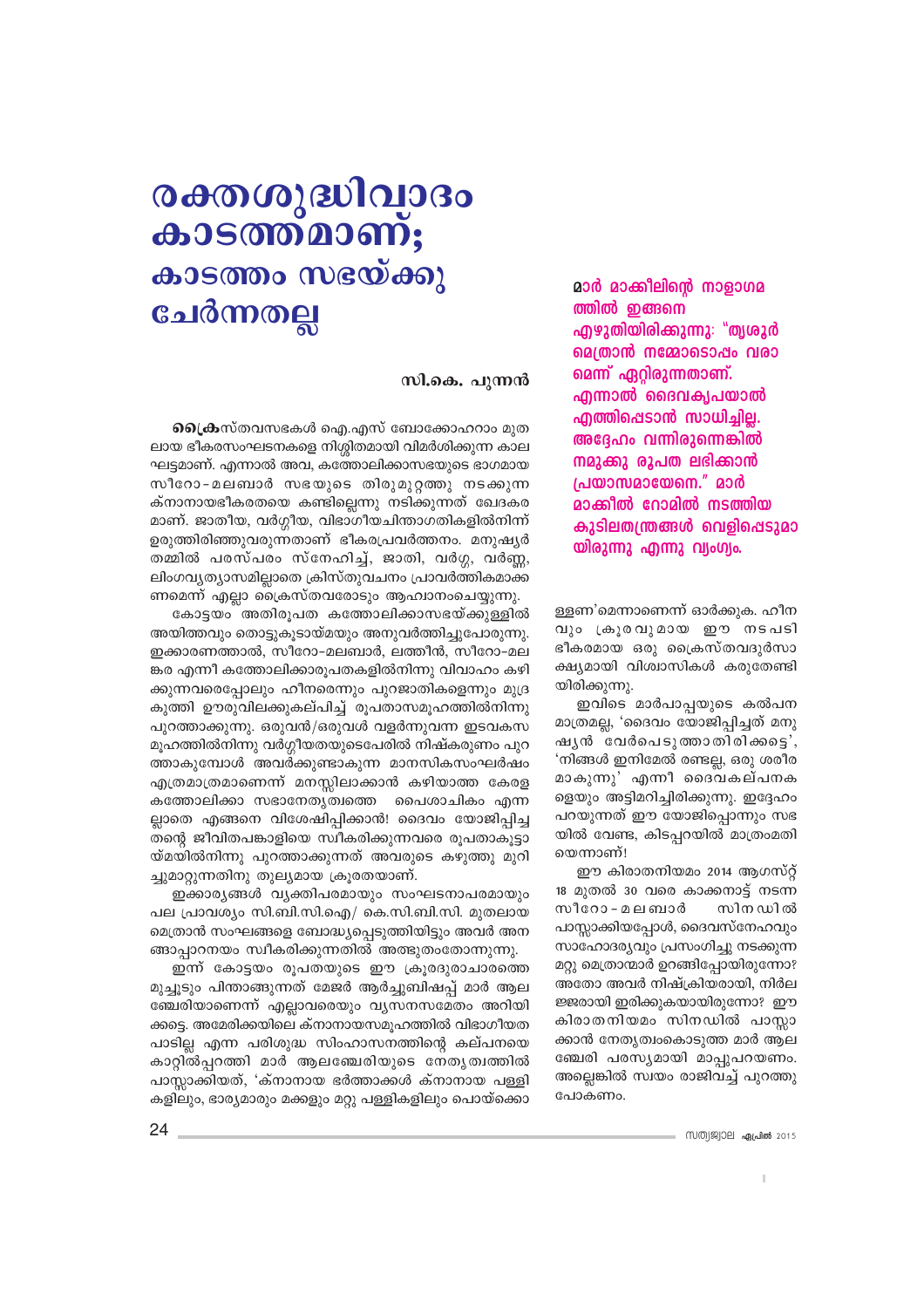ഇന്നു നാം വിശുദ്ധനായി കാണുന്ന പത്താം പീയുസ് മാർപാപ്പായെ മാർ മാക്കീൽ കബളിപ്പിച്ച് നേടിയതാണ് കോട്ടയം വികാരിയാത്ത് എന്നു പല സഭാ നേ തൃത്വത്തെ പ്രാവശ്യം ബോധ്യപ്പെടുത്തിയിട്ടുള്ളതാണ്. വിശ്വാസി സമൂഹത്തിനുവേണ്ടി ഈ കബളിപ്പിക്കലിന്റെ ചരിത്രം ഇവിടെ ചുരുക്കി ആവർത്തിക്കട്ടെ:

- 1. വിദേശമെത്രാന്മാരുടെ മേൽക്കോയ്മ യിൽനിന്നു നസ്രാണി കത്തോലിക്കരെ സംര ക്ഷിക്കാൻ തദ്ദേശ മെത്രാന്മാരെ നിയമിക്കണ മെന്നാവശ്യപ്പെട്ടുള്ള പ്രക്ഷോഭത്തെ മാർ മാക്കീൽ എതിർത്തിരുന്നു.
- 2. അദ്ദേഹത്തിന്റെ ഔദ്യോഗികജീവിതം മുഴു വനും വടക്കുംഭാഗർക്കും ലത്തീൻകാർക്കു മെതിരെ നിരന്തരം പാരപണിയുകയായിരുന്നു. അവരുടെ പുരോഗതിയെ തടസ്സപ്പെടുത്തി.
- 3. വടക്കുംഭാഗക്കാരനായ വികാരി ജനറാൾ തെക്കുംഭാഗരുടെ പള്ളിയിൽ വരുന്നത് തെക്കുംഭാഗത്തെ ജനങ്ങൾക്ക് ദ്രോഹവും അവഹേളനവും ആണെന്ന് പ്രഖ്യാപിച്ചു.
- 4. ഒരു ഉളുപ്പുമില്ലാതെ, ഭൂരിപക്ഷം വരുന്ന വട ക്കുംഭാഗരുടെ വികാരി അപ്പസ്തോലിക്കയായി അദ്ദേഹം സ്ഥാനമേറ്റു. മേൽകാരണങ്ങളാൽ അദേഹത്തിനെതിരെ ജനം തിരിഞ്ഞു. എങ്കിലും 14 വർഷം അധികാരത്തിൽ കടിച്ചു തുങ്ങിക്കിടന്നു.
- 5. മറ്റൊരു രൂപത ആവശ്യമായി വന്നപ്പോൾ തന്റെ സ്ഥാനമാനങ്ങൾ നിലനിർത്തുന്നതിനുവേണ്ടി, മറ്റു രണ്ടു മെത്രാന്മാരെയും സ്വാധീനിച്ച് (തൃ ശൂർ, എറണാകുളം) റോമിലേക്കു നിവേദന വുമായി പോയി. ഇന്നത്തെപ്പോലെ യാത്രാ-വാർത്താവിനിമയ സൗകര്യങ്ങൾ ഇല്ലാതിരുന്ന അക്കാലത്ത് ഇദ്ദേഹം പറഞ്ഞതൊക്കെ മാർപാപ്പായ്ക്കു വിശ്വസിക്കേണ്ടിവന്നു. തെക്കും വടക്കുമായി രണ്ടു ദിക്കുകളിലായി കഴിയുന്ന വിശ്വാസിസമൂഹങ്ങളെന്നേ മാർ പാപ്പാ കരുതിയുള്ളൂ. 'ക്നാനായം' എന്ന വാക്ക് സ്ഥാപനബുളയിൽ ഇല്ല.
- 6. മാർ മാക്കീൽ അന്നു പറഞ്ഞത് ഇങ്ങനെ: ''രൂപത ക്നാനായക്കാർക്ക് എന്നുപറ ഞ്ഞാൽ അതു ജാതീയമായിപ്പോകും; നമുക്കു രൂപത ലഭിക്കുകയില്ല. അതുകൊ ണ്ടാണ് തെക്കുംഭാഗർക്ക് എന്നു പറഞ്ഞത്." ഈ രൂപത ക്നാനായക്കാർക്കുമാത്രമായി പത്താം പീയൂസ് മാർപാപ്പാ അനുവദിച്ചുതന്നു എന്ന് ഇന്നു പ്രചരിപ്പിക്കുന്നത് കാപടൃമാ ണെന്ന് ഇതിൽനിന്നുതന്നെ, തെളിയുന്നുണ്ട്. ഈ രുപതയും ഇടവകകളും, 'ക്നാനായ

രുപത'യെന്നും 'ക്നാനായ ഇടവക'കളെന്നും ജാതീയമാക്കിയതിനെ കേരളസഭാനേത്യത്വം തട യേണ്ടിയിരിക്കുന്നു. ചില കത്തോലിക്കാമെത്രാ ന്മാർപോലും 'ക്നാനായ സഭ' എന്ന് കോട്ടയം രൂപതയെ വിശേഷിപ്പിച്ച് തങ്ങളുടെ അജ്ഞത വെളിവാക്കുന്നു. ഇവിടെ കോട്ടയം കത്തോ ലിക്കാരൂപത മാത്രമാണുള്ളത്; ക്നാനായ രൂപ തയല്ല.

- മാർ മാക്കീലിന്റെ നാളാഗമത്തിൽ ഇങ്ങനെ  $7.$ എഴുതിയിരിക്കുന്നു. ''തൃശൂർ മെത്രാൻ നമ്മോടൊപ്പം വരാമെന്ന് ഏറ്റിരുന്നതാണ്. എന്നാൽ ദൈവകൃപയാൽ എത്തിപെടാൻ സാധിച്ചില്ല. അദ്ദേഹം വന്നിരുന്നെങ്കിൽ നമുക്കു രൂപത ലഭിക്കാൻ പ്രയാസമായേ നെ." മാർ മാക്കീൽ റോമിൽ നടത്തിയ കുടി ലതന്ത്രങ്ങൾ വെളിപ്പെടുമായിരുന്നു എന്നു വ്യംഗ്യം.
- 8. ഇവിടെ വടക്കുംഭാഗരും തെക്കുംഭാഗരും തമ്മിൽ യുദ്ധസമാനമായ അന്തരീക്ഷത്തിലാ ണെന്ന് മാർപാപ്പായെ ബോദ്ധ്യപ്പെടുത്തി. എന്നാൽ അക്കാലത്ത് ശ്രീ. ജോസഫ് ചാഴി കാടൻ എഴുതിയ 'തെക്കുംഭാഗ സമുദായം' എന്ന പുസ്തകത്തിൽ വടക്കുംഭാഗരും തെക്കുംഭാഗരുംതമ്മിൽ വളരെ സൗഹാർദ്ദത്തി ലും ഒത്തൊരുമയിലും കഴിഞ്ഞിരുന്നു എന്നും, വിദ്വേഷവും വിഭാഗീയതയും വൈദികർക്കിട യിൽ മാത്രമായിരുന്നു എന്നും പറയുന്നുണ്ട്. മാർ മാക്കീൽ തന്റെ കുതന്ത്രങ്ങളാൽ നേടി

യെടുത്ത ഈ പൈശാചികരുപത അദ്ദേഹത്തെ 'ദൈവദാസ'നുമാക്കി! ഇദ്ദേഹത്തിന്റെ നുറാം ചര മവാർഷികച്ചടങ്ങിൽ മാർ മാക്കീലിനെ പുക ഴ്ത്താൻ മാർ ആലഞ്ചേരി നാവിൽ തേൻ പുരട്ടി വന്നത് ഓർക്കുന്നു.

തദ്ദേശ മെത്രാന്മാർക്കെതിരായ മാർ മാക്കീ ലിന്റെ നിലപാട് റോം അംഗീകരിച്ചിരുന്നെങ്കിൽ ഇന്നത്തെ സീറോ-മലബാർ സഭയും മേജർ ആർച്ചുബിഷപ്പും ഉണ്ടാകുമായിരുന്നോ? കോട്ടയം രൂപത ഉണ്ടാകുമായിരുന്നോ?

ഈ നോമ്പൂകാലത്ത് ദൈവം അനുഗ്ര ഹിച്ചുതന്ന ആഹാരപദാർത്ഥങ്ങൾക്കല്ല വിലക്ക് ഏർപ്പെടുത്തേണ്ടത്; മറിച്ച്, സഭയ്ക്കുള്ളിൽ നട ക്കുന്ന കിരാതമായ നടപടികൾക്കാണ് സഭാ നേതൃത്വം വിലക്കു കല്പിക്കേണ്ടത്. ഇനിയും ഇക്കാര്യത്തിൽ നിങ്ങൾ നിസ്സംഗത പാലിച്ചാൽ അത് ഒരിക്കലും നിങ്ങൾക്കു സന്തോഷമായിരിക്കു കയില്ല എന്ന് സഭാനേതൃത്വത്തെ അറിയിക്കട്ടെ. കാരണം, രക്തശുദ്ധിവാദം കാടത്തമാണ്; കാട ത്തം സഭയ്ക്കു ചേർന്നതല്ല. ഞങ്ങൾ അതിനി വച്ചുപൊറുപ്പിക്കില്ല.

■ ഫോൺ: 9288046925

സത്യജ്വാല **ഹുപ്രൽ** 2015 -

25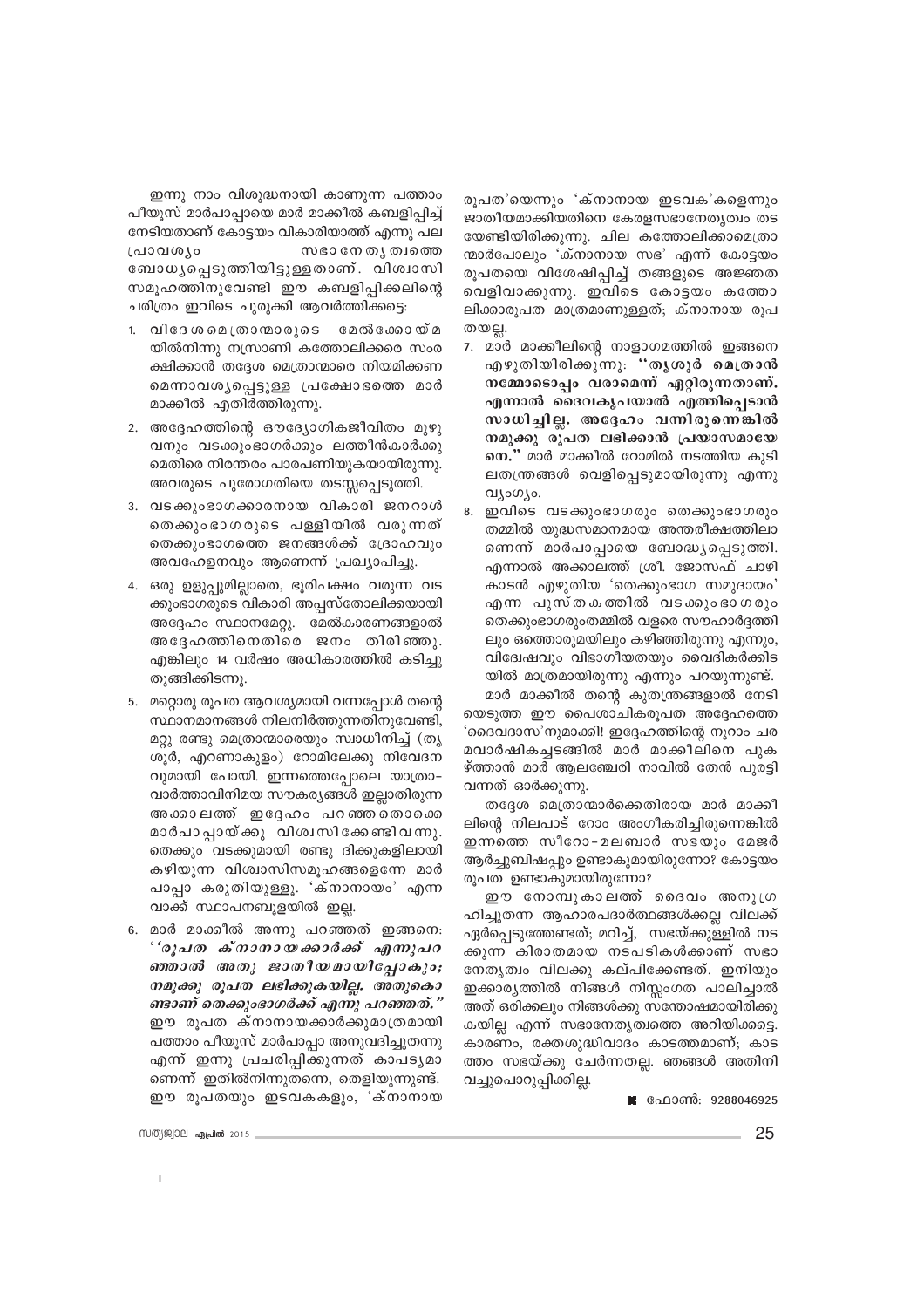അതൊന്നും കേരളത്തിലുള്ള മറ്റുള്ള വരുടേതിൽനിന്നു വൃതൃസ്തമല്ല എന്നും ആർക്കും ഒറ്റ നോട്ടത്തിൽ തന്നെ തിരിച്ചറിയാവുന്നതാണ്. ചരി ത്രരേഖകൾ, ശരീരഘടന, ശാസ്ത്രീ യപരിശോധന, പ്രവർത്തനശൈലി, ആകാരഭംഗി എന്നിവയുടെയും ഇ പ്പോഴത്തെ ജീവിതസംസ്കാരത്തി ന്റെയും അടിസ്ഥാനത്തിൽ പരിശോ ധിച്ചാൽ, ഗോത്രത്തനിമയുണ്ടെന്നവ കാശപ്പെടുന്ന ക്നാനായവിഭാഗക്കാ രുടെ രക്തശുദ്ധിവാദം ചിലരുടെ സ്വാർത്ഥതാത്പര്യങ്ങൾക്കു വേണ്ടി യാണെന്നും യാഥാർത്ഥ്യവുമായി അതിനു യാതൊരു ബന്ധവുമില്ലെ ന്നും കാണുവാൻ കഴിയും. ഡി. എൻ.എ. പരിശോധനയ്ക്ക് ഇവർ ത യ്യാറാവാത്തത് ഇക്കാര്യത്താലാണെ ന്ന വാദവും ശക്തമാണ്. എന്നാൽ, ഇവർക്കിടയിൽ ബൗദ്ധികമായി ഉയർ ന്നുനിൽക്കുന്ന ഒരു പ്രബലവിഭാഗം രക്തശുദ്ധിവാദത്തെ ശക്തിയായി എ

വളരെ ചെറിയ ജനസംഖ്യയുള്ള ഈ ക്നാനായ ഗോത്രത്തിലെ യു വാക്കൾക്കും യുവതികൾക്കും അ നുയോജ്യരായ വധുവരന്മാരെ കിട്ടാ തായതിനാൽ, മറ്റു ക്രിസ്തീയ രൂ പതകളിൽ നിന്നു വിവാഹംചെയ്യു കയോ, ക്നാനായ ഗോത്രവിലക്കു ഭയന്ന് ഇഷ്ടമില്ലാത്ത വിവാഹത്തിന് സമ്മ തിക്കുകയോ ചെയ്യേ ണ്ടിവ  $\omega$ 

തിർക്കുന്നവരാണ്.

കഴിഞ്ഞ കുറെ കാലമായി, ആ സൂത്രിതമായി ഉയർത്തിക്കൊണ്ടുവ രുന്ന രക്തശുദ്ധിവാദത്തിന്റെ ഫല മായി സ്വന്തം രക്തത്തിൽ പിറന്നവർ തമ്മിൽ വിവാഹിതരാവേണ്ടി വ രുന്നു. ചിലപ്പോൾ തലമുറകളുടെ ക്ര മപ്രകാരം നോക്കിയാൽ ഇളയമ്മ മാരെയും പെങ്ങൻമാരെയും എന്തി ന്, സ്വന്തം മാതാവിന്റെ തുല്യ തല മുറക്കാരെയുംവരെ ഇവർക്കു വിവാ ഹം കഴിക്കേണ്ടി വരുന്നു. ഇത് പല പ്പോഴും മാനസികസംഘർഷങ്ങൾ ക്കും പരിമുറുക്കങ്ങൾക്കും കാരണ

# ൙൜ൟൄ൘൮൧ വിവാദത്തിലേക്ക്



## റെജി ഞള്ളാനി

 $\mathbf{\omega}$ നാനായസമുദായത്തിലെ ഒരു വിഭാഗം ആളുകൾ വച്ചുപലർത്തുന്ന ശുദ്ധരക്തവാദം വിവാദമാവുകയാണ്. ഏ. ഡി. 345-ൽ ക്നായിതോമായുടെ നേതൃത്വത്തിൽ ബാഗ്ദാദ്, ജറുശലേം, നിനവേ എന്നീ സ്ഥലങ്ങളിൽ നിന്ന് 72 സിറിയൻ ക്രിസ്തീയകുടുബങ്ങളിലെ 400 പേർ കേരളത്തിൽ കപ്പലിറങ്ങിയെന്നും, അവരുടെ സന്ത തിപരമ്പരകൾ ഒരു ഗോത്രമായി ഇന്നും തുടരുന്നുവെ ന്നുമുള്ള വിശ്വാസം ശക്തിപ്പെടുത്തി ഒരു കൂട്ടർ നില കൊള്ളുന്നു. വിവാഹബന്ധങ്ങളും മറ്റു സഹായ ബ ന്ധങ്ങളും ഇക്കൂട്ടർക്കിടയിലുള്ളവർ തമ്മിൽമാത്രം മ തിയെന്നുള്ള വാദമാണ് ഇക്കുട്ടർക്കുള്ളത്.

കേരളത്തിലെത്തിയ കാനായിതൊമ്മൻ ഇവിടുത്തെ ഒരു സ്ത്രീയെ വിവാഹം ചെയ്തു. 72 കുടുബങ്ങളു ടെയും സന്തതിപരമ്പരകളുടെയും പിന്നീടങ്ങോട്ടുള്ള ചരിത്രത്തിൽ ആരൊക്കെ ഏതെല്ലാം ഗോത്രങ്ങളിൽ നിന്നും വിവാഹബന്ധത്തിൽ ഏർപെട്ടെന്നു പറയുക അസാദ്ധ്യമാണ്. കഴിഞ്ഞ നൂറ്റാണ്ടുകളിലെ ഇന്ത്യയു ടെ, പ്രത്യേകിച്ച് കേരളത്തിന്റെ, ചരിത്രരേഖകൾ പരി ശോധിച്ചാൽ നിരവധി യുദ്ധങ്ങളും കടന്നാക്രമണ ങ്ങളും പിടിച്ചടക്കലുകളുമൊക്കെ രാജാക്കൻമാർ ത മ്മിൽ ഉണ്ടായിട്ടുണ്ട്. ജാതിവ്യവസ്ഥ നിലനിന്നിരുന്ന അക്കാലത്ത് ആധിപത്യം ബ്രാഹ്മണർക്കായിരുന്നു. മ റ്റു വിഭാഗങ്ങളിൽപ്പെട്ട ധാരാളം സ്ത്രീകളെയും കൂടി .<br>കളെയും അവർ ദുരുപയോഗം ചെയ്യുകയും അടിമക ളാക്കുകയും, പൂടവനൽകി വേളികഴിക്കുകയും ചെയ് തിട്ടുണ്ട്. ഈ കാലഘട്ടങ്ങളിൽ ക്നാനായഗോത്രവി ഭാഗങ്ങൾ ഏതെല്ലാം രീതിയിൽ ചിന്നിച്ചിതറിയെന്നോ വിവാഹബന്ധത്തിൽ ഏർപ്പെട്ടുവെന്നോ ആർക്കും നിർ വചിക്കുവാൻ കഴിയില്ല. ഇന്നത്തെ ശാസ്ത്രീയപരിശോ ധനകളുടെയും ഡി. എൻ. എ പരിശോധനയുടെയും ഫലങ്ങൾ പറയുന്നത്, ദക്ഷിണേന്ത്യൻ ജനതയുടെ ഡി. എൻ. എ-യുമായിട്ടാണ് ഇവരുടെ ഡി.എൻ.എ-യ്ക്കു സാമ്യമുള്ളത് എന്നാണ്? ഇതിനും പുറമേ, വി ദേശരാജൃത്തുള്ളവരുടെ ശരീരഘടനയും ആകാര സാദൃശൃവും നിറവുമല്ല ഇവർക്കുള്ളതെന്നും,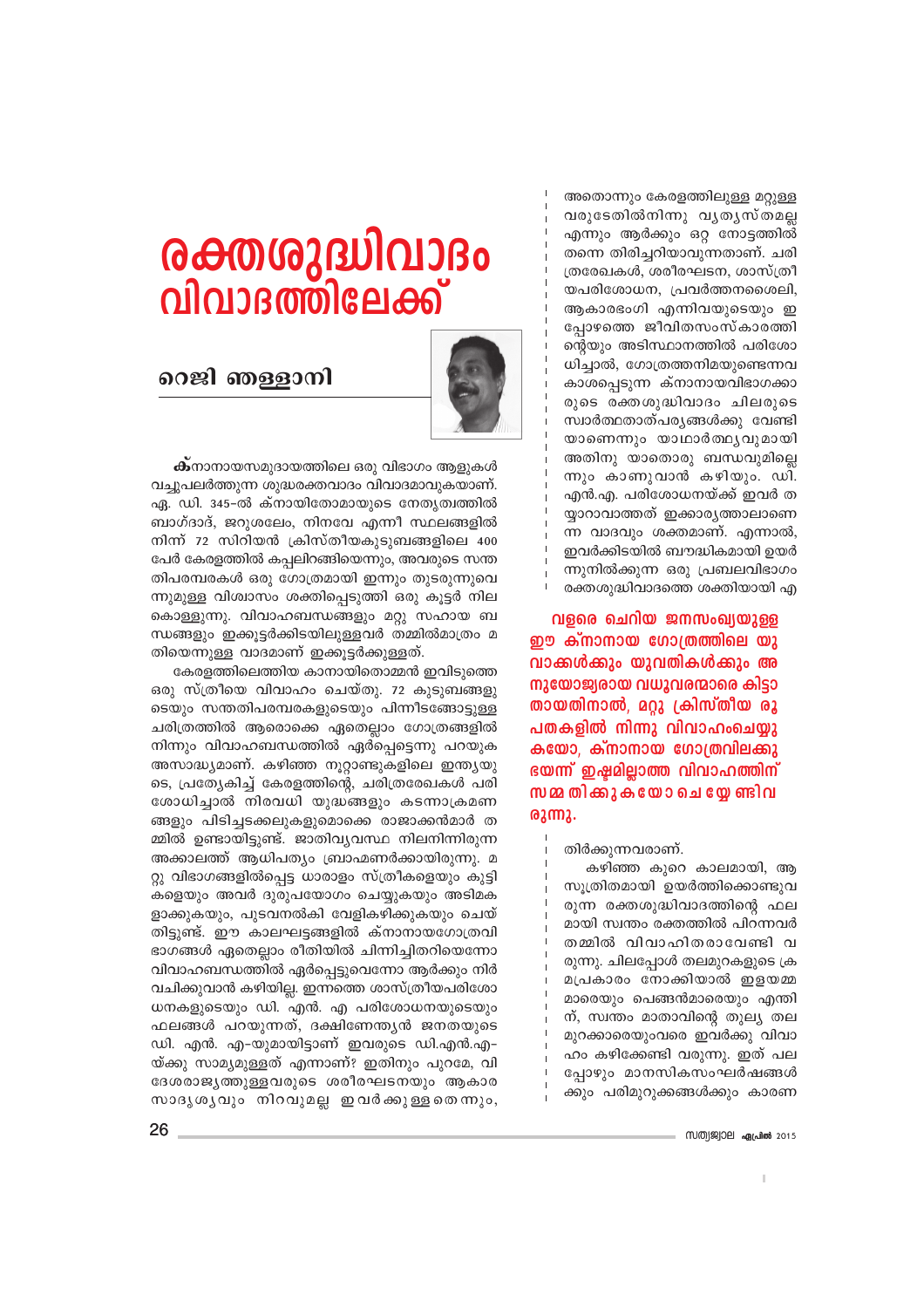വൈദികരും ഈ ദുരാചാരം അ വസാനിപ്പിക്കണമെന്ന ആഗ്രഹ ക്കാരാണ്.എന്നാൽ കോട്ടയം രൂ പതയിലെ എഴുതപ്പെടാത്ത ചി ല നിയമങ്ങളും സ്ഥാപിതതാത് പര്യക്കാരുടെ ശക്തമായ സ്വാധീ നവുമാണ് അവരുടെ നല്ല ചിന്ത കൾക്ക് തടസ്സമാകുന്നത്.

ഇവിടെ വിശ്വാസിസമൂഹമാ ണ് ഉണരേണ്ടത്. നിയമങ്ങളും വിശ്വാസങ്ങളും മനുഷ്യരുടെ ന ന്മയ്ക്കുവേണ്ടിയാണ്. അവ വി നയായിവന്നാൽ അതിനെ മാറ്റി യെഴുതണം. യേശുവിൽ എല്ലാ വരും ഒരുപോലെയാണ്, യേശു വിന്റെ രക്തത്താൽ എല്ലാവരും ശുദ്ധീകരിക്കപ്പെട്ടവരാണ്. മറിച്ചു വിശ്വസിക്കുന്നവർ ക്രിസ്ത്യാനി കളല്ല എന്നും, അവരെ കത്തോ ലിക്കാസഭയിൽനിന്ന് ഉടൻ പുറ ത്താക്കണമെന്നും ഒരു വിഭാഗം വാദിക്കുന്നു.

രക്തശുദ്ധിവാദം വൻവിവാ ദമാവുകയാണ്. മറ്റു രൂപതക ളിൽനിന്നും അല്മായസംഘടന കളിൽനിന്നും നവീകരണപ്ര സ്ഥാനങ്ങളിൽനിന്നും ക്നാനാ യാ രക്തശുദ്ധിവാദത്തോടു ശ ക്തമായ എതിർപ്പുകൾ ഉയർന്നു കഴിഞ്ഞിരിക്കുന്നു. എല്ലാ ക ത്തോലിക്കാവിഭാഗങ്ങളുംചേർ ന്ന്, 'കെ.സി.ആർ.എം-ക്നാ നായ ഫ്രീഡം മൂവ്മെന്റെ'ന്ന പ്രസ്ഥാനം രുപീകരിച്ചു പ്രവർ ത്തനം ആരംഭിച്ചിരിക്കുന്നു. ര ക്തശുദ്ധിയുടെപേരിൽ പുറത്താ ക്കപ്പെട്ടവരുടെ കണക്കെടുപ്പ് തു ടങ്ങിയിരിക്കുന്നു.ഈ പ്രശ്നം ക് നാനായവിഭാഗത്തിനുപുറത്തു ള്ള രൂപതകളിലെ ആളുകളുടെ അഭിമാനത്തെ ചോദ്യം ചെയ്യുന്ന വിഷയമായി മാറിയിരിക്കുന്നു എന്നത് സഭാനേതൃത്വം ഗൗരവ ത്തോടെ കാണണം. അതോടൊ പ്പം ധീരവും വിവേകപൂർണ്ണവു മായ നിലപാടുകൾ അല്മാ യസംഘടനകളുടെയും വിശ്വാ സിസമൂഹത്തിന്റെയും ഭാഗത്തു നിന്നും ഉണ്ടാവേണ്ടത് അത്യാവ ശൃമാണ്.

മാകാറുണ്ട്. ചുരുങ്ങിയ അംഗ യി പ്രവർത്തിക്കുന്ന പ്രാദേശിക സംഖ്യയുള്ള ഗോത്രങ്ങളിലെ സഭയാണ് കോട്ടയം രൂപത. ക ഇത്തരം വിവാഹങ്ങളുടെ ഫല ത്തോലിക്ക സഭയിലെതന്നെ മ മായി, ജനിതകവൈകല്യങ്ങളും റ്റു രൂപതകളിലെ കുടുംബങ്ങളി ബുദ്ധിക്ഷമതാക്കുറവും പാരമ്പ ൽനിന്നും വിവാഹം കഴിച്ചാൽ ര്യരോഗങ്ങളും നാൾക്കുനാൾ അയാൾ കോട്ടയം രൂപതയിൽ വർദ്ധിച്ചുവരുന്നതായി പഠന നിന്നും പുറത്താക്കപ്പെടുന്നു. ങ്ങൾ വൃക്തമാക്കുന്നു. കേരള ഇങ്ങനെ പുറത്തായവർ അക ത്തിലെ ആദിവാസി ഗോത്രവിഭാ ത്തുള്ളവരെക്കാൾ കൂടുതലാ ഗങ്ങളെ നോക്കിയാൽമാത്രം കാൻ ഇനി വലിയ താമസമില്ല. മതി, ഇതിന്റെ ഭീകരമുഖം കാ പുറത്തായവർ സ്വന്തം കൂടുംബ ണുവാൻ. ഓരോ തലമുറയും ം, മാതാപിതാക്കൾ, ബന്ധുക്കൾ കടന്നുപോകുമ്പോൾ ബുദ്ധിക്ഷ എന്നിവരിൽനിന്നും അകന്ന് കാ മത കുറഞ്ഞുകുറഞ്ഞുവരുന്ന ലക്രമേണ തമ്മിൽത്തമ്മിലുള്ള തായി കാണുന്നു. ഭാവിയിൽ ബു ബ ന്ധ ങ്ങൾ ദ്ധിവികാസമില്ലാത്ത ഒരു തല സ്ഥിതിയാണുള്ളത്. ഈ വേർപി മുറയെ സൃഷ്ടിക്കലാകും, ക്നാ രിയൽ അതികഠിനമായ വേദ നായ രക്തശുദ്ധിവാദത്തിന്റെ നയും വൈരാഗൃവും ശത്രുതയു യും ഫലം. മാണ് സ്വന്തം കുടുബങ്ങൾക്കു

അതുകൊണ്ട്, ഭാവിതലമുറ യെ മുന്നിൽക്കണ്ട് അങ്ങനെ സംഭവിക്കാതിരിക്കാനുള്ള ഉചി തമായ നടപടികൾ സ്വീകരിക്കേ ണ്ടതാണ്. മറ്റു വിഭാഗങ്ങളിൽ കാണുന്നതിനേക്കാൾ മാനസ്ലിക പിരിമുറുക്കവും വിഷാദരോഗങ്ങ ളും തനിമ അവകാശപ്പെടുന്ന കൂ ട്ടർക്കിടയിലാണെന്ന് മെഡിക്കൽ പഠനങ്ങൾ വ്യക്തമാക്കുന്നു. വള രെ ചെറിയ ജനസംഖ്യയുള്ള ഈ ക്നാനായ ഗോത്രത്തിലെ യുവാക്കൾക്കും യുവതികൾ ക്കും അനുയോജ്യരായ വധുവ രന്മാരെ കിട്ടാതായതിനാൽ, മറ്റു ക്രിസ്തീയ രൂപതകളിൽ നിന്നു വിവാഹംചെയ്യുകയോ, ക്നാനാ യ ഗോത്രവിലക്കു ഭയന്ന് ഇഷ്ട മില്ലാത്ത വിവാഹത്തിന് സമ്മ തിക്കുകയോചെയ്യേണ്ടി വരുന്നു. തനിമയുടെ പേരുപറഞ്ഞ് അതൃ പ്തരായി കുടുംബജീവിത ത്തിൽ പ്രവേശിക്കുന്നവരുടെ ഭാ വിജീവിതം അതിദാരുണമാണെ ന്ന് പറയാതെവയ.

മേജർ ആർച്ച് ബിഷപ്പിന്റെ കീഴിൽ ആറ് പ്രദേശികസഭകളി ലായി 29 സുറിയാനി രൂപതകൾ ചേർന്നതാണ് സീറോ-മലബാർ സഭ. ഇവയിൽ ഒരു രൂപതയാ

M00) 2019 - 48 (~100 2015

ഫോൺ: 9447105070 27

മ അവകാശപ്പെടുന്ന ക്നാനാ യവിഭാഗത്തിലെ ആളുകൾ വരും നാളുകളിൽ സമുഹത്തിൽ ഒറ്റ പ്പെടുകയും മാറ്റിനിർത്തപ്പെടു കയുംചെയ്യും എന്നു വിദഗ്ധർ ചൂണ്ടികാട്ടുന്നു രക്തശുദ്ധിവാദം ഉന്നയിക്കു

ഇല്ലാ താ വു ന്ന

ളളിലുണ്ടാക്കുന്നത്. ആത്മീയമാ

യ വേർതിരിവിനും ഇത് ഇടയാ

സില്ലാമനസ്സോടെ മറ്റു രൂപതക

ളിലെ പള്ളികളിൽ ചെന്നുചേരു

വാൻ നിർബന്ധിതരാവുന്നു. ഇ

വിടെയും ഇവർ രണ്ടാംകിട ശ്രേ

ണിയിലാണ് പരിഗണിക്കപ്പെടു

തെല്ലാം ഉണ്ടാക്കിവയ്ക്കുന്ന ആ

ത്മസംഘർഷങ്ങൾ വരും തലമു

രിപക്ഷം വരുന്ന മറ്റു രുപതക

ളിലെ ആളുകൾ മുഴുവൻ അശു

ദ്ധരാണെന്നു മുദ്രകുത്തപ്പെടു

ന്നതും വലിയ അപകടം വരുത്തി

വയ്ക്കും. ഇതുവഴി ഗോത്രത്തനി

ഇതിനെല്ലാംപുറമേ, മഹാഭൂ

റയിലേക്കുകൂടി വ്യാപിക്കുന്നു.

ஹ

ന്നത് എന്നത് സതൃമാണ്.

പുറത്താക്കപ്പെടുന്നവർ മന

ക്കുന്നു .

ന്ന വിഭാഗത്തിലെ ഭൂരിപക്ഷം ആളുകളും സഭാനേതൃത്വത്തി ലുള്ള ചിലരും നല്ലൊരുവിഭാഗം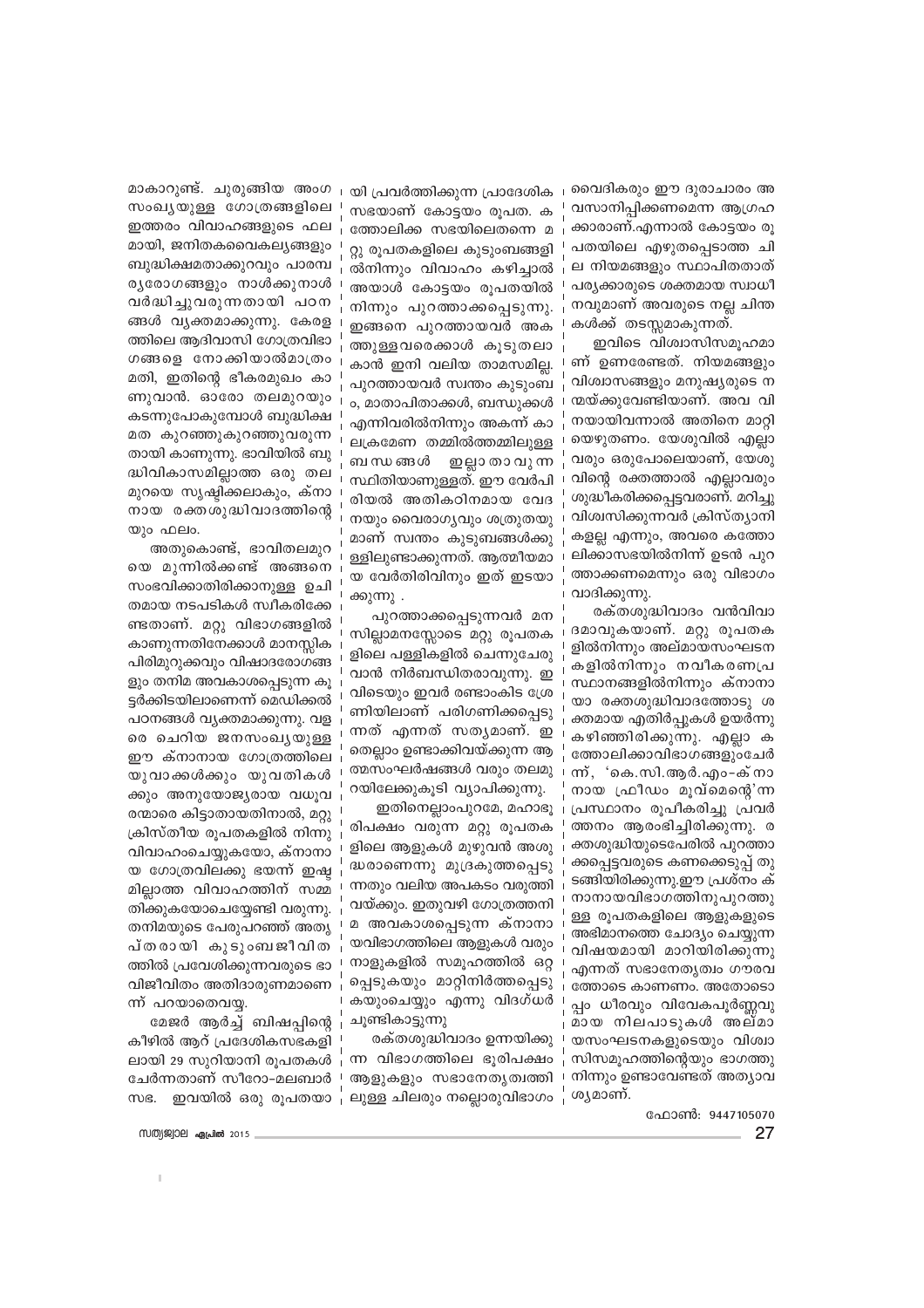## ക്രൈസ്തവസഭകളുടെ 'നിലവിളി' രാഷ്ട്രീയധ്രുവീകരണത്തിന്

#### കെ.സുജിത്ത്

കൂട്ടക്കരച്ചിൽ നടത്തി വർഗ്ഗീയവിഭജനം സൃഷ്ടിക്കുന്നത്. വിശ്വാസികളെ രംഗത്തിറ ക്കിയും ഇതര രാഷ്ട്രീയപാർട്ടികളെ യോജിപ്പി ച്ചും ഏതു വിധേനയും സർക്കാർ നടപടികൾ തടയുന്നതിനുള്ള പരിശ്രമമാണ് ഇപ്പോൾ തുടങ്ങിയിരിക്കുന്നത്. പ്രതിപക്ഷകക്ഷികൾ ആരോപണങ്ങൾ അതേപടി ഏറ്റെടുക്കുന്നത് സഭകൾക്ക് കാര്യങ്ങൾ എളുപ്പമാക്കുന്നു.

വർഗ്ഗീയ ആരോപണങ്ങൾ ഉന്നയിച്ച് ആശയക്കുഴപ്പം സൃഷ്ടിക്കുന്നതിനു പിന്നിൽ സഭയ്ക്ക് രാജൃവിരുദ്ധ അജണ്ടയുമുണ്ട്. വിദേശരാജ്യങ്ങളിൽ മോദിക്കു ലഭിക്കുന്ന സ്വീകാരൃത തടയുകയെന്നതാണ് ഇത്. മോദി സന്ദർശിക്കുന്നതിലേറെയും ക്രിസ്തൃൻ ഭൂരിപക്ഷ രാജ്യങ്ങളാണ്. വിദേശമാധ്യമങ്ങൾ സഭയുടെ വിലാപങ്ങൾ പ്രസിദ്ധീകരിക്കുന്നു മുണ്ട്. കോൺഗ്രസ് സർക്കാരുകളെപ്പോലെ മോദിസർക്കാരും തങ്ങൾക്കു വഴിപ്പെടണ മെന്നാണ് സഭയുടെ നിലപാട്. ദൽഹിയിലെ പള്ളി ആക്രമണങ്ങളിൽ പ്രധാനമന്ത്രി യെയും ഹിന്ദുസംഘടനകളെയും പ്രതിക്കുട്ടി ലാക്കിയ സഭ ഏറ്റവുമൊടുവിൽ കൊൽക്ക ത്തയിൽ കന്യാസ്ത്രീ ബലാത്സംഗം ചെയ്യ പ്പെട്ട സംഭവത്തിലും കേന്ദ്രസർക്കാരിനെ പഴിക്കുകയാണ്. സംസ്ഥാനസർക്കാർ നടപടി യെടുക്കേണ്ട വിഷയത്തിൽ വിമർശനം മോദി ക്കെതിരെ തിരിക്കുന്നത് ആസുത്രിതമാണ്. സിസ്റ്റർ അഭയയെ കൊന്നു കിണറ്റിലെറിഞ്ഞ വരും, തൃശൂരിൽ ഒൻപത് വയസുകാരിയെ പീഡിപ്പിച്ച പുരോഹിതനും, പീഡനം ചെറുത്തതിന് മഠത്തിൽനിന്നു കന്യാസ്ത്രീ യെ പുറത്താക്കിയവരും ഇപ്പോഴും സഭയുടെ ഭാഗമായിത്തന്നെ കഴിയുകയാണ്.

(2015 മാർച്ച് 21-ലെ ജന്മഭൂമി പത്രത്തിൽനിന്ന്)

-ശ്രീ. കെ.സുജിത്തിന്റെ വിലയിരുത്തലു കൾ തികച്ചും വസ്തുതാപരംതന്നെ. 'ചർച്ച് ആക്ട്' എന്നു കേൾക്കുമ്പോഴെ, ബിഷപ്പുമാ രുടെ മുട്ടുവിറയ്ക്കുകയാണ്. 'ചർച്ച് ആക്ട്' പ്രാബല്യത്തിലായാൽ, വിദേശഫണ്ടിന്റെയും സമുഹസമ്പത്തിന്റെയും ദുരുപയോഗം പിന്നെ നടക്കില്ലല്ലോ എന്ന അങ്കലാപ്പ് അവരെ കുറ ച്ചൊന്നുമല്ല അലട്ടുന്നത്.

അനാവശൃവിവാദമുയർത്തി, ക്രൈസ്തവ സമുഹം പീഡിപ്പിക്കപ്പെടുന്നുവെന്ന് വരുത്തിത്തീ ർക്കാൻ സഭകൾ നടത്തുന്ന ശ്രമം രാഷ്ട്രീയ ധ്രുവീകര ണം മുന്നിൽക്കണ്ട്. മോദി സർക്കാരിനും ആർ.എസ്. എസ്സിനുമെതിരെ സഭ വ്യാജ പ്രചരണങ്ങൾ നടത്തു ന്നത് സർക്കാരിന്റെ നയപരിപാടികൾ അട്ടിമറിക്കാൻ. പൊതുസമൂഹത്തിനു ഗുണകരവും സഭാപുരോഹിത ർക്കു തലവേദനയുമാകുന്ന നയങ്ങൾ നടപ്പിലാക്കാൻ കേന്ദ്രസർക്കാർ തുടക്കംകുറിച്ചതോടെയാണ് നില വിളിയുമായി സഭാധികൃതർ രംഗത്തെത്തുന്നത്. രാജ്യവിരുദ്ധപ്രവർത്തനം നടത്തുന്നതിനാൽ അടു ത്തിടെ 69 എൻ.ജി.ഒ-കളെ കേന്ദ്രസർക്കാർ കരിമ്പട്ടി കയിൽപ്പെടുത്തുകയും വിദേശസഹായം സ്വീകരി ക്കുന്നതിൽനിന്ന് വിലക്കുകയും ചെയ്തിരുന്നു. ഇതിൽ 15 എൻ.ജി.ഒ-കൾ ക്രൈസ്തവസഭകൾക്കു കീഴിലുള്ളതാണ്. വിദേശ ഫണ്ട് ലഭിക്കുന്ന എൻ.ജി. ഒ-കളുടെ പ്രവർത്തനം സർക്കാരിന്റെ നിരീക്ഷ ണത്തിലുമാണ്. സേവനപ്രവർത്തനങ്ങൾക്കായി കണക്കില്ലാത്ത വിദേശഫണ്ടാണ് സഭകൾക്ക് ഓരോ വർഷവും ലഭിക്കുന്നത്. മതപരിവർത്തനവൃവസായം മുന്നോട്ടു കൊണ്ടുപോകുന്നതും ഇത്തരം ഫണ്ടു പയോഗിച്ചാണ്. മോദിസർക്കാരിന്റെ നടപടി സഭകളെ

ഇതിനു പുറമെയാണ് 'ചർച്ച് ആക്' സർക്കാ രിന്റെ പരിഗണനയിലിരിക്കുന്നത്. സഭകളുടെ സമ്പ ത്തു സംബന്ധിച്ച് കൃത്യമായ കണക്കുകൾ കേന്ദ്ര-സംസ്ഥാന-സർക്കാരുകളുടെ കൈവശമില്ല. ആരോ ഗ്യ, വിദ്യാഭ്യാസ, ആത്മീയ വ്യാപാരത്തിലൂടെ സഭ കോടികൾ കൊയ്യുന്നുണ്ടെങ്കിലും സേവനപ്രവർത്തന ത്തിന്റെ പരിധിയിൽപ്പെടുത്തി നികുതി ഒഴിവാക്കുക യാണ് ചെയ്യുന്നത്. ഈ സാഹചര്യത്തിൽ സഭകളെ ജനാധിപത്യവത്കരിക്കുകയും നടത്തിപ്പിൽ വിശ്വാസി കൾക്ക് പങ്കാളിത്തം നൽകുകയും ചെയ്യുന്ന 'ചർച്ച് ആക്' നടപ്പിലാക്കുന്നതിന് ക്രിസ്തൃൻ വിഭാഗത്തിൽ നിന്നുതന്നെ ആവശ്യമുയരുന്നുണ്ട്. സഭാപുരോഹി തരുടെ സാമ്പത്തികാധികാരം കുറയ്ക്കുന്ന 'ചർച്ച് ആക്ട് നടപ്പിലാക്കുന്നതിന് വിവിധ സംഘടനകൾ പ്രധാനമന്ത്രിക്ക് നിവേദനം നൽകിയിട്ടുണ്ട്. രാജ്യ ത്തിന്റെ നീതിന്യായ സംവിധാനത്തെ വെല്ലുവിളിച്ച് സഭകൾക്കുള്ളിൽ സമാന്തരകോടതികൾ പ്രവർത്തി ക്കുന്നുണ്ട്. കൂടാതെ, സഭകൾ എതിർത്തിരുന്ന പശ്ചിമ ഘട്ടസംരക്ഷണവുമായി ശക്തമായി മുന്നോട്ടുപോകാ നാണ് കേന്ദ്രസർക്കാർ തീരുമാനം. ഇത്തരം 'അപക ടങ്ങൾ' മുൻകൂട്ടിക്കണ്ടാണ് സഭാനേതൃത്വം

സംബന്ധിച്ചിടത്തോളം കനത്ത ആഘാതമാണ്.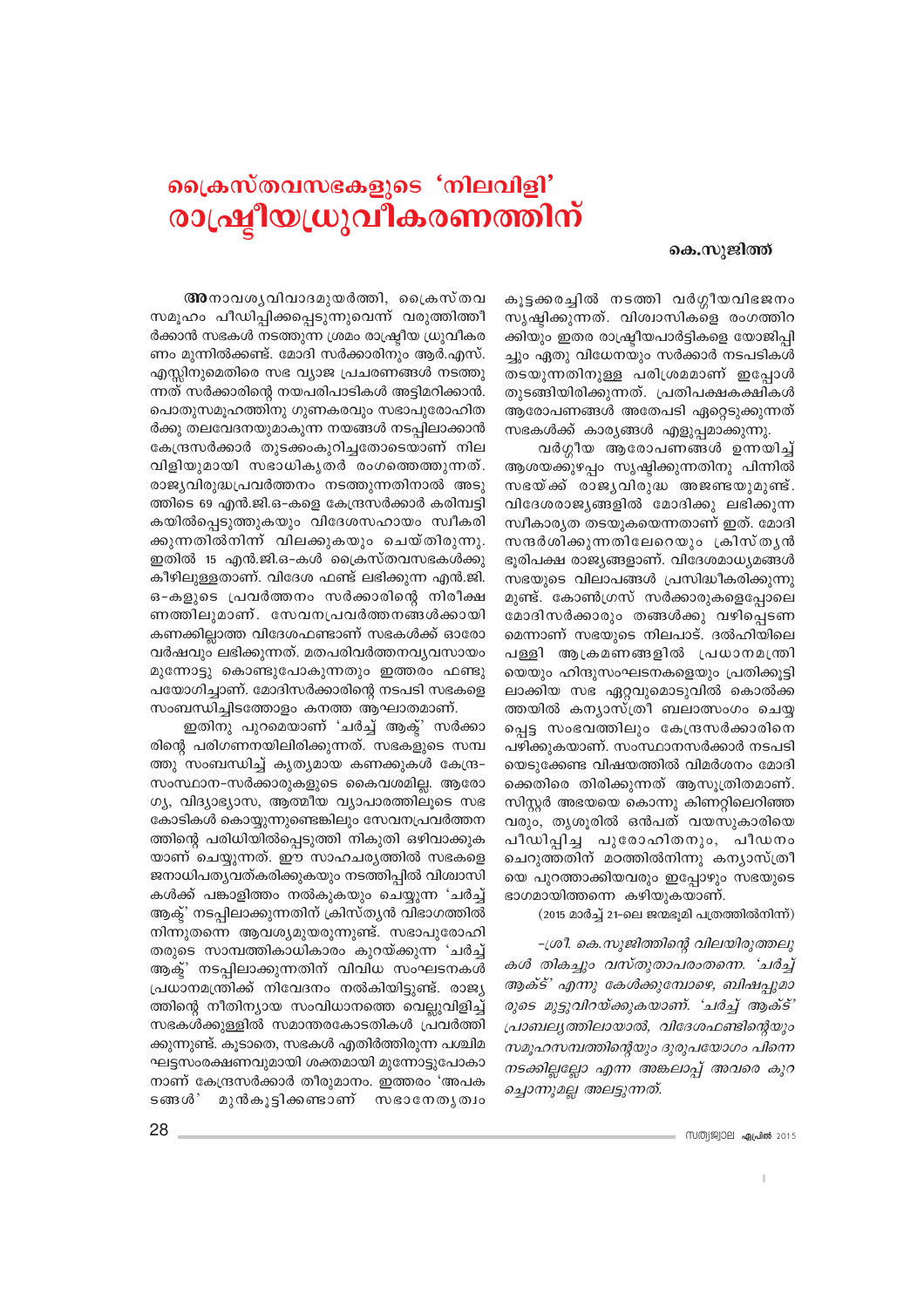## ളോഹയുടെ രാഷ്ട്രീയം ഇനി വേവുമോ, മിസ്സർ പൗവ്യത്തിൽ?

#### റെജി കാമാർ

[ദീപികയിൽവന്നിരുന്ന 'മദർ തെരേസായും മതപരിവർത്തനവും' എന്ന മാർ പൗവ്വത്തിലിന്റെ ലേഖന ത്തോടു പ്രതികരിച്ച് ഫേസ് ബുക്കിൽവന്ന ലേഖനം]

**ബി**ഷപ് പദവിയിൽനിന്നു വിരമിച്ചു വിശ്രമജീവിതംനയിക്കുന്ന ചങ്ങനാശ്ശേരി മുൻ ബിഷപ്പ് ജോസഫ് പൗവ്വത്തിൽ അറിയാൻ,

അങ്ങയും അങ്ങ് അടങ്ങുന്ന ക്രിസ്തൃൻ സമൂഹത്തിലെ മിഷനറിമാരും കാക്കത്തൊ ള്ളായിരം മതംമാറ്റ- ദൈവരാജ്യഗ്രൂപ്പുകളും ഈ രാജ്യത്തു നടത്തിയ, നടത്തുന്ന, ഭീകരവാദ-തീവ്രവാദ അന്യമതനിന്ദ വേറെയാരും സമീപ കാലത്തൊന്നും നടത്തിയിട്ടില്ല.

'നിന്റെ ദൈവം കള്ളം, നിന്റെ വിശ്വാസം കപടം, നീ പാപി, എന്റെ ദൈവംമാത്രം സത്യം, എന്റെ പുസ്തകം മാത്രം വാസ്തവം, വിഗ്രഹാ രാധന പാപം, നീയൊക്കെ പിശാചുക്കളുടെ സന്തതികൾ, എന്നെ വിശ്വസിച്ചാൽമാത്രം സ്വർഗം, അല്ലെങ്കിൽ നരകം' എന്നൊക്കെ അച്ചടിച്ചുവച്ച കൊടുംഭീകരവാദ പുസ്തകങ്ങൾ ഞങ്ങളുടെയൊക്കെ വീടുകളിൽ ഇപ്പോഴും പ്രചരിപ്പിക്കുന്ന ബിഷപ്പിന്റെ ആളുകളെക്കാൾ വലിയ മതരാഷ്ട്ര മതഭീകരവാദികളുണ്ടോ ഈ ലോകത്ത്?

കവലകളിൽ മൈക്കു കെട്ടിവച്ച് ഹിന്ദുവി നെയും അവന്റെ വിശ്വാസങ്ങളെയും ആചാരങ്ങ ളെയും ഗ്രന്ഥങ്ങളെയും പച്ചയ്ക്കു തെറി വിളിക്കുന്ന വേറെയേതെങ്കിലും മതഭീകര രുണ്ടോ ഈ ലോകത്ത്? അങ്ങ് മിണ്ടിയിട്ടില്ല..! ഇനിയാണെങ്കിലും മിണ്ടില്ല..! അതൊക്കെ അങ്ങേയ്ക്ക് ഉദാത്തമായ ദൈവവേലകൾ..!

'ദീപിക'യിലെ ലേഖനത്തിലൂടെ ആർ.എസ്സ്. എസ്സിനെയും ഇസ്ലാമിക് സ്റ്റേറ്റിനെയും ഒരേ വണ്ടിയിൽ കെട്ടുന്ന പൗവ്വത്തിൽ ബിഷപ്പേ,

കേരളത്തിലെ ക്രിസ്തൃൻ കൂട്ടത്തിലെ തമ്മി ലടിച്ചു തല കീറുന്ന, പള്ളികൾ കൈയേറുന്ന, പള്ളികൾ തകർക്കുന്ന, ശവവുമായി തെരു വിലടിക്കുന്ന, കല്ലും കട്ടയും കമ്പിപ്പാരയും മുളകുപൊടിയുമായി നേർക്കുനേർ നിൽക്കുന്ന മെത്രാൻ കക്ഷിയെയും ബാവാ കക്ഷിയെയും ഒന്നിച്ചു ഒരു പെഗ്ഗ് വീഞ്ഞടിക്കാൻ അങ്ങു വിളിക്കുമോ?

മീൻ മണക്കുന്ന ലത്തീൻ സഭക്കാരെ കെട്ടാൻ മടിക്കുന്ന റബ്ബർ മണമുള്ള റോമൻ മാനസാന്തരപ്പെടുത്തുമോ? കക്ഷികളെ 'കെട്ടൊ ചെക്കാ, കേട്ടെടീ പെണ്ണേ, എല്ലാം ക്രിസ്തുവിന്റെ സന്തതികൾ' എന്നു പറ  $\omega$ ) മോ?

മതം മാറ്റിയ പുലയനെയും പറയനെയും കുറവനെയും, റോമൻ ലത്തീൻ സിറിയൻ പള്ളികളിൽ കയറ്റുമോ? ഇടവകക്കാരാ ക്കുമോഃ അവർക്ക് ബിഷപ്പുപട്ടം വേണ്ടാ, അച്ചൻ പട്ടമെങ്കിലും കൊടുക്കുമോ? കപ്യാരാ ക്കുമോ? അവരിലൊരു പെണ്ണിനെ കന്യാ സ്ത്രീയാക്കുമോ? 'ദലിത് ക്രിസ്തൃൻ' എന്ന വിളി ഒഴിവാക്കുകയെങ്കിലും ചെയ്യുമോ?

ആ ർ. എസ്സ്. എസ്സ്. ഇസ് ലാമിക് സ്റ്റേറ്റ് എന്നിവയെ തുലനം ചെയ്യുന്ന മുൻബിഷപ്പേ, ആർ. എസ്സ്. എസ്സ്. അങ്ങയെ, അങ്ങയുടെ സഭകളെ, അങ്ങയുടെ കുഞ്ഞാടുകളെ എന്താണ് കേരളത്തിൽ ചെയ്തത്? കാവി യുടുപ്പിച്ചു കൃാമറയ്ക്കു മുന്നിൽ നിരത്തി നിർത്തി കഴുത്തറുത്തോ? അതോ ബലമായി ഹിന്ദുമതത്തിൽ ചേർത്തോ? അതുമല്ലെങ്കിൽ പള്ളികൾ തകർത്തോ?

അങ്ങയുടെ മതം ലോകത്തു നടത്തിയ കുരിശുയുദ്ധം പോലൊന്നും ഈ രാജ്യത്ത് ആരും ഒന്നും ചെയ്തിട്ടില്ലല്ലോ. ഗോവയിൽ നിന്നു ജീവനുംകൊണ്ട് ഓടി കേരളത്തിൽ വന്ന കൊങ്കിണികളോട് ചോദിച്ചാലറിയാം, കുരിശിന്റെയും 'വിശുദ്ധ' ഫ്രാൻസീസ് സേവ്യ റുടെയും മഹത്വം. എന്തായിരുന്നു ക്രൈസ്ത വസാഹോദര്യം എന്ന് കൊങ്കിണികൾ പറ യടെ!

ആഫ്രിക്കയുടെ ഏതോ പ്രവിശൃയിൽ അങ്ങയുടെ അനുയായികൾ നൂറുകണക്കിന് മുസ്ലിം പള്ളികളാണ് തീയിട്ടത്, ഇക്കഴി ഞ്ഞദിവസം. എന്തിനായിരുന്നു? ബീഫും പോർക്കും വീഞ്ഞും കഴിക്കുന്നതിനിടെ ബിഷപ്പ് ഹൗസിലെ സമാധാന പ്രാവുകളിൽ

സത്യജ്വാല **ഏപ്രൽ** 2015 \_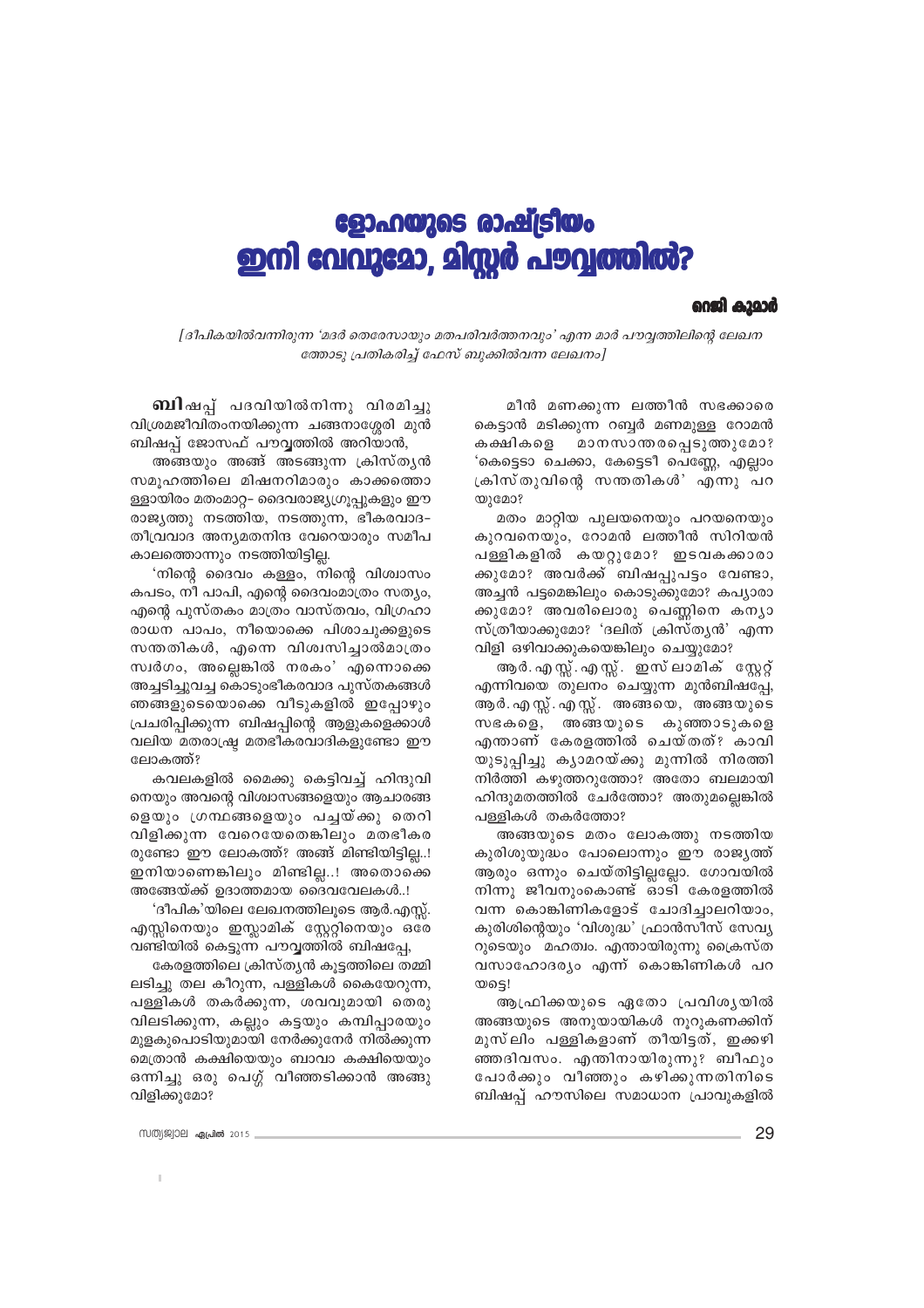ഒരെണ്ണത്തിനെ അങ്ങോട്ട് പറത്താമായിരുന്നു..! തെരേസാ മദറിനെപ്പോലൊരാളെ അങ്ങോട്ട് വിടാ മായിരുന്നു.

ആർ.എസ്സ്.എസ്സും ഇസ്ലാമിക് സ്റ്റേറ്റും ഒന്നല്ല എന്നറിഞ്ഞിട്ടും എന്തിനാണ് അങ്ങ് ഈ പ്രായ ത്തിൽ രണ്ടിനെയും കൂട്ടിക്കെട്ടുന്നത് എന്ന് കട്ടൻ ചായയും കടുംകാപ്പിയും കുടിക്കുന്ന ഹിന്ദുവിനു പോലും മനസ്സിലാകും. ക്രിസ്തൃൻ ഉടായിപ്പ് കച്ച വടം പലതും അടുത്തകാലത്ത് പുട്ടി. അതുതന്നെ. കോടാനുകോടികൾ കുഴലിലുടെ കൊണ്ടുവന്നു നടത്തിയിരുന്ന ദൈവരാജ്യസ്ഥാപനം മുടങ്ങി. ഹവാലയുടെ സകലമാനവഴികളും അടയുന്നു. വത്തിക്കാൻ എന്നുകേട്ടാൽ മൂട്ടിടിക്കുന്ന ഇന്ത്യൻ ഭരണം പോയി. ക്രിസ്തൃൻ എൻ.ജി.ഓ-കളോട് പണി മതിയാക്കിക്കോ എന്നു പറയാതെപറയുന്ന സർക്കാർ രാജ്യം ഭരിക്കുന്നു. സോണിയയും വത്തി ക്കാനും ചേർന്നാൽ എല്ലാമായി എന്ന പരിപാടി അവസാനിച്ചു.

അപ്പോ ഒരേയൊരു വഴി! 'അയ്യോ ഞങ്ങളെ കൊല്ലുന്നേ, പീഡിപ്പിക്കുന്നേ, റേപ്പ് ചെയ്യുന്നേ, പള്ളി പൊളിക്കുന്നേ, പ്രതിമ തകർക്കുന്നേ, മതസ്വാതന്ത്ര്യം നിഷേധിക്കുന്നേ, ന്യൂനപക്ഷാ വകാശം ധ്വംസിക്കുന്നേ, ഓടിവായോ...' എന്ന് നിലവിളിക്കുക! അതാണിത്, അതുമാത്രമാണിത്.

അഭയാ അടക്കം പല കന്യാസ്ത്രീകൾ ദുരുഹ മായി മരിച്ചപ്പോൾ, ഒട്ടേറെ കന്യാസ്ത്രീകൾ സഭയ് ക്കെതിരെ ആരോപണങ്ങളുമായി വന്നപ്പോൾ, കൈവെട്ടിമാറ്റപ്പെട്ട ജോസഫ് എന്ന പ്രൊഫസ റടക്കം പലരും പലപല സങ്കടങ്ങൾ പറഞ്ഞപ്പോൾ, വായിൽ പന്നിയും പോത്തും ചൂരയും കേരയും മോതയും പൊരിച്ചത് തിരുകിവച്ച് മിണ്ടാതിരുന്ന പൗവൃത്തിൽ പിതാവേ...

ഒരേയൊരു ചോദ്യം: അങ്ങേയ്ക്കടക്കം ളോഹ യിട്ട ആർക്കും തെല്ലും നാണമില്ലേ ഈ പച്ചക്കള്ള ങ്ങൾ വിളമ്പാൻ? ഈ നാട്ടിലെ ഹിന്ദുവിനെ പരസ്യമായി അപമാനിക്കാൻ? ആർ.എസ്സ്.എസ്സ്. എന്താണെന്ന് അറിഞ്ഞിട്ടും അതിനെ അവഹേളി ക്കാൻ തരിമ്പും ലജ്ജയില്ലേ?

അതോ, മുപ്പത്തിമൂന്നുകോടി ദൈവങ്ങളുള്ള, ക്രിസ്തുവും നബിയും അടക്കം ഇനിയും കുറേക്കൂടി ദൈവങ്ങളായാലും കുഴപ്പമില്ല എന്നു കരുതുന്ന, ഹിന്ദുവിനെ 'ഞാനല്ലാതെ വേറൊരു ദൈവം നിന ക്കില്ല' എന്ന സെമിറ്റിക് വാചകംവീണ്ടും വീണ്ടും പഠിപ്പിക്കാനുള്ള, അവരെ മാർഗംകൂട്ടാനുള്ള, നാഗാലാൻഡ് മോഡൽ സൃഷ്ടിക്കാനുള്ള പാഴ് വേലയുമായാണോ പുറപ്പാട്?

അതിന്റെ കാലം പോയി, പൗവ്വത്തിൽ പിതാവേ. രാജ്യവും ഹിന്ദുവും ഒരുപാടൊരുപാട് മാറിപ്പോയി. അങ്ങയെക്കാൾ വലിയ വർഗീയവാദി ഇല്ല എന്നായി. സാരമില്ല. എല്ലാം അങ്ങയുടെ മതവും മതപഠനവും നൽകുന്ന വിശ്വാസം. അങ്ങയുടെ വിശ്വാസം അങ്ങയെ രക്ഷിക്കട്ടെ!

Last Lap: നരേന്ദ്ര മോദി പ്രധാനമന്ത്രിയായി എന്നു കരുതി അസഹിഷ്ണുത ഇങ്ങനെ യൊക്കെ ആകാമോ? ഹിന്ദുക്കളെല്ലാം ആർ.എ സ്സ്. എസ്സ്. അല്ല. എന്നാൽ, അവരെയെല്ലാം അതാക്കിയേ അടങ്ങൂ എന്നാണെങ്കിൽ ഒന്നും പറയാനില്ല. ഗുജറാത്തിലെ സംഭവങ്ങൾക്ക് മുഖ്യമന്ത്രി മോദിയാണ് ഉത്തരവാദിയെങ്കിൽ ബംഗാളിലെ സംഭവങ്ങൾക്ക് മമതയല്ലേ ഉത്തര വാദി?

ജനങ്ങൾക്കു വിവരമുണ്ട്, സർ.

-പ്രൈസ്തവവിരുദ്ധമെന്നു പ്രഥമദൃഷ്ട്യാ തോന്നാനിടയുള്ള ഈ പ്രതികരണലേഖനം 'സതൃജ്വാല'യിൽ കൊടുക്കുന്നത് ആർ.എ സ്സ്.എസ്സിനോടോ ഉയർന്നുവരുന്ന ഹിന്ദുത്വവി ഭാഗീയചിന്തകളോടോ അനുഭാവമുള്ളതുകൊ ണ്ടല്ല. മറിച്ച്, ഏതു മതദർശനത്തെയും സ്വാഗ തം ചെയ്യാനും, ഒഴുകിയെത്തുന്ന മറ്റൊരു നദി യെന്നപോലെ ഇന്ത്യയെന്ന ദാർശനിക ഭൂമിക യിലേയ്ക്ക് അഗിരണം ചെയാനും പോരുന്നത്ര പാരാവാരസമാനമായ ഭാരതസംസ്കൃതിയെ, വിഭാഗീയതയുടെയും സങ്കുചിതത്വത്തിന്റെയും ചെളിക്കുണ്ടിലേക്കു തള്ളിവിടുന്നതിൽ ക്രൈസ് തവസഭകൾക്കുള്ള പങ്കിനെക്കുറിച്ച് ഒരു സ്വയം പരിശോധനയ്ക്കു അതു കളമൊരുക്കിയേക്കാം എന്നു തോന്നിയതിനാലാണ്. 'ആർക്കെങ്കിലും നിന്നോടു വിരോധമുണ്ടെന്നു തോന്നുന്നുവെ ങ്കിൽ, ബലിസാധനങ്ങൾ അവിടെ വച്ചിട്ട് അവ നുമായി രമ്യപ്പെട്ടതിനുശേഷംമാത്രം വന്നു ബലി യർപ്പിക്കൂ' എന്ന യേശുവചനത്തിന്, സാമൂഹി കതലത്തിൽ, 'ഏതെങ്കിലും സമുദായത്തിന് നിന്റെ സമുദായത്തോടു വിരോധമുണ്ടെന്നു തോന്നുന്നുവെങ്കിൽ, എല്ലാ സമുദായോദ്ധാ രണപ്രവർത്തനങ്ങളും നിർത്തിവച്ച്, ആ സമുദായവുമായി രമ്യപ്പെട്ടതിനുശേഷംമാത്രം വന്ന് സമുദായപ്രവർത്തനം തുടരുക' എന്നു കൂടി അർത്ഥമുണ്ട്. അങ്ങോട്ടുചെന്നു രമ്യപ്പെ ടുന്നില്ല എന്നതോ പോകട്ടെ, ഇങ്ങോട്ടു കൈ ചൂണ്ടി പരാതിയും പരിഭവവും പിണക്കവും പ്രകടിപ്പിക്കുമ്പോഴെങ്കിലും, ക്രൈസ്തവമായ മനോഭാവത്തോടെ അതെല്ലാം കേൾക്കുകയും ശാന്തതയോടെ ഉൾക്കൊള്ളുകയും സമീപന ങ്ങളിൽ വേണ്ടതായ തിരുത്തലുകൾ വരുത്തു കയും ചെയ്യേണ്ടതില്ലേ? സഭാധികാരികളോ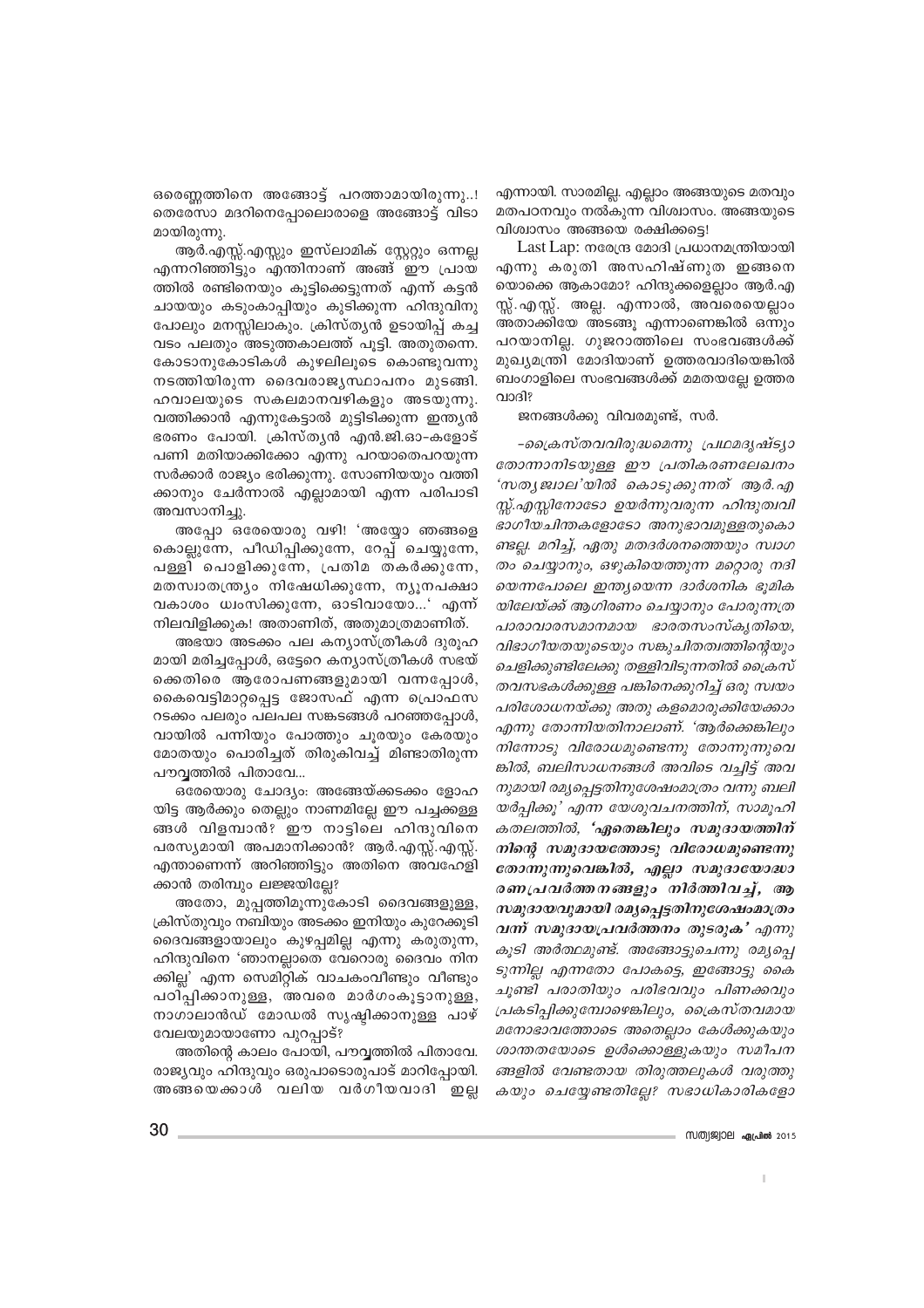## മതവികാര ദുരുപയോഗത്തിനെതിരെ <u>கெ. സി. ബി. സി.</u> **ഇടയലേഖനം!**

[2015 മാർച്ച് 16-ലെ 'മംഗള'ത്തിൽ വന്ന വാർത്ത]

**കൊച്ചി:** സമുദായങ്ങൾ സങ്കുചിതമനോഭാ വത്തിലേക്ക് ചുരുങ്ങുന്നതും അധികാരം കൈയ ടക്കാൻ മതവികാരത്തെ ദുരുപയോഗം ചെയ്യു ന്നതും സമൂഹത്തിൽ അസമാധാനവും പരസ്പ രഭീതിയും വളർത്തുമെന്നു കേരളകത്തോലിക്കാ മെത്രാൻസമിതി (കെ.സി.ബി.സി.)യുടെ ഇടയലേ ഖനം.

മതത്തിന്റെ ജീർണതയ്ക്കെതിരെ എല്ലാ മത വിശ്വാസികളും ആത്മീയനേതൃത്വവും ജാഗ്രത പുലർത്തണമെന്നും കേരള കത്തോലിക്കാ മെത്രാൻ സമിതി പ്രസിഡന്റ് മേജർ ആർച്ചു ബിഷപ് കർദ്ദിനാൾ ബസേലിയോസ് മാർ ക്ലിമീസ് കാതോലിക്കാ ബാവ പുറപ്പെടുവിച്ച ഇടയലേഖ നത്തിൽ പറയുന്നു.

മതമൗലികവാദത്തെയും മതഭീകരതയെയും കുറിച്ചു വിശ്വാസികൾക്കും പൊതുജനങ്ങൾക്കും

പൗരോഹിതൃമോ അതു ചെയ്യുന്നില്ലെങ്കിൽ സഭാ പൗരന്മാരായ വിശ്വാസിസമൂഹമെങ്കിലും അതു ചെയ്യണം. കാരണം, ഒരു സാമുദായികലഹ ളയോ കലാപമോ ഉണ്ടായാൽ, പക്ഷംചേർന്നു തല്ലാ നും തല്ലുകൊള്ളാനും വിധിക്കപ്പെടുന്നവർ അവരാണ്. അതുകൊണ്ട്, മാർ പൗവ്വത്തിലിനും പൊതുവേ സഭാനേതൃത്വത്തിനുമെതിരെ കൈചൂണ്ടിപ്പറഞ്ഞിരിക്കുന്ന കാര്യങ്ങളെക്കുറിച്ച് നിഷ്പക്ഷതയോടും സാഹോദര്യഭാവത്തിലും പരിചിന്തിക്കുകയും സാമുദായികസൗഹാർദ്ദം ഊട്ടിയുറപ്പിക്കാനുള്ള കാര്യങ്ങൾക്കു നേതൃത്വം നൽകുകയും ചെയ്യാൻ ബാധ്യസ്ഥരാണ്, സഭാ പൗരന്മാർ.

(മാർ പൗവൃത്തിലിന്റെ ലേഖനം, 'മദർ തെരേ സയും മതപരിവർത്തനവും' ഈ ലിങ്കിൽ ดงองได้องอะ http://www.deepika.com/feature/ leader\_page.aspx)'  $\mathbf{r}$  മുന്നറിയിപ്പ് കൊടുക്കാൻ സഹായിക്കുന്ന ബോധവൽക്കരണ പരിപാടികളും പഠനശിബി രങ്ങളും കത്തോലിക്കാസഭയുടെ നേതൃത്വ ത്തിൽ നടത്തണം. പ്രാദേശികതലത്തിൽ നട ക്കുന്ന മതതീവ്രവാദ പ്രവർത്തനങ്ങളും പ്രകോ പനപരമായ പ്രസ്താവനകളും നിയമപാലകരു ടെയും പൊതുജനത്തിന്റെയും ശ്രദ്ധയിൽ കൊണ്ടുവരണമെന്നും ഇടയലേഖനത്തിലുണ്ട്. നല്ല മനസ്സുള്ള എല്ലാ മനുഷ്യരുമായും സഹക രിച്ച് ഭാരതത്തിന്റെ ഭരണഘടന ഉറപ്പുനൽകുന്ന മതേതരത്വവും ജനാധിപത്യവും സംരക്ഷിക്കു ന്നതിനു ജാഗ്രത പുലർത്തണം.

മനുഷ്യമഹത്വത്തിലേക്കും ദൈവികതയി ലേക്കും മനുഷ്യനെ ഉയർത്തുകയും പരസ്പര സ്നേഹത്താൽ പ്രചോദിതരായി സമൂഹജീ വിതം നയിക്കുന്നതിന് വ്യക്തികളെ സഹായി ക്കാൻ എല്ലാ മതങ്ങളും കടപ്പെട്ടിരിക്കുന്നു. മത ങ്ങൾ മതമൗലികവാദത്തിലേക്കും മതഭീകരത യിലേക്കും വഴുതിവീഴുന്ന സമീപകാലസംഭവ ങ്ങൾ ജാതിമതഭേദമെന്യേ എല്ലാവർക്കും നടു ക്കവും ഉൽക്കണ്ഠയും ഉളവാക്കുന്നതാണ്. മതത്തെ ദുരുപയോഗം ചെയ്യുന്നവർ തിന്മയുടെ ശക്തിക്കു മതത്തെ അടിയറവ് വയ്ക്കുകയാണു ചെയ്യുന്നതെന്നും ഇടയലേഖനത്തിൽ വ്യക്തമാ ക്കിയിട്ടുണ്ട്.

-മതത്തെ സമുദായമാക്കുന്നതും സമുദായ ത്തിൽ മതവികാരം കുത്തിവച്ച് മനുഷ്യരെ സങ്കുചിതമനസ്കരാക്കുന്നതും അവരെ പിന്നിലണിനിരത്തി അധികാരവും സമ്പത്തും കൈയടക്കുന്നതും ആര്? മതവികാരത്തെ ദുരുപയോഗിക്കുന്നതും മതത്തെ ജീർണ്ണിപ്പി ക്കുന്നതും അസമാധാനവും ഭീതിയും പരത്തു ന്നതും ആര്? തിന്മയുടെ ശക്തികൾക്ക് മതത്തെ അടിയറവു വയ്ക്കുന്നതാര്? കത്തോലിത്താ സമുദായത്തെയെടുത്താൽ, ഇതിനുത്തരം പൗരോഹിത്യം എന്നാണ്; പ്രത്യേകിച്ചും മെത്രാ ന്മാർ എന്നാണ്.

ഭാഷാ-മതന്യുനപക്ഷങ്ങളുടെ സവിശേ ഷസംസ്കാരങ്ങൾ സംരക്ഷിക്കുന്നതിനുവേണ്ടി (അതിനാവശ്യമായ വേദപാഠസ്കൂളുകളും സെമിനാരികളും അതുപോലുള്ള മത–സാംസ് ഠകാരിക സ്ഥാപനങ്ങളും നടത്താൻവേണ്ടി) ഭരണഘടനാവിധാതാക്കൾ ഉദാരമായി വിഭാ വനംചെയ്ത ന്യൂനപക്ഷാവകാശത്തെ പൊതു വിദ്യാഭ്യാസരംഗത്ത് എടുത്തുപയോഗിക്കുന്നതി നും ഭൂരിപക്ഷസമുദായത്തിനില്ലാത്ത പ്രത്യേ കാവകാശമായി ഔദ്ധത്യപൂർവ്വം വ്യാഖ്യാ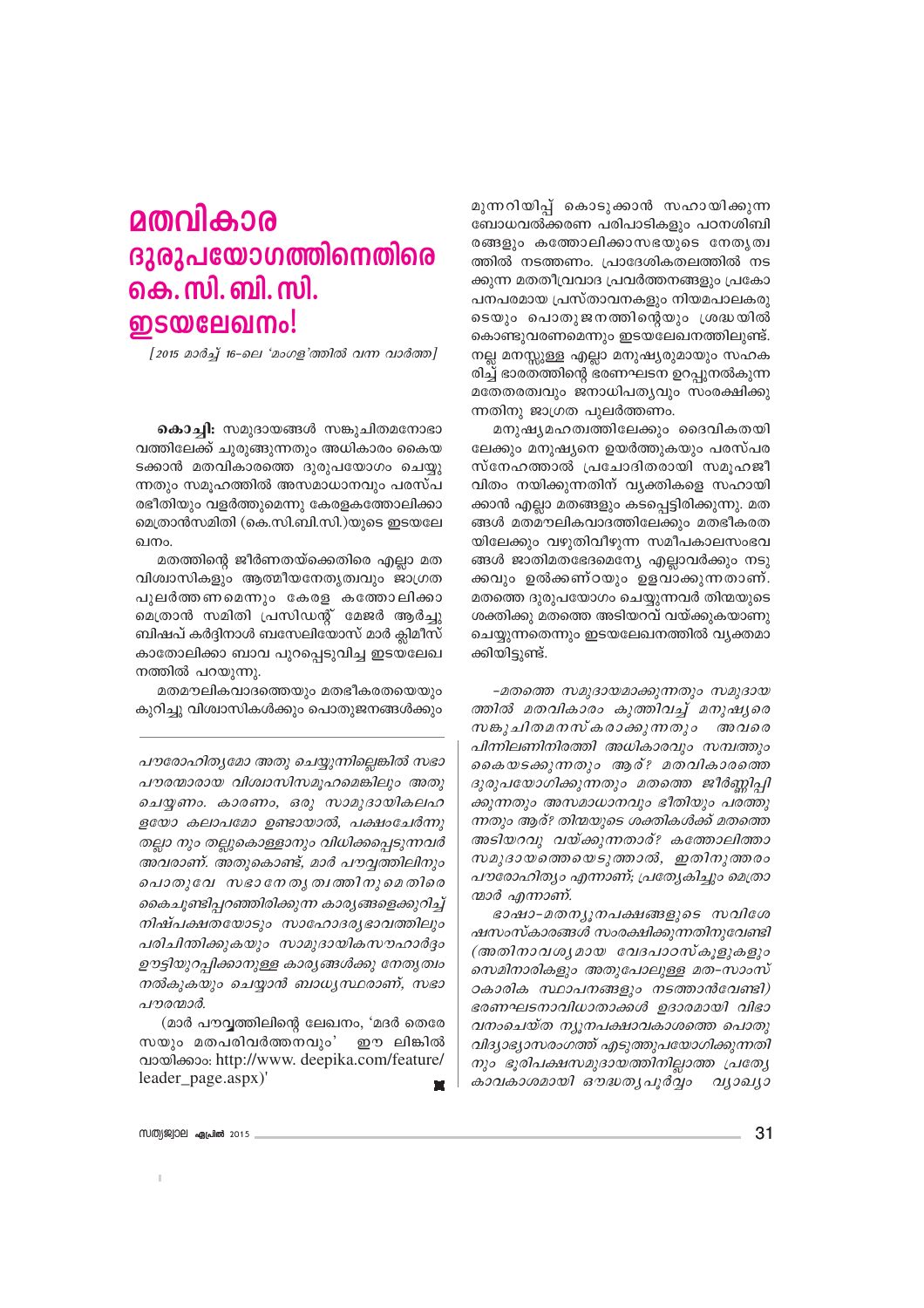**'സ**തൃജ്വാല' കൈയിലെടു ത്താൽ ആദ്യം വായിക്കുക ഇപ്പന്റെ ലേഖനങ്ങളാണ്. 'സതൃജ്വാല' ജനുവരി ലക്ക ത്തിൽ ഫ്രാൻസീസ് പാപ്പാ മുത ലാളിത്തത്തിന്റെ 'ചാരൻ' എന്ന് കത്തോലിക്കർക്ക് ഒരു മുന്നറിയി പ്പെന്നവിധം എഴുതിയപ്പോൾ, അദ്ദേഹം ഒരു ദീർഘദർശിയുടെ ഭാഷയാണല്ലോ ഉപയോഗിച്ചിരി

ജനിച്ചുവളർന്നതുകൊണ്ടാകണം കെ.സി.ആർ.എം-ന്റെ പരിപാടി കളോട് സഹകരിക്കാൻ താല്പ ര്യമുണ്ടായത്. അതുകൊണ്ടുത ന്നെയാണ് ജെ. നാലുപറയിൽ രചിച്ച ഫ്രാൻസീസ് പാപ്പായുടെ ജീവചരിത്രം വായിക്കാനും ഉത്സാഹം തോന്നിയത്. പാപ്പാ യുടെ ജീവചരിത്രം വളരെ ജിജ്ഞാസയോടെ വായിച്ചുകൊ ണ്ടിരുന്നപ്പോഴാണ് ജനുവരി ലക്കം 'സത്യജ്വാല' കൈയിൽ കിട്ടിയതും ഇപ്പന്റെ മുന്നറിയിപ്പു വായിക്കാനിടയായ തും. അതോടെ ജീവചരിത്രത്തിലുള്ള ജിജ്ഞാസ നഷ്ടപ്പെട്ടു.

എത്ര ആലോചനയോടെ യുക്തിപരമായിട്ടാണ് ഇപ്പൻ ചിന്തിച്ചതും എഴുതിയിരിക്കു ന്നതും! അദ്ദേഹത്തിന്റെ ലേഖന ങ്ങളെല്ലാം അങ്ങനെത്തന്നെ.

ഇപ്പന്റെ ലേഖനത്തിൽനിന്ന് ശ്രദ്ധേയമായ ഒരു വാക്യംമാത്രം എടുത്തുദ്ധരിക്കുന്നു.

'ആ പദവിയിലിരുന്ന് ഒരു മനുഷ്യൻ യേശുവിന്റെ ഭാഷ യിൽ ചിന്തിക്കുകയും സംസാരി ക്കുകയും പ്രവർത്തിക്കുകയും ചെയ്യുന്നുണ്ടെങ്കിൽ അതിനെ അതീവ ഗൗരവത്തോടെ കാണേ ണ്ടിയിരിക്കുന്നു. മാത്രമല്ല, കത്തോലിക്കാ മാഫിയായ്ക്ക് ഈ പോപ്പിനെ ഇരുത്തി വാഴി ക്കുന്നതിൽ എന്തെങ്കിലും ഹിഡൻ അജ ണ്ട യുണ്ടോ

ക്കുന്നത് എന്നു തോന്നിപ്പോയി. യേശുവിനെ ഒരു ചരിത്രപുരു ഷനായി ബഹുമാനിക്കുന്ന നിരീ ശ്വരവാദിയാണ് ഞാനെങ്കിലും, റോമൻ കത്തോലിക്കാസഭയിൽ

വാദത്തിനും കളമൊരുക്കിയത് ക്രൈസ്തവ മതനേതൃത്വം മതതീവ്രവാദത്തിന്റേതായ ഇന്നത്തെ ലോകസാഹചര്യ

ത്തിലേക്കു നോക്കിയാലും അതിനു സ്രോതസായി നിൽ ക്കുന്നത്, തങ്ങളുടേതാണ് ഏകസത്യമതമെന്ന ക്രൈസ്തവ മതമൗലികസിദ്ധാന്തവും അതിന്റെ മുശയിൽ ലോകമാകെ വൃവസ്ഥാപിതമായിക്കഴിഞ്ഞ യൂറോ-അമേരിക്കൻ നവകൊളോണിയലിസവുമാണെന്നു കാണാം. 'പ്രൈസ് തവ'മതമൗലികവാദസിദ്ധാന്തവുമായി ലോകാധിപത്യം സ്ഥാപിക്കാനിറങ്ങിത്തിരിച്ച ക്രൈസ്തവമതാധി പത്യമാണ്, മറ്റൊരു ഏകസതൃമതവാദികളായ മുസ്ലീങ്ങളുമായി കൊമ്പുകോർത്ത് നൂറ്റാണ്ടുകൾക്കുമുമ്പ് കുരിശുയുദ്ധ ങ്ങളുടെ പരമ്പരകൾ സൃഷ്ടിച്ചത്. ഈ കുരിശുയുദ്ധത്തി ന്റെ ബാക്കിപത്രമായിവേണം, ഇന്നത്തെ ഭീകരവാദ ത്തെയും ഭീകരാക്രമണങ്ങളെയും അമേരിക്കൻ നേതൃത്വ ത്തിലുള്ള എതിർനീക്കങ്ങളെയും കാണാൻ.

നിച്ചു നടപ്പാക്കി സമുദായസ്പർദ്ധ വളർത്തുന്നതിനും

നേതൃത്വംനൽകുന്നത് ഇവിടുത്തെ ക്രൈസ്തവപൗരോ

ഹിത്യമല്ലാതെ മറ്റാരാണ്? കത്തോലിക്കരുടെ കുട്ടികളെ

കത്തോലിക്കാ സ്കൂളുകളിലേ പഠിപ്പിക്കാവു എന്നു

കല്പിച്ച് നഗ്നമായ മതവർഗ്ഗീയവിഷം വമിപ്പിച്ചത് ഒരു

കത്തോലിക്കാ മെത്രാപ്പോലിത്താ തന്നെയല്ലേ? ഗവൺ

മെന്റ് ശമ്പളം നൽകുന്ന എയ്ഡഡ് വിദ്യാലയങ്ങളിലെ

ഉദ്യോഗനിയമനങ്ങളിൽ ഗവൺമെന്റിന്റെ ഇടപെടൽ

ന്യൂനപക്ഷാവകാശത്തിലുള്ള കൈകടത്തലാണെന്നു

വാദിച്ച്, ഭൂരിപക്ഷമതസ്ഥരിൽ വെറുപ്പും സ്പർദ്ധയും

സൃഷ്ടിക്കുകയും അവരെ ഭൂരിപക്ഷവർഗ്ഗീയതയിലേക്കു

തള്ളിവിടുകയും ചെയ്യുന്നത് ഇന്ത്യയിലെ ക്രൈസ്തവ

കേന്ദ്രീകരിച്ച് രാഷ്ട്രീയ ഇടപാടുകളും ഗൂഢാലോചനകളും

നടത്തുന്നതും മെത്രാന്മാർ മതരാഷ്ട്രീയം കളിക്കുന്നതും

മതവർഗ്ഗീയതയല്ലെന്ന് കെ.സി.ബി.സി. കരുതുന്നുവോ?

ഇക്കഴിഞ്ഞ പാർലമെന്റ് ഇലക്ഷനിലും അതിനുശേഷവും

ഇടുക്കി ബിഷപ്പും തൃശൂർ ബിഷപ്പും താമരശ്ശേരി ബിഷപ്പും

 $ms$  താിയ മതരാഷ്ട്രീയതാണ്ഡവം മതവർഗ്ഗീയതയും

സങ്കുചിതസാമുദായികത്വവും ആയിരുന്നില്ലെന്നു കെ.സി.

ബി.സി-ക്കു ന്യായീകരിക്കാനാകുമോ? കെ.സി.ബി.സി. ഒരു

ആത്മപരിശോധന നടത്തിയാൽ, കേരളത്തിൽ -ഇന്ത്യ

യിലും-വർദ്ധിച്ചുവരുന്ന മതവവർഗ്ഗീയതയ്ക്കും മതതീവ്ര

ഒരു ഇലക്ഷൻ വരുമ്പോഴേക്കും ബിഷപ്സ് ഹൗസുകൾ

പൗരോഹിത്യമല്ലാതെ മറ്റാരുമല്ല.

തന്നെയാണെന്നു കാണാം.

അങ്ങനെ നോക്കുമ്പോൾ ഔദ്യോഗികക്രിസ്തു മതത്തിന്റെ കണ്ണുകളിൽ തീവ്രവാദത്തിന്റെയും മത വിഭാഗീയതയുടെയും മതവിരുദ്ധതയുടെയും അനവധി തടികൾ കിടക്കുന്നതു കാണാം. അതൊന്നു കാണാനും സ്വയം എടുത്തുമാറ്റാനുമുള്ള വിവേകവും സ്വയം വിമർ ശനബുദ്ധിയുമാണ് കെ.സി.ബി.സി. പ്രദർശിപ്പിക്കേണ്ടത്. അപ്പോഴേ കാഴ്ച തെളിഞ്ഞുകിട്ടൂ. സ്വയംകൃതാനർ ത്ഥങ്ങൾക്കു മറ്റാരെയും പഴിച്ചിട്ടു കാര്യമില്ല.

സത്യജ്വാല **ഏപ്രൽ** 2015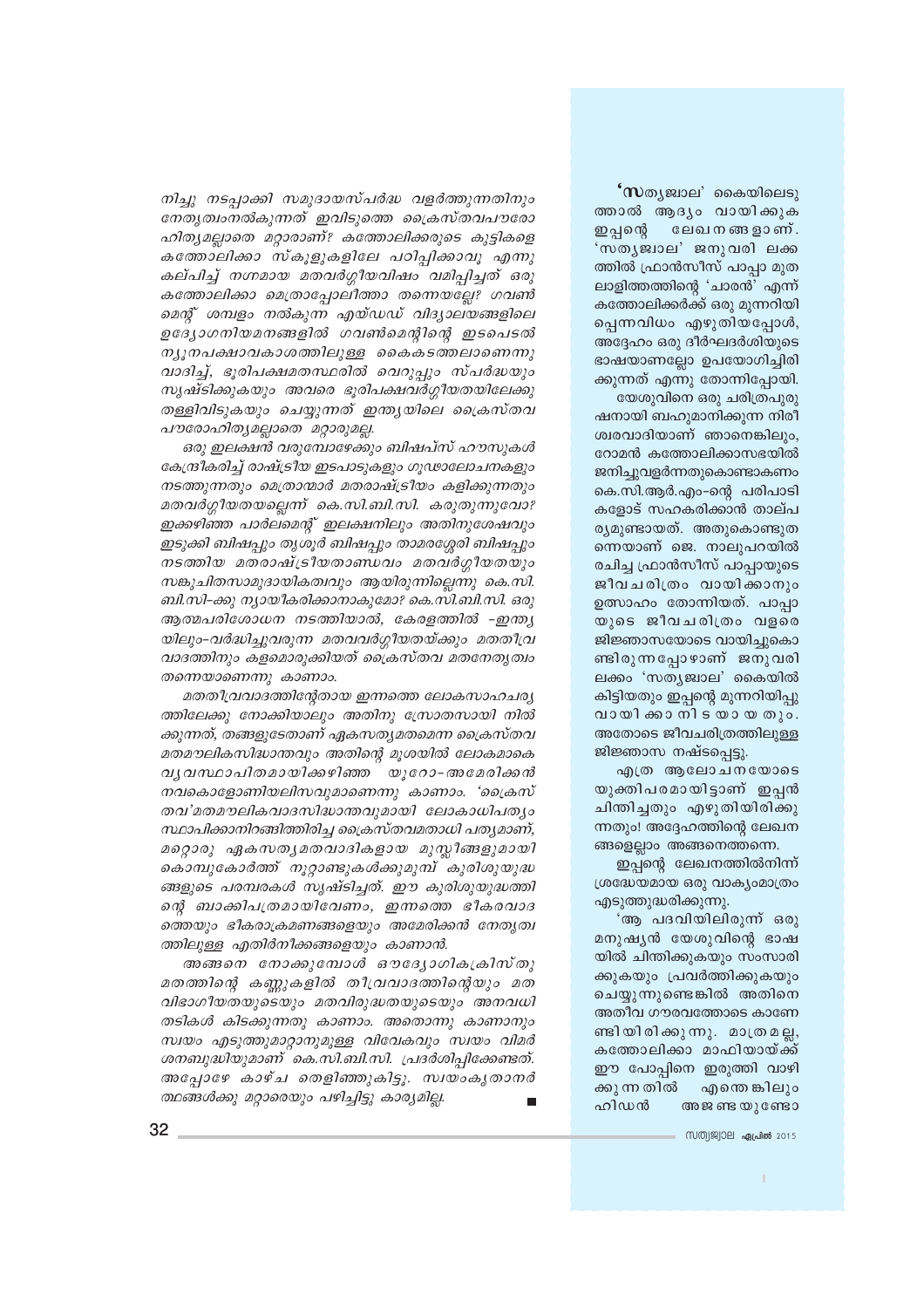ഫ്രാൻസീസ് മാർപാപ്പയ്ക്ക് വീട്ടിലിരിക്കേണ്ടി വരും' എന്നല്ല ഞാൻ മനസ്സിലാക്കിയത്; മറിച്ച്, അദ്ദേഹം യേശുവിന്റെ ആഗ്രഹംപോലെ പ്രവർത്തിക്കുന്നതുമൂലം, തങ്ങൾക്കൊരിക്കലും അടിച്ചമർത്താനാവാത്തവിധം ആളിപ്പടർന്നുകൊ ണ്ടിരിക്കുന്ന മുസ്ലീം തീവ്രവാദപ്രവണത എണ്ണ കിട്ടാതെ ഒരു പക്ഷേ കെട്ടടങ്ങിയേക്കാം എന്നൊരു പ്രതീക്ഷ പാശ്ചാത്യ മുതലാളിത്ത ത്തിനു കൈവന്നിരിക്കുന്നതിനാലാണ്; മതം യേശുവിന്റെ മാനവികതകൊണ്ടു നിറയുമ്പോൾ ഒരുപക്ഷേ, തീവ്രവാദപ്രവണതകൾ അപ്രത്യക്ഷ മായേക്കാം എന്ന അവരുടെ പ്രതീ ക്ഷമൂലമാ ണ്, ഫ്രാൻസീസ് മാർപാപ്പയെ ഇരുന്നു വാഴാൻ അവർക്കനുവദിക്കേണ്ടിവന്നിരിക്കുന്നത് എന്നാ ണ്. 'ചാരൻ' എന്ന വാക്ക് ഹാസ്യധ്വനിയോടെ യാണ് അദ്ദേഹം പ്രയോഗിച്ചിരിക്കുന്നതെന്നും എനിക്കു തോന്നുന്നു.  $\blacksquare$ 

## ഫാദർ എഡ്വിൻ ഫിഗോറിനെ ഉടൻ അറസ്കുചെയ്യണം -കെ.സി. ആർ. എം.

14 വയസുകാരി പെൺകുട്ടിയെ ദാരുണമായി പീഡിപ്പിച്ച എറണാകുളം പുത്തൻവേലിക്കര ലൂർദുമാതാ പള്ളി വികാരി ഫാദർ എഡ്വിൻ ഫിഗോറിനെ ഉടൻ അറസ്റ്റു ചെയ്യണമെന്ന് 'കേരളകത്തോ ലിക്കാ സഭാനവീകരണപ്രസ്ഥാനം'  $(KCRM)$  ആവശ്യപ്പെട്ടു. കുട്ടിയുടെ മാതാവിന്റെ പരാതിയുടെ അടിസ്ഥാന ത്തിൽ പുരോഹിതനെതിരെ പോലീസ് കേസ്സെടുത്തു എന്ന വാർത്ത ഏഷ്യാനെറ്റ് ന്യുസാണ് ആദ്യം പുറത്തു കൊണ്ടുവന്നത്. കഴിഞ്ഞ ജനുവരി മുതൽ കുട്ടിയെ നിരന്തരം പുരോഹിതൻ പീഡിപ്പിച്ചുവരികയായിരുന്നു എന് പരാതിയിൽ പറയുന്നു. ഈ പുരോഹിതനെ ഉടൻ പുറത്താക്കാൻ മെത്രാൻ അടിയന്തിര നടപടി സ്വീകരി ക്കണം. അറസ്റ്റ് വൈകിയാൽ ശക്തമായ സമരപരിപാടികൾ കെ.സി. ആർ. എം. ആരംഭിക്കുന്നതാണ്.

## ഇഷന്റെ മുന്നറിയിഷ് യുക്തിസഹം

ഡോ. ലാസർ തേർമഠം

എന്നും സൂക്ഷ്പരിശോധന നടത്തേണ്ടതുണ്ട്." യേശു ദരിദ്രനും ഫക്കീറുമായിരുന്നു. അതു

കൊണ്ട് ആ ദർശനം പ്രാവർത്തികമായിക്കാണി ക്കാൻ യേശുവിനായില്ല. എന്നാൽ യേശുവിനെ ക്രിസ്തുവായി ആരാധിക്കുന്ന ക്രിസ്തുമതനേതൃ ത്വത്തിന് ദരിദ്രർക്കുവേണ്ടി ഉപേക്ഷിക്കാൻ സമ്പ ത്തിന്റെ ഒരു കുമ്പാരംതന്നെയുണ്ട്. ഫ്രാൻസീസ് പോപ്പ് യേശുവിന്റെ ആഗ്രഹം നടപ്പാക്കിക്കൊണ്ട് പ്രവർത്തിച്ചാൽ വീട്ടിലിരിക്കേണ്ടിവരുമെന്നും, അല്ലെങ്കിൽ 'മുതലാളിത്തത്തിന്റെ ചാരൻ' എന്ന ബഹുമതിയോടെ നീണ്ടകാലം പോപ്പായി വാഴാം എന്നുമുള്ള മുന്നറിയിപ്പാണ് ഇപ്പൻ നല്കുന്നത്. ഇപ്പന്റെ മുന്നറിയിപ്പ് ഫ്രാൻസീസ് പോപ്പിന്റെ

ശ്രദ്ധയിൽപ്പെട്ടിരുന്നെങ്കിൽ... എന്നാശിച്ചുപോകു കയാണ്.

ഇപ്പന്റെ ധീരതയ്ക്ക് അഭിനന്ദനങ്ങൾ!

-ഇപ്പൻ സാറിന്റെ ഈ ലേഖനത്തിലെ ദീർഘ ദർശിത്വം എന്നെയും വളരെ ആകർഷിക്കുകയു ണ്ടായി എന്നു പറയട്ടെ. ഇന്നിന്റെ ചലനങ്ങളെ വിശദമായി ഗ്രഹിക്കാൻ സഹായിക്കുന്ന ഏതോ സ്പർശമാപിനിയുടെ സൂക്ഷ്മതന്തുക്കളാൽ അനുഗൃഹീതമാണദ്ദേഹത്തിന്റെ പ്രതിഭ എന്നു പലപ്പോഴും തോന്നാറുണ്ട്. ഗ്രഹിച്ചറിഞ്ഞ സൂക്ഷ്മചലനങ്ങളുടെ ഭാവിസാധ്യതകളെ വളരെ മുന്നോട്ടുപോയി, നേർക്കുനേർ എന്നപോലെ നോക്കിക്കാണാനുള്ള ക്രാന്തദർശിത്വംകൊണ്ടും, അതു വിളിച്ചുപറയാനുള്ള ചങ്കൂറ്റാകൊണ്ടുംകൂടി അനുഗൃഹീതനാണദ്ദേഹം... എന്നാൽ ഇതുകൊണ്ടൊക്കെത്തന്നെ, അദ്ദേഹവും അദ്ദേഹ ത്തിന്റെ ചില രചനകളും വേണ്ടത്ര മനസ്സിലാക്ക പ്പെടാതെ പോകുന്നുണ്ടോ എന്ന സംശയവും എനിക്കുണ്ട്.

ഈ പശ്ചാത്തലത്തിൽ, അദ്ദേഹത്തിന്റെ 'ചാരന്ദ്' ലേഖനത്തിൽനിന്നും ഞാനുൾക്കൊണ്ട ആശയം ചുരുക്കി പങ്കുവയ്ക്കട്ടെ. ഡോ. ലാസർ തേർമഠം പറഞ്ഞതുപോലെ, 'യേശുവിന്റെ ആഗ്രഹം നടപ്പാക്കിക്കൊണ്ടു പ്രവർത്തിച്ചാൽ,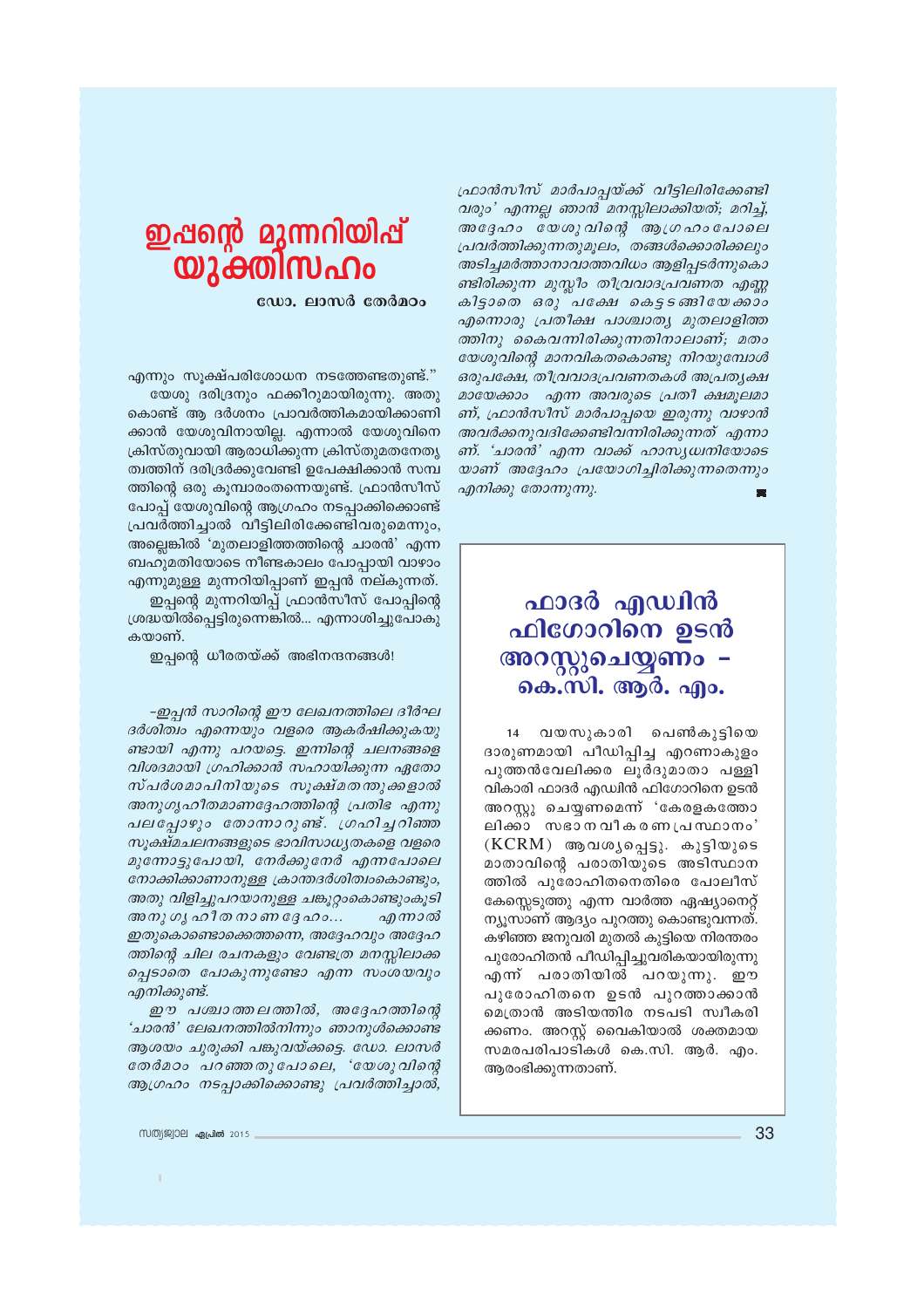

## ആത്മീയതയുടെ മറവിൽ അരങ്ങേറുന്ന അക്രമങ്ങൾ

കെ.ജോർജ് ജോസഫ്

ആർച്ചുബിഷപ്പ് കർദ്ദിനാൾ വർക്കി വിതയത്തി ലിനോടു പരാതിപ്പെട്ടപ്പോൾ അദ്ദേഹം പ്രതികരിച്ചത്, 'എന്നാലും ഗജറൗളയിൽ സംഭവിച്ചതൊന്നും ഇവിടെ നടന്നില്ലല്ലോ' എന്നായിരുന്നത്രെ! കുട്ടബലാൽസംഗംപോലും പുരോഹിതനേതൃത്വത്തിലാണെങ്കിൽ പരാതിപ്പെടേണ്ടെന്നാവും!

നീതിക്കുവേണ്ടി നിലകൊള്ളുന്നതും സംസാരിക്കുന്നതും ധിക്കാരവും അനുസര ണമില്ലായ്മയും സന്ന്യാസത്തിൽനിന്നുള്ള വ്യതിചലനവുമായി അധികാരികൾ കണക്കാ ക്കുന്നു. സഭാധികാരികളുടെ കുറ്റകൃതൃങ്ങളെ ക്കുറിച്ചുള്ള പരാതി കേൾക്കുന്നതിനോ അന്വേഷണം നടത്തുന്നതിനോ ശിക്ഷാനടപടി കൾ സ്വീകരിക്കുന്നതിനോ അധികാരമുള്ള സ്വതന്ത്രവും നിഷ്പക്ഷവുമായ വേദിയോ സംവിധാനമോ സഭയിലില്ലെന്നത് ദുരന്തവ്യാ പ്തി ശതഗുണീഭവിപ്പിക്കുന്നു. പ്രതികൾതന്നെ അവർക്കെതിരെയുള്ള പരാതികളിൽ തീർപ്പു കൽപ്പിക്കുന്ന വിചിത്രവും വികലവും വൈരു ധ്യം നിറഞ്ഞതുമായ ശൈലി, ഒരുപക്ഷേ കത്തോലിക്കാസഭയുടെമാത്രം നൈതിക പ്രയോഗമാകുന്നു!

അധികാരികൾക്ക് സഭാംഗങ്ങളോടു ഭാരിച്ച ഉത്തരവാദിത്തമുണ്ട്. അംഗങ്ങളുടെ അവകാശങ്ങൾ, സുരക്ഷിതത്വം, ആത്മാഭി മാനം, മാനസിക-ശാരീരിക സുസ്ഥിതി എന്നിവ ഉറപ്പാക്കുകയാണ് അധികാരികളുടെ പ്രഥമമായ കർത്തവ്യം. എന്നാൽ ബിഷപ്പുമാരുടെയും പുരോഹിതരുടെയും ഇംഗിതങ്ങൾക്കു വിധേയ രാവാൻ സഭാംഗങ്ങളെ പരിശീലിപ്പിക്കുന്ന തരത്തിലേക്ക് കന്യാസ്ത്രീമഠാധികൃതർ മാറിയിരിക്കുന്നു എന്നത് സന്യാസിനീസമൂഹം ഇന്നത്തെ നിലയിൽ തുടരേണ്ടതുണ്ടോയെന്ന ഗുരുതരമായ ചോദ്യം ഉയർത്തുന്നുണ്ട്.

2007 മെയ് മാസത്തിൽ സിസ്കർ ജെസ്ലിയെ ഞാറയ്ക്കൽ മഠത്തിന്റെ സുപ്പീരിയറായും സിസ്റ്റർ ആനി ജെയ്സിനെ സെന്റ് ജോസഫ് സി.ബി.എസ്.ഇ. സ്കൂളിന്റെ പ്രിൻസിപ്പലായും സി.എം.സി നേതൃത്വം നിയമിച്ചു. ഇവരുടെ ഇടപെടലിലാണ് വ്യാജരേഖയും സ്കൂൾ തട്ടിയെടുക്കലിനു ബിഷപ്പ് ചകൃത്തും

**പൊ**ന്തിഫിക്കൽ പദവിയുള്ളതും ഏഴായിര ത്തിലധികം അംഗങ്ങളുള്ളതുമായ സിഎം.സി. സഭ ഇന്തൃയിലെ രണ്ടാമത്തെ വലിയ സന്നൃാസി നീസമൂഹമാണ്. വഞ്ചനാപരമായും ബലാൽക്കാര മായും ഞാറയ്ക്കൽ ലിറ്റിൽ ഫ്ളവർ ഹൈസ്കൂൾ കൈവശപ്പെടുത്താൻ അവരുടെ മദർ ജനറൽ ഉൾപ്പെടെ നേതൃപദവിയിലുള്ള സഹോദരിമാരെ ഏഴുമണിക്കുറിലധികം ബന്ദികളാക്കിയെന്നതു തന്നെ ക്രൂരവും നിന്ദൃവുമാണ്. വികാരിയുടെ നേതൃത്വത്തിൽ ഭീഷണിക്കും അപമാനത്തിനും പീഡനങ്ങൾക്കും വിധേയമായിട്ടും സഭാധികാരികൾ ക്കെതിരെ ഒരു പരാതിയെങ്കിലും സമർപ്പിക്കാൻ സിസ്റ്റേഴ്സിനു കഴിയാഞ്ഞത് അവരനുഭവിക്കുന്ന മാനസിക-ശാരീരിക അടിമത്തത്തിന്റെ ആഴം വെളിവാക്കുന്നു. സിസ്റ്റർ റെയ്സി റോസിനെയും മറിയക്കുട്ടിയെയും അടിച്ചുവീഴ്ത്തുകയും ഗുരുത രമായി പരിക്കേൽപ്പിക്കുകയും സന്ന്യാസിനിയുടെ ശിരോവസ്ത്രം പറിചെറിഞ്ഞ് അപമാനിക്കു കയുംചെയ്ത വൈദികർക്കും ഗുണ്ടകൾക്കുമെതിരെ നടപടിയെടുക്കുന്നതിനോ ഒരന്വേഷണമെങ്കിലും നടത്തുന്നതിനോ എറണാകുളം ബിഷപ്പ് തോമസ് ചകൃത്ത് തയ്യാറായില്ല. എറണാകുളം അതിരൂപ തയിലെ വൈദികരാകട്ടെ, ഇക്കാര്യങ്ങൾ അറിയാ ത്ത പോലെയും തങ്ങളെ ബാധിക്കാത്തതുപോ ലെയും കഴിഞ്ഞു. സഭാധികാരികളുടെ കാഴ്ചപ്പാ ടിൽ സ്ത്രീകളെ അപമാനിക്കുന്നതും പീഡിപ്പിക്കു ന്നതും അവരുടെ അവകാശങ്ങൾ നിഷേധിക്കു ന്നതും ശിക്ഷാർഹമായ കുറ്റമല്ലായിരിക്കും.

ഇത്തരം കുറ്റകൃത്യങ്ങൾക്കെതിരെ രാജ്യത്തെ നീതിന്യായ വേദികളിൽ പരാതിപ്പെട്ട് പരിഹാരം കാണുന്നതിനു സിഎം.സി. നേതൃത്വത്തിനു സംഭവിച്ച വീഴ്ച അവരുടെ വിധേയത്വത്തിനു മകുടോദാഹരണമാണ്. രാജ്യത്തെ ഭരണഘടനയും നിയമങ്ങളും ഒരു പൗരനു നൽകുന്ന അവകാശങ്ങൾ ഉപയോഗിച്ച നീതി തേടുന്നതിനുപോലും സന്ന്യാസിനികൾക്കു കഴിയുന്നില്ല. നീതിക്കും ധർമത്തിനുമായി പോരാടിയ യേശുവിന്റെ അനുയാ യികളെന്ന് അവകാശപ്പെടുന്നവർ മനുഷ്യാവകാ ശങ്ങൾപോലും ഹനിക്കുന്നതിനെ അപചയത്തിന്റെ പാരമ്യമെന്നല്ലാതെ എങ്ങനെ വിശേഷിപ്പിക്കാൻ കഴിയും! വികാരിയുടെ നേതൃത്വത്തിൽ സിസ്റ്റർ റെയ്സിയെ മർദ്ദിച്ചതിനെപ്പറ്റി അന്നത്തെ മേജർ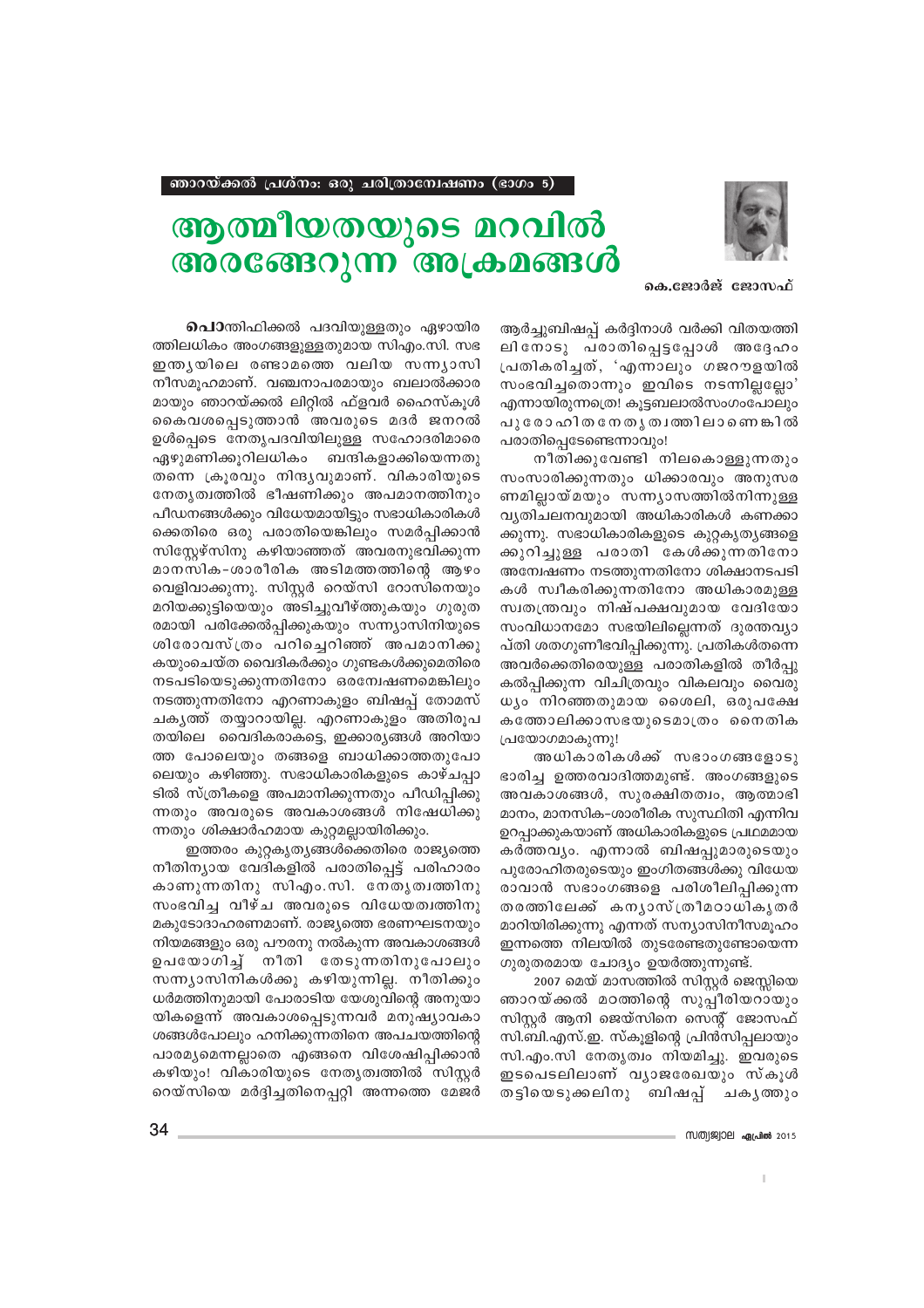## 'എംപറർ ഇമ്മാനുവേൽ' ക്രൈസ്തവമതമൗലികവാദത്തിന്റെ പുതിയമുഖം

സ്ഥലത്ത് 'സിയോൺ' എന്ന പേരിൽ അതിഗംഭീര മായ ഒരു 'ദൈവഭവനം' നിർമ്മിച്ച് കേരളത്തിൽ ആസ്ഥാനമുറപ്പിച്ചിരിക്കുകയാണ് 'എംപറർ ഇമ്മാ നുവേൽ' സഭ. പരസൃത്തിൽ നൽകിയിട്ടുള്ള വിവരങ്ങളിൽനിന്നും ചിത്രങ്ങളിൽനിന്നും മനസ്സിലാ കുന്നത് ആയിരങ്ങളെ ആകർഷിച്ചുകൊണ്ട് ഈ സഭ കേരളത്തിൽ ആർത്തുവളരുന്നു എന്നാണ്. യേശയ്യ പ്രവാചകന്റെ പ്രവചനപ്രകാരം 'ഇമ്മാനു വേൽ' എന്ന് യേശു വിളിക്കപ്പെടേണ്ടതുണ്ട്. എന്നാ

നടത്തി സുതാരൃതയും പങ്കാളിത്തവും ഉറപ്പാക്കാൻ സി.എം.സി. നേതൃത്വം തയാറാ വേണ്ടതായിരുന്നു. എന്നാൽ അതിനുപകരം, വിധേയത്വം കൊണ്ട് അന്ധത ബാധിച്ച നേതൃത്വം 'അനുസരണക്കേട്' എന്ന വജ്രായുധം പ്രയോഗി ക്കുകയാണു ചെയ്തത്.

സ്കുളും വസ്തുവകകളും ഇടവകയ്ക്കും അതുവഴി ബിഷപ്പിനും വിട്ടുകൊടുക്കാൻ സൗക ര്യമുണ്ടാക്കുന്നതിനായി ഞാറയ്ക്കൽ മഠത്തിലെ മുഴുവൻ സിസ്റ്റേഴ്സിനെയും വിവിധ മഠങ്ങളി ലേയ്ക്കു സ്ഥലംമാറ്റിക്കൊണ്ട് മദർ ജനറൽ ഉത്തരവിറക്കി. ഇതിന്റെ പിന്നിലെ കറുത്ത കരങ്ങ ഗൂഢലക്ഷ്യങ്ങളെയുംപറ്റി ബോധ്യ ളെയും പ്പെട്ട ഞാറയ്ക്കൽ സിസ്റ്റേഴ്സ് ദുരുദ്ദേശ്യപരമായ ഈ ഉത്തരവനുസരിക്കാൻ തങ്ങൾ ബാധൃ സ്ഥരല്ലെന്ന നിലപാടു സ്വീകരിച്ചു. ഇതിൽ കലി കയറിയ പ്രൊവിൻഷ്യൽ അധികാരത്തിന്റെ ഹീനവും ഹിംസാത്മകവുമായ നടപടികൾ ആരം ഭിച്ചു. മദർ സുപ്പീരിയറിനെതിരെ കോടതിയിൽ കേസ് ഫയൽ ചെയ്തു; പോലീസിൽ അടിസ്ഥാന രഹിതമായ പരാതികൾ നൽകി; സിസ്റ്റേഴ്സിന്റെ വീടുകളിലും ബന്ധുക്കൾക്കും സുഹൃത്തുക്കൾ ക്കുമിടയിൽ അപവാദങ്ങളും ഭീഷണികളും പരത്തി; 33 പേജിൽ ഇവർക്കെതിരെയുള്ള ആരോ പണങ്ങൾ നിറച്ച ലഘുലേഖ എല്ലാ സി.എംസി. അംഗങ്ങൾക്കും വൈദികർക്കും മെത്രാന്മാർക്കും ഇതര സന്ന്യാസസഭാധികാരികൾക്കും അയച്ചു കൊടുത്തു. സിസ്കേഴ്സിനെ പിന്തുണച്ചിരുന്ന വിദ്യാഭ്യാസ കൗൺസിലർ സിസ്റ്റർ ലീനപോളിനെ ഭീഷണിപെടുത്തി പിന്തിരിപിച്ചു.

പ്രശ്നം തുടങ്ങിയതുമുതൽ ഞാറയ്ക്കൽ സിസ്റ്റേഴ്സുമായി ഐകൃദാർഢ്യം പുലത്താൻ ധൈര്യം കാട്ടിയ സിസ്റ്റർ ടീനയ്ക്കായി സഭാധി കാരികൾ ഒരുക്കിവച്ച പീഡാനുഭവങ്ങൾ സിനിമാ ക്കഥകളെ വെല്ലുന്നതാണ്. ആ ദുരന്ത നായികയെ ക്കുറിച്ച് അടുത്തതിൽ...

ഏപ്രിൽ 1-ലെ മംഗളം പത്രത്തിൽ (മറ്റു മുഖ്യധാരാപത്രങ്ങളിലും ഉണ്ടാവണം) രണ്ടു മുഴുവൻ പേജും 'എംപറർ ഇമ്മാനുവേൽ' സഭയുടെവക പരസൃമാണ്. അമേരിക്കയി ലെങ്ങോ വേരുകളുള്ള ഒന്നാണ് 'എംപറർ ഇമ്മാനുവേൽ'സഭ എന്നു കേൾക്കുന്നു. കേരള ത്തിൽ അതിന്റെ വിത്തുവീണത് 2002-ലാണെ ന്നാണ് പരസ്യത്തിൽനിന്നു മനസ്സിലാകുന്നത്. 2008 മുതൽ തൃശൂരിൽ മുരിയാട് എന്ന

വികാരിയുംകൂടി നടത്തിയ കുൽസിതനീക്ക ങ്ങളും പുറത്താകുന്നതും അതിനെ ചെറുക്കാനിട യാകുന്നതും. ഇതിനിടെ അവർ പല വിധത്തിൽ പീഡിപ്പിക്ക പ്പെടുന്നുണ്ട്. തട്ടിപ്പുകേസിൽ ബിഷ പ്പും വികാരിയും മുഖൃപ്രതികളായതോടെ പ്രൊവിൻഷ്യലും മദർ ജനറലും ഞാറയ്ക്കൽ മഠത്തിലെ തങ്ങളുടെ സഹോദരിമാരെ നിഷ്ക രുണം കൈവെടിയുക മാത്രമല്ല, അവരോട് ശത്രുതാപരമായി പെരുമാറാൻ തുടങ്ങുകയും ചെയ്തു. സന്ന്യാസിനികളുടെ മതപരവും കൗദാശികവുമായ ജീവിതത്തിനു മെത്രാന്റെയും വൈദികരുടെയും സേവനം ആവശ്യമാണെ ന്നതായിരുന്നു സി.എം.സി.നേതൃത്വത്തിന്റെ ന്യായം. അന്യായം നടന്നാലും കുഴപ്പമില്ല തങ്ങളു ടെ ഭാഗം സുരക്ഷിതമാക്കുക എന്ന്! അതിനാൽ ബിഷപ്പിനും വികാരിക്കുമെതിരെ സമർപ്പിച്ച പരാതികളെല്ലാം പിൻവലിക്കാനും സ്കൂളിന്റെയും വസ്തുവകകളുടെയും അവകാശം പൂർണ്ണമായി കൈയൊഴിയാനും ഞാറയ്ക്കൽ സിസ്കേഴ്സി നോട് സി.എം.സി.നേതൃത്വം നിർദ്ദേശിച്ചു. ഈ നീക്കത്തെ ഞാറയ്ക്കൽ സിസ്റ്റേഴ്സ് ചെറുത്തു. അവർ സ്കൂളും വസ്തുവകകളും ഒരു ട്രസ്റ്റുണ്ടാ ക്കി അതിനു കീഴിലാക്കി. ഇതോടെ നേതൃത്വവും സിസ്റ്റേഴ്സുമായി കടുത്ത ഭിന്നതയിലായി. ഞാറയ്ക്കൽ സിസ്റ്റേഴ്സിന്റെ 'അനുസരണക്കേട്' ആരംഭിക്കുന്നത് ഇവിടെയാണ്. സി.എം.സി.നേതൃ തലത്തിൽത്ത ന്നെ ഭിന്നത ഉടലെടുത്തു. കൗൺ സിൽ അംഗങ്ങൾ സി.എം.സി.നേതൃത്വത്തിന്റെ നിലപാടിനെ ചോദ്യംചെയ്തു.

സ്ഥാപനങ്ങളും സ്വത്തുക്കളും സഭാസമൂഹ ത്തിന്റെ പൊതുസ്വത്താണ്. സഭാധികാരികൾ ട്രസ്റ്റികൾമാത്രവും. അംഗങ്ങളുടെ അംഗീകാര മില്ലാതെ അവ അന്യാധീനപ്പെടുത്താനോ കൈമാറ്റം ചെയ്യാനോ അധികാരികൾക്ക് അവകാ ശമില്ല. അതിനാൽ ഇക്കാരൃത്തിൽ പ്രോവിൻ സിലെ അംഗങ്ങളുടെ ഒരു ഹിതപരിശോധന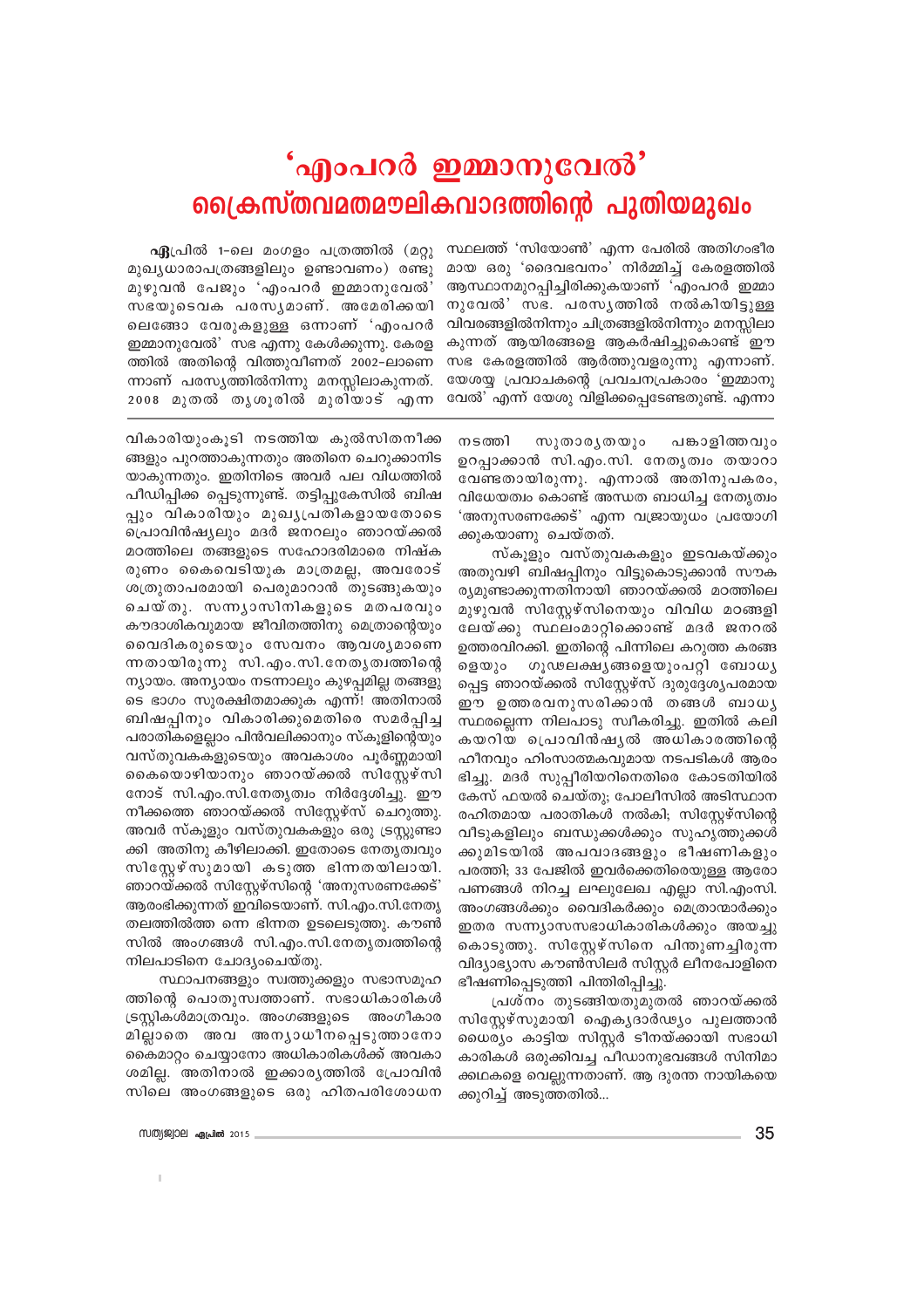അക്ഷരാർത്ഥവ്യാഖ്യാതാക്കൾ, അല്പവിശ്വാ സികളും അജ്ഞരും സ്വകാര്യസ്വർഗ്ഗവ്യാമോ ഹികളുമായ മനുഷ്യരെ തങ്ങളുടെ പിന്നിൽ അണിനിരത്തുന്നത് എന്ന് അല്പം ചിന്തി ക്കുന്ന ആർക്കും മനസ്സിലാക്കാമെന്നു തോന്നു

കാലഹരണപ്പെട്ടതും എത്രയോ ബാലിശ വുമായ വാദമുഖങ്ങളാണ് ഇവർ നിരത്തുന്നത്! സാത്താന്റെ അസൂയ നിമിത്തമാണത്രെ മര ണം ലോകത്തിൽ പ്രവേശിച്ചത്! ദൈവമല്ല മരണത്തെ സൃഷ്ടിച്ചത് എന്നു സമർത്ഥിക്കു ന്നതിനാണ് ഈ വാദം കൊണ്ടുവന്നിട്ടുള്ളത്. അപ്പോൾ സാത്താനെ സൃഷ്ടിച്ചതാര്? അതേ തായാലും ദൈവമായിരിക്കുമല്ലോ. അങ്ങനെ യെങ്കിൽ, സാത്താനിലെ അസുയയുടെ സൃഷ്ടികർത്താവും ദൈവമല്ലാതെ മറ്റാരാണ്? അങ്ങനെ പോയാൽ, മരണത്തിന്റെ സൃഷ്ടി കർത്താവും ദൈവംതന്നെ എന്നു സമ്മതി ക്കേണ്ടിവരും. മരണത്തെ എന്നേക്കുമായി നീക്കാനായിട്ടാണത്രെ, ഇമ്മാനുവേലായി യേശു തന്റെ രണ്ടാംവരവു നടത്തിയിരിക്കു ന്നത്! തന്റെ പുത്രനെ ഇത്രയുമൊക്കെ പാടുപീഡകൾ സഹിപ്പിച്ചും അദ്ദേഹത്തെ ക്കൊണ്ട് ഇരുമ്പുദണ്ഡു പ്രയോഗിച്ച് മനു ഷ്യരെ ശിക്ഷിപ്പിച്ചു മൊക്കെയല്ലാതെ സർവ്വ ശക്തനായ ദൈവത്തിന് തന്റെ സൃഷ്ടിയായ സാത്താൻമുലമുണ്ടായ മരണത്തെ നീക്കാനാ വില്ലെങ്കിൽ, അതെന്തൊരുതരം സർവ്വശക്ത നാണ്?

യൂറോപ്പിലും അമേരിക്കയിലുംനിന്നൊക്കെ ഇറക്കുമതി ചെയ്യപ്പെടുന്ന ഉപരിപ്ലവകാഴ്ച പ്പാടോടുകൂടിയ ഇത്തരം ദൈവശാസ്ത്രസഭ കൾ മനുഷ്യന്റെ യഥാർത്ഥ ആദ്ധ്യാത്മിക രൂപാന്തരത്തെയാണ് തടസ്സപ്പെടുത്തുന്നത് എന്നു നാം കാണണം. ദൈവമെന്ന അപരി മേയസത്തയെ ഇത്തരം ബാലിശസഭകൾ, ഇരുമ്പുദണ്ഡുമായി ഭരിക്കാനെത്തുന്ന വെറു മൊരു രാജാധിരാജനായി ചുരുക്കുകയാണ്; വിഗ്രഹവൽക്കരിച്ച് മനുഷ്യമനസ്സുകളെ സങ്കു ചിതമാക്കുകയാണ്; അവബോധത്തെ ഇല്ലാ യ്മ ചെയ്യുകയാണ്. ഏറ്റവും അപകടക്ര മായിരിക്കുന്നത്, തങ്ങളുടേതാണ് ഒരേയൊരു സത്യമതമെന്നും, മറ്റെല്ലാ മതങ്ങളും സഭകളും തെറ്റെന്നും നശിപ്പിക്കപ്പെടേണ്ടതുണ്ടെന്നും വിശ്വസിച്ചുവശാകുന്ന അന്ധരായ ജനക്കുട്ടം ഉണ്ടായിവരും എന്നതാണ്; അവർ മതമൗലി കവാദികളും തീവ്രവാദികളുമായിത്തീരുമെ ന്നതാണ്; ലോകത്തിൽ ഇതിനകംതന്നെ അവതരിച്ചുകഴിഞ്ഞിരിക്കുന്ന 'എംപറർ ഇമ്മാനുവേൽ' മരണത്തെത്തന്നെ നീക്കുമെന്ന വർക്കുറപ്പുള്ളതിനാൽ, ചാവേറാകാൻപോലും മടിക്കാത്ത ഭീകരപ്രവർത്തകരായിക്കുടായ് കയില്ല അവർ, എന്നതാണ്.

- സതിജിറല *ക*പ്രിൽ 2015

ൽ, യേശു ഒന്നാം വരവിൽ അങ്ങനെ വിളിക്കപ്പെട്ടില്ല. അവിടത്തെ രണ്ടാംവരവിലാണ് അങ്ങനെ വിളിക്ക പ്പെടുക. അത് യേശുവിന്റെ എന്നേക്കുമുള്ള നാമമാ യിരിക്കുമെന്നും പത്രപ്പരസ്യലേഖനങ്ങൾ പറയുന്നു. 'കുരിശിൽ മരിച്ച്, പുനരുത്ഥാനംചെയ്ത്, സ്വർഗ്ഗാ

രോഹണം ചെയ്ത ദൈവപുത്രൻ യേശുക്രിസ്തു, വീണ്ടും ശരീരം ധരിച്ച് ഈ ഭൂമിയിൽ ഇമ്മാനുവേൽ നാമത്തിൽ ഇപ്പോൾ വന്നിരിക്കുന്നു' എന്നതാണ് ഈ സഭയുടെ മുഖ്യപ്രബോധനം അഥവാ 'സദ് വാർത്ത'. '……….ദൈവം മരണത്തെ സൃഷ്ടിച്ചില്ല……. സാത്താന്റെ അസുയനിമിത്തമാണ് മരണം ലോകത്തിൽ പ്രവേശിച്ചത്. മരണം എന്നേക്കുമായി നീക്കപ്പെടും. ഇതിനുവേണ്ടിയാണ് ദൈവപുത്രൻ യേശുക്രിസ്തു ശരീരം ധരിച്ച് ഇപ്പോൾ വീണ്ടും ഈ ഭൂമിയിൽ വന്നിരിക്കുന്നത്…' എന്നും മറ്റും ബൈബിൾ ഉദ്ധരിച്ച് വിശദീകരിക്കുന്നുമുണ്ട്.

പരിശുദ്ധ കനൃകാമറിയം അമലോത്ഭവയാ ണെന്നും ദൈവികആരാധനയ്ക്ക് അർഹയാണെ ന്നുമാണ് ഈ സഭ പഠിപ്പിക്കുന്നത്. കഴിഞ്ഞ ഒരു നൂറ്റാണ്ടായി കന്യാമറിയം ലോകത്തിന്റെ പല ഭാഗങ്ങളിലായി 300-ലധികം സ്ഥലങ്ങളിൽ പ്രത്യ ക്ഷപ്പെട്ട് ദൈവപുത്രന്റെ ദ്വിതീയാഗമനത്തിനൊരു ങ്ങാൻ ആഹ്വാനം ചെയ്തിട്ടുണ്ടത്രെ! 'ദൈവപു ത്രനാകുന്ന പാറമേൽ അവസാനകാലത്ത് ഒരു സഭ സ്ഥാപിക്കപ്പെടു'മെന്നും, 'ആ സഭയ്ക്കെതിരെ തിന്മ പ്രബലപ്പെടുകയില്ലെ'ന്നും പറഞ്ഞുകൊണ്ട്, ആ സത്യസഭ 'എംപറർ ഇമ്മാനുവേൽ' സഭയാണെന്നു സമർത്ഥിക്കുകയാണ് മംഗളത്തിലെ പത്രപ്പരസ്യ ലേഖനങ്ങൾ

'കേരളത്തിലും ഇന്ത്യയിലെ ഒട്ടുമിക്ക സംസ്ഥാന ങ്ങളിലും, ഇന്ത്യയ്ക്കുപുറത്ത്, പത്തോളം രാജ്യങ്ങളി ലുമായി ആയിരക്കണക്കിനു ദൈവമക്കൾ ഈ സദ്വാർത്ത വിശ്വസിച്ച് ഈ സമൂഹത്തിന്റെ ഭാഗമാ യിരിക്കുന്നു'വെന്ന് ഈ സഭ അവകാശപ്പെടുന്നു.

'രണ്ടാം വരവിൽ സകലരാലും ആരാധിക്ക പ്പെടാനും സ്തുതിക്കപ്പെടാനും വേണ്ടിയാണ് ദൈവം തന്റെ പുത്രനെ അയച്ചിരിക്കുന്നത്. അതിനാൽ, അവന്റെ രാജകീയനാമത്തെ നിന്ദിക്കുന്നവർക്കുമേൽ ദൈവത്തിന്റെ കഠിനമായ ശിക്ഷ നിപതിക്കു'മെന്ന് ദൈവനാമത്തിൽ താക്കീതു ചെയ്തിട്ടുമുണ്ട്, ഈ പരസ്യത്തിൽ! എന്നാൽ, ഭൂമിയിൽ വന്നുകഴിഞ്ഞു എന്ന് ഈ സഭ പ്രഖ്യാപിക്കുന്ന 'എംപറർ ഇമ്മാനു വേൽ' ഇപ്പോൾ എവിടെയുണ്ടെന്ന് എന്തുകൊണ്ടോ ഇവരിതുവരെ വെളിപ്പെടുത്തിയിട്ടില്ല...

മനുഷ്യരെ സ്വർഗ്ഗരാജ്യവും നിത്യജീവിനും കാട്ടി പ്രലോഭിപ്പിക്കുകയും, ഇരുമ്പുദണ്ഡുകൊണ്ടു ഭരിക്കുന്നതിനായാണ് രാജാക്കന്മാരുടെ രാജാവായി യേശു ഇമ്മാനുവേലായി വന്നിരിക്കുന്നതെന്നു പറഞ്ഞ് വിരട്ടുകയും ചെയ്തതാണ്, തിരഞ്ഞെടുത്ത ഏതൊക്കെയോ ബൈബിളിൽ വചനങ്ങളുടെ ഈ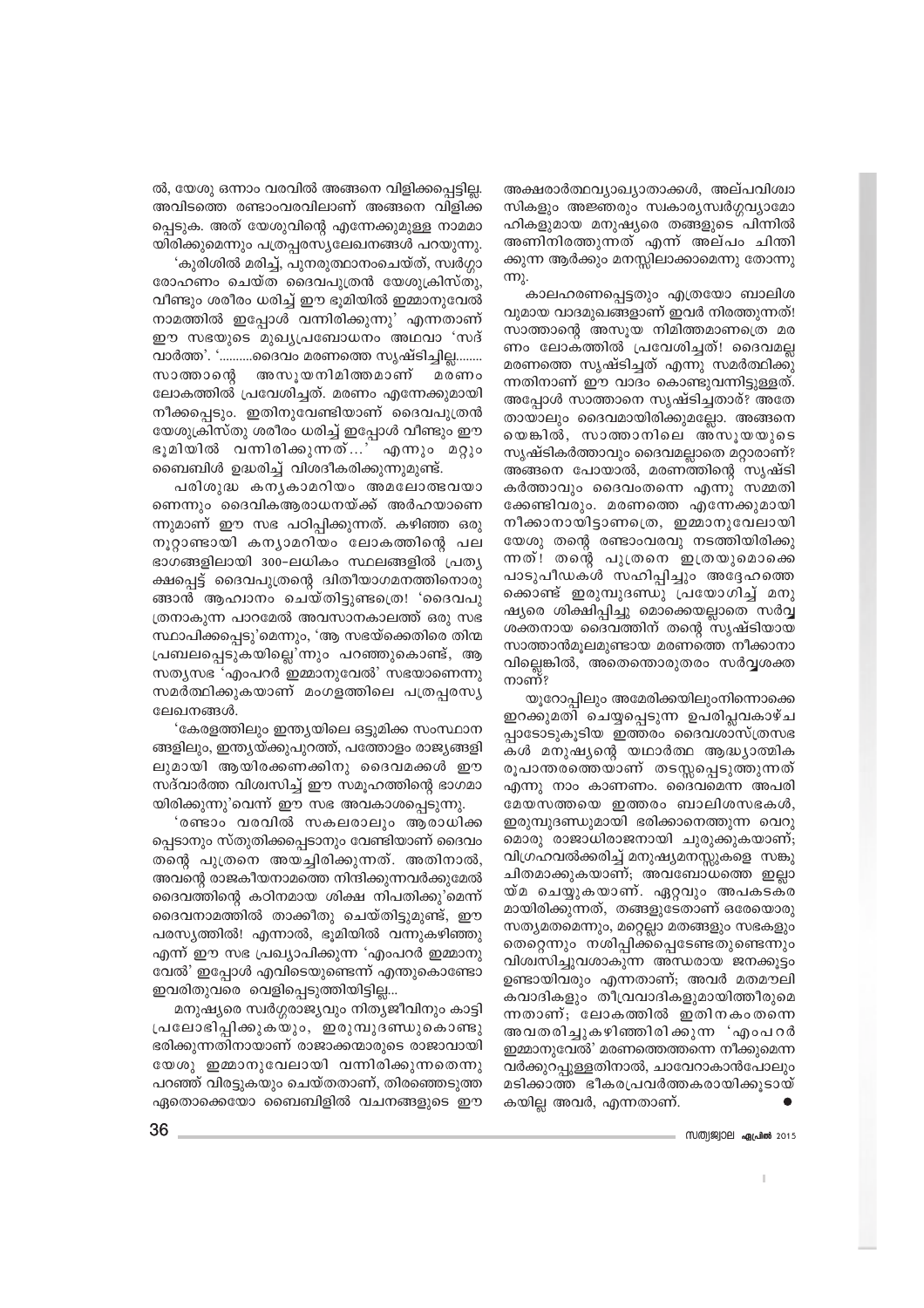ശതമാനം കാര്യങ്ങളും അങ്ങേയറ്റം ഊർജ്ജ സ്വലതയോടെ നിർവ്വഹിക്കുകയും ചെയ്ത KCRM സംസ്ഥാന ഓർഗനൈസിംഗ് സെക്രട്ട σλωχο 'KCRM Priests and ExPriests - Nuns Association' ചെയർമാനുമായ ശ്രീ റെജി ഞള്ളാ അദ്ധ പ്രഷൻ നിയെ. ിെ പാഫ. ഇപ്പൻ, സംസ്ഥാനപ്രസിഡന്റ് കെ.ജോർജ് ജോസഫ്, സംസ്ഥാന ജന.സെക്രട്ടറി കെ.കെ. ജോസ് കണ്ട ത്തിൽ, അഡ്വ.ചെറിയാൻ ഗുഡല്ലൂർ, വി.എസ്. ചാക്കോ (വയനാട്), ഫാ. മാണി പറമ്പേട്ട്, ജോർജ് മുലേച്ചാലിൽ മുതലായവർ മുക്തകണ്ഠം പ്രശം

#### (36-ാം പേജിൽനിന്നു തുടർച്ച)

മത്തിലേയ്ക്ക് KCRM നേതാക്കളെയും അനു ഭാവികളെയും അവർ ക്ഷണിക്കുകയുണ്ടായി.

സംഘടനാവിഷയങ്ങൾ സംബന്ധിച്ചുള്ള അറി യിപ്പുകളും റിപ്പോർട്ടുകളുമായിട്ടായിരുന്നു, 2 മണിക്ക് ആരംഭച്ച പരിപാടിയുടെ തുടക്കം. അതി ൽ 'സത്യജ്വാല'യുടെ സാമ്പത്തികസ്ഥിതി സംബ ന്ധിച്ചുള്ള കാര്യങ്ങൾ എഡിറ്റർ ശ്രീ ജോർജ് മൂലേ ച്ചാലിൽ അവതരിപ്പിക്കുകയുണ്ടായി. നിലവിൽ 30000/- രൂപയോളം കടമുണ്ടെന്നും, കന്യാസ്ത്രീ മഠത്തിലേക്കയയ്ക്കാൻ 2000/– കോപ്പികൂടി തയ്യാ റാക്കി അയയ്ക്കുമ്പോൾ അത് ഉദ്ദേശം 45000/-



വി.എസ്.ചാക്കോ

ഫാ.മാണി പറമ്പേട്ട്



അഡ്വ.ഡോ.ചെറിയാൻ ഗൂഡല്ലൂർ

രൂപായായി വർദ്ധിക്കുമെന്നും അദ്ദേഹം പറ ഞ്ഞു. നിലവിൽ വരിസംഖ്യ കുടിശ്ശികയുള്ളവർ അതു പുതുക്കാൻ തയ്യാറായിരുന്നുവെങ്കിൽ ഈ ബാധൃത തീരുമായിരുന്നുവെന്നും അദ്ദേഹം വിശദീകരിച്ചു.

കൊച്ചി ദേശീയസമ്മേളനത്തിന്റെ നടത്തി പ്പിലും നല്ലൊരു തുക ബാധ്യതയുണ്ടായതായി ശ്രീ.റെജി ഞള്ളാനി വെളിപ്പൈടുത്തി. രജി സ്ട്രേഷൻ ഫീസ് വാങ്ങുന്നതിൽ കാർക്കശ്യം കാണിക്കാതിരുന്നതാണ് സംഭവിച്ച പിഴവെന്നു വിലയിരുത്തപ്പെട്ടു.

പാലാ രൂപതയിലെ ഒരു പുരോഹിതൻ, തന്റെ സുഹൃത്തായിരുന്ന മുൻ വൈദികൻ ഫാ. ജോർജ് കണിയാരശ്ശേരിലിനെ 40 ലക്ഷാ രൂപാ കബളിപ്പിച്ചെടുത്ത സംഭവവുമായി ബന്ധപ്പെട്ട് പാലായിലെ മെത്രാന്മാരുമായി പലവട്ടം ബന്ധ പ്പെടുകയും ചർച്ച ചെയ്യുകയും ചെയ്തെന്നും, ആ തലത്തിൽ പ്രശ്നപരിഹാരമുണ്ടാകുമെന്ന പ്രതീക്ഷയിൽ അടുത്ത ഘട്ടത്തിലേക്കു കടന്നി ട്ടില്ലെന്നും, അതിനായി രൂപീകരിച്ച സബ് കമ്മി റ്റിയുടെ ചെയർമാൻ ശ്രീ ഒ.ഡി. കുര്യാക്കോസ് റിപ്പോർട്ടുചെയ്തു.

തുടർന്ന്, കൊച്ചി ദേശീയസമ്മേളനത്തെക്കു റിച്ചുള്ള അവലോകനമാണ് നടന്നത്. രജിസ്ട്രേ ഷനിലുംമറ്റും സംഭവിച്ച ചില പാളിച്ചകളൊഴി ച്ചാൽ, പരിപാടി അതി ഗംഭീരവിജയമായിരു ന്നെന്നു വിലയിരുത്തപ്പെട്ടു. ഇങ്ങനെയൊരു പരി പാടി വിഭാവനം ചെയ്യുകയും അതിനായി സുക്ഷ്മമായ കാര്യങ്ങൾവരെ മുൻകൂട്ടി പ്ലാൻ ചെയ്യുകയും ആൾക്കാരെ ബന്ധപ്പെടുകയും എന്നുവേണ്ട, പരിപാടിയുമായി ബന്ധപ്പെട്ട 90

സിച്ചു. അതിനു പിന്നാലെ, ആത്മവിശ്വാസ ത്തിന്റെയും ഉത്തമനേതൃത്വത്തിന്റെയും ആൾരു പമായ ശ്രീ റെജി ഞള്ളാനിയെ പൊന്നാടയണി യിച്ച് ആദരിക്കാനുള്ള തീരുമാനം KCRM സംസ്ഥാന പ്രസിഡന്റ് കെ.ജോർജ് ജോസഫ് പ്രഖ്യാപിക്കുകയും സദസിലുണ്ടായിരുന്നവ രെല്ലാം എണീറ്റ് കരഘോഷം മുഴക്കുകയും ഫാ. മാണി പറമ്പേട്ടിന്റെ നേതൃത്വത്തിൽ വേദിയിലു ള്ളവരെല്ലാം ചേർന്ന് ശ്രീ റെജിയെ പൊന്നാട അണിയിക്കുകയും ചെയ്തു.

മറുപടി പ്രസംഗത്തിൽ, ഇങ്ങനെയൊരു ചടങ്ങ് തീർത്തും അപ്രതീക്ഷിതമായിരുന്നുവെ ന്നും, KCRM എന്ന പ്രസ്ഥാനത്തിനും അതിന്റെ മുഴുവൻ പ്രവർത്തകർക്കും മുമ്പിൽ, ഈ സ്നേ ഹം തന്നെ നമ്രശിരസ്കനാക്കുന്നുവെന്നും ശ്രീ റെജി പറഞ്ഞു. എല്ലാവരുടെയും ഭാഗത്തുനിന്നും അങ്ങേയറുത്തെ സഹകരണം തനിക്കു കിട്ടിയ തുകൊണ്ടു മാത്രമാണ്, കൊച്ചി ദേശീയസമ്മേ ളനം ഒരു ചരിത്രവിജയമായി മാറിയതെന്നും, അവർ ക്കെല്ലാം വേണ്ടിയാണ് താൻ ഈ ആദ രവു സ്വീകരിക്കുന്നതെന്നും അദ്ദേഹം പറഞ്ഞു.

ഇതേത്തുടർന്നായിരുന്നു, ആദൃമേ പരാ മർശിച്ച, ക്നാനായ വിഷയത്തിലുള്ള ചർച്ചാസ മ്മേളനം നടന്നത്.

ശ്രീ കെ.കെ. ജോസ് കണ്ടത്തിലിന്റെ സ്വാഗ തപ്രസംഗത്തോടെ ആരംഭിച്ച പരിപാടി 5.30-ന് ശ്രീ ജോർജ് മുലേച്ചാലിന്റെ കൃതജ്ഞതയോടെ പര്യവസാനിച്ചു.

കെ.കെ. ജോസ് കണ്ടത്തിൽ -KCRM സംസ്ഥാന ജന.സെക്രട്ടറി